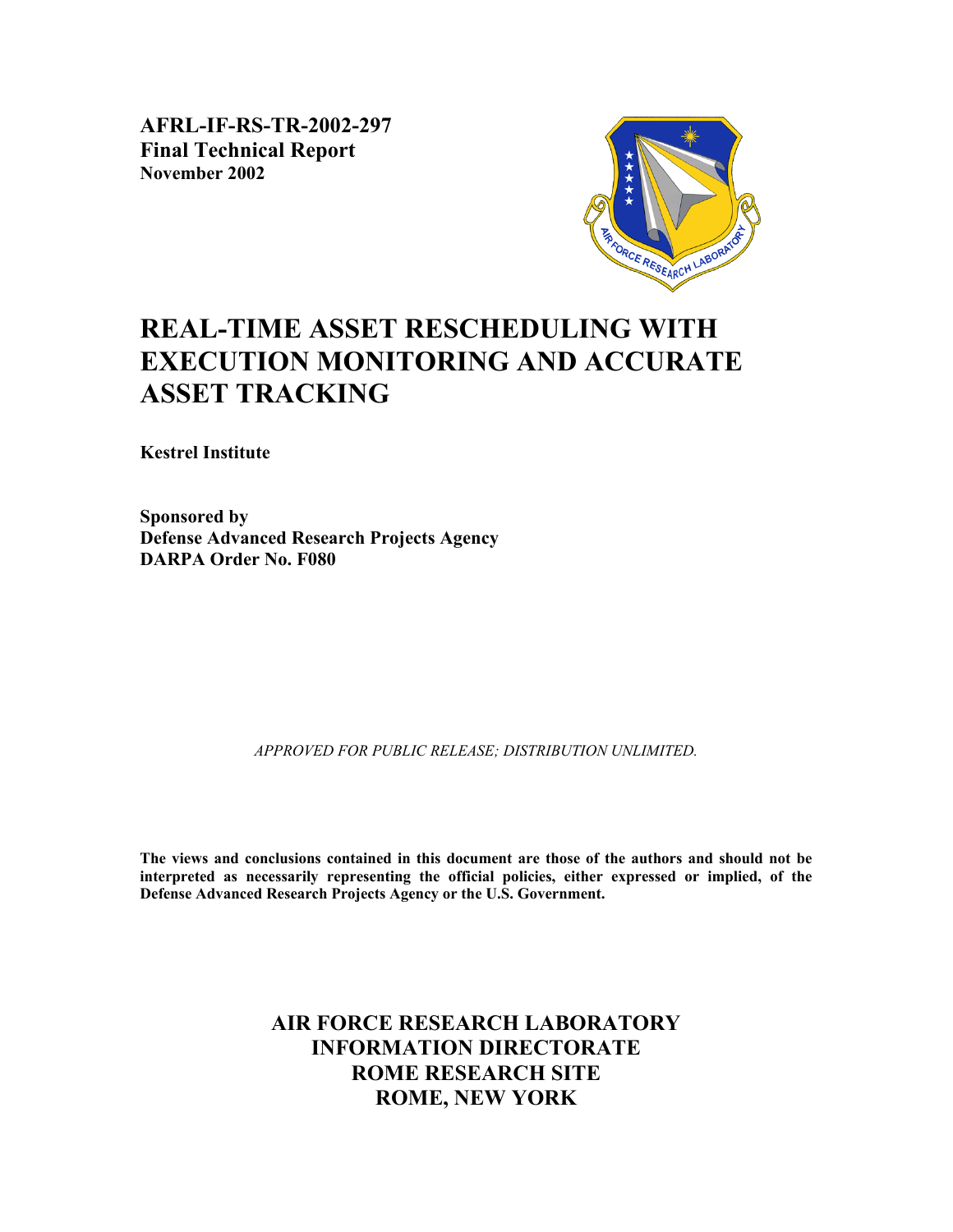This report has been reviewed by the Air Force Research Laboratory, Information Directorate, Public Affairs Office (IFOIPA) and is releasable to the National Technical Information Service (NTIS). At NTIS it will be releasable to the general public, including foreign nations.

AFRL-IF-RS-TR-2002-297 has been reviewed and is approved for publication.

Hilland C. Unfor

APPROVED:

 RICHARD C. METZGER Project Engineer

Modrael Trather

FOR THE DIRECTOR:

 MICHAEL L. TALBERT, Maj., USAF Technical Advisor, Information Technology Division Information Directorate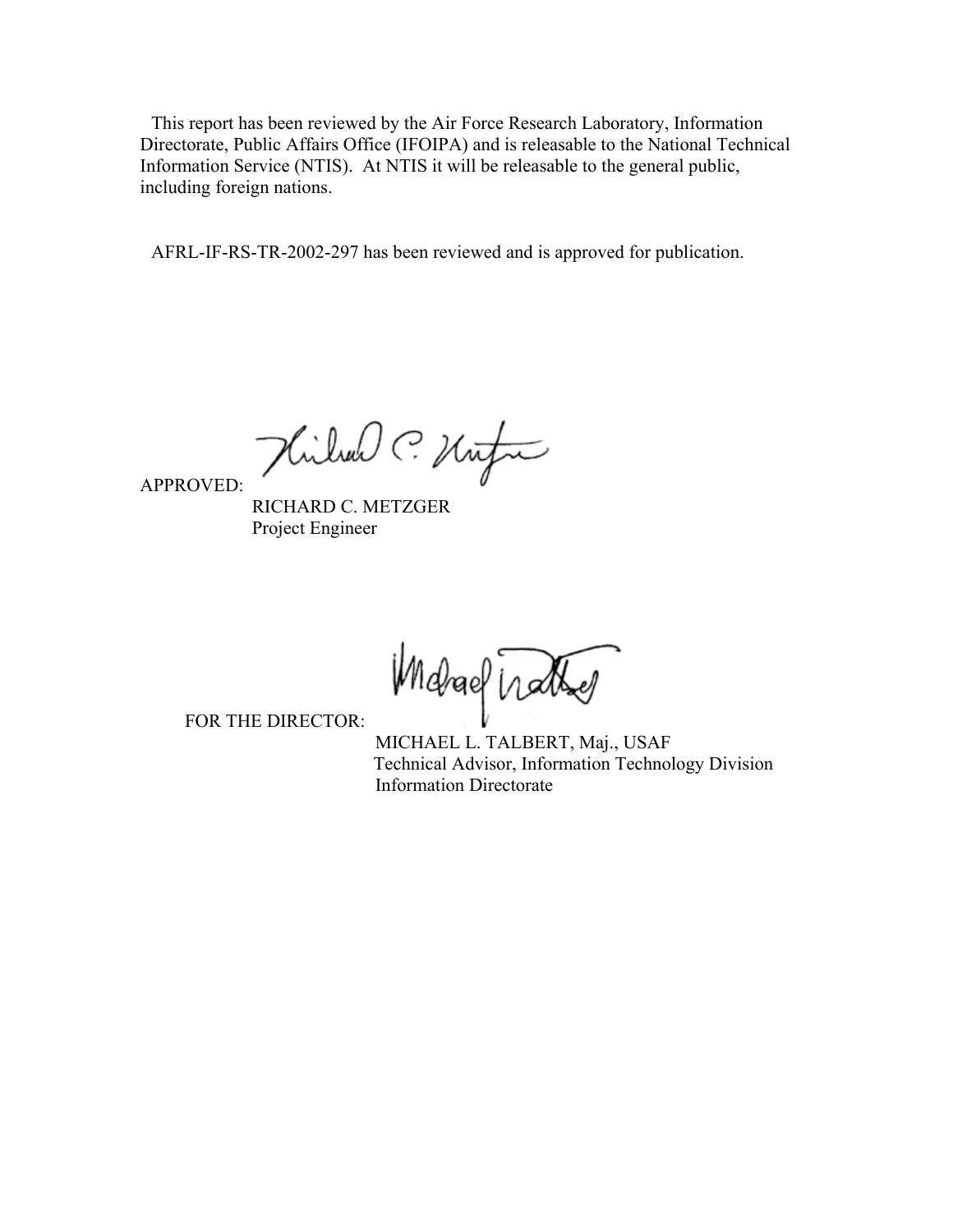# **REPORT DOCUMENTATION PAGE**

| Form Approved    |  |
|------------------|--|
| OMB No. 074-0188 |  |

| Public reporting burden for this collection of information is estimated to average 1 hour per response, including the time for reviewing instructions, searching existing data sources, gathering and<br>maintaining the data needed, and completing and reviewing this collection of information. Send comments regarding this burden estimate or any other aspect of this collection of information, including<br>suggestions for reducing this burden to Washington Headquarters Services, Directorate for Information Operations and Reports, 1215 Jefferson Davis Highway, Suite 1204, Arlington, VA 22202-4302,<br>and to the Office of Management and Budget, Paperwork Reduction Project (0704-0188), Washington, DC 20503                                                                             |                                                    |                                                          |                      |                                                                                             |  |  |
|----------------------------------------------------------------------------------------------------------------------------------------------------------------------------------------------------------------------------------------------------------------------------------------------------------------------------------------------------------------------------------------------------------------------------------------------------------------------------------------------------------------------------------------------------------------------------------------------------------------------------------------------------------------------------------------------------------------------------------------------------------------------------------------------------------------|----------------------------------------------------|----------------------------------------------------------|----------------------|---------------------------------------------------------------------------------------------|--|--|
| 1. AGENCY USE ONLY (Leave blank)                                                                                                                                                                                                                                                                                                                                                                                                                                                                                                                                                                                                                                                                                                                                                                               | 2. REPORT DATE<br>3. REPORT TYPE AND DATES COVERED |                                                          |                      |                                                                                             |  |  |
| NOVEMBER 2002<br>Final May $97 -$ Sep 00<br><b>5. FUNDING NUMBERS</b><br><b>4. TITLE AND SUBTITLE</b><br>REAL-TIME ASSET RESCHEDULING WITH EXECUTION MONITORING<br>С<br>AND ACCURATE ASSET TRACKING<br>PE - 63726F<br>PR - F080<br>TA - T2                                                                                                                                                                                                                                                                                                                                                                                                                                                                                                                                                                     |                                                    |                                                          |                      | - F30602-97-C-0154                                                                          |  |  |
| 6. AUTHOR(S)<br>WU - 01<br>Douglas R. Smith, Stephen Fitzpatrick, and Stephen J. Westfold                                                                                                                                                                                                                                                                                                                                                                                                                                                                                                                                                                                                                                                                                                                      |                                                    |                                                          |                      |                                                                                             |  |  |
| 7. PERFORMING ORGANIZATION NAME(S) AND ADDRESS(ES)<br><b>Kestrel Institute</b><br>3260 Hillview Avenue<br>Palo Alto California 94304                                                                                                                                                                                                                                                                                                                                                                                                                                                                                                                                                                                                                                                                           |                                                    |                                                          | <b>REPORT NUMBER</b> | <b>8. PERFORMING ORGANIZATION</b>                                                           |  |  |
| 9. SPONSORING / MONITORING AGENCY NAME(S) AND ADDRESS(ES)<br>Defense Advanced Research Projects Agency AFRL/IFSE<br>3701 North Fairfax Drive<br>Arlington Virginia 22203-1714                                                                                                                                                                                                                                                                                                                                                                                                                                                                                                                                                                                                                                  |                                                    | 525 Brooks Road<br>Rome New York 13441-4505              |                      | <b>10. SPONSORING / MONITORING</b><br><b>AGENCY REPORT NUMBER</b><br>AFRL-IF-RS-TR-2002-297 |  |  |
| <b>11. SUPPLEMENTARY NOTES</b>                                                                                                                                                                                                                                                                                                                                                                                                                                                                                                                                                                                                                                                                                                                                                                                 |                                                    |                                                          |                      |                                                                                             |  |  |
| AFRL Project Engineer: Richard C. Metzger/IFSE/(315) 330-7652/ Robert.Metzger@rl.af.mil                                                                                                                                                                                                                                                                                                                                                                                                                                                                                                                                                                                                                                                                                                                        |                                                    |                                                          |                      |                                                                                             |  |  |
| 12a. DISTRIBUTION / AVAILABILITY STATEMENT<br>APPROVED FOR PUBLIC RELEASE; DISTRIBUTION UNLIMITED.                                                                                                                                                                                                                                                                                                                                                                                                                                                                                                                                                                                                                                                                                                             |                                                    |                                                          |                      | <b>12b. DISTRIBUTION CODE</b>                                                               |  |  |
| 13. ABSTRACT (Maximum 200 Words)<br>Through the use of software transformational synthesis technology, synthesize rescheduling algorithms that reschedule<br>transportation assets using data from automatic identification technology and asset tracking hardware and software.<br>Kestrel brought to bear its software synthesis technology which allows for the generation of correct-by-construction, high<br>performance schedulers from formal specifications of the problem they are intended to solve. Savi Technology brought<br>to bear its expertise in automatic identification technology and asset tracking hardware and software systems. In this<br>effort Kestrel and Savi co-developed scheduler for Yard Management Systems based on data from the Army's Crane<br><b>Ammunition Depot.</b> |                                                    |                                                          |                      |                                                                                             |  |  |
|                                                                                                                                                                                                                                                                                                                                                                                                                                                                                                                                                                                                                                                                                                                                                                                                                |                                                    |                                                          |                      |                                                                                             |  |  |
| <b>14. SUBJECT TERMS</b><br>Software Transformational Synthesis, Scheduling Algorithms                                                                                                                                                                                                                                                                                                                                                                                                                                                                                                                                                                                                                                                                                                                         |                                                    |                                                          |                      | <b>15. NUMBER OF PAGES</b><br>50<br><b>16. PRICE CODE</b>                                   |  |  |
| <b>17. SECURITY CLASSIFICATION</b><br>OF REPORT                                                                                                                                                                                                                                                                                                                                                                                                                                                                                                                                                                                                                                                                                                                                                                | <b>18. SECURITY CLASSIFICATION</b><br>OF THIS PAGE | <b>19. SECURITY CLASSIFICATION</b><br><b>OF ABSTRACT</b> |                      | <b>20. LIMITATION OF ABSTRACT</b>                                                           |  |  |
| <b>UNCLASSIFIED</b>                                                                                                                                                                                                                                                                                                                                                                                                                                                                                                                                                                                                                                                                                                                                                                                            | <b>UNCLASSIFIED</b>                                | <b>UNCLASSIFIED</b>                                      |                      | UL                                                                                          |  |  |
| NSN 7540-01-280-5500                                                                                                                                                                                                                                                                                                                                                                                                                                                                                                                                                                                                                                                                                                                                                                                           |                                                    |                                                          |                      | Standard Form 298 (Rev. 2-89)<br>Prescribed by ANSI Std. Z39-18                             |  |  |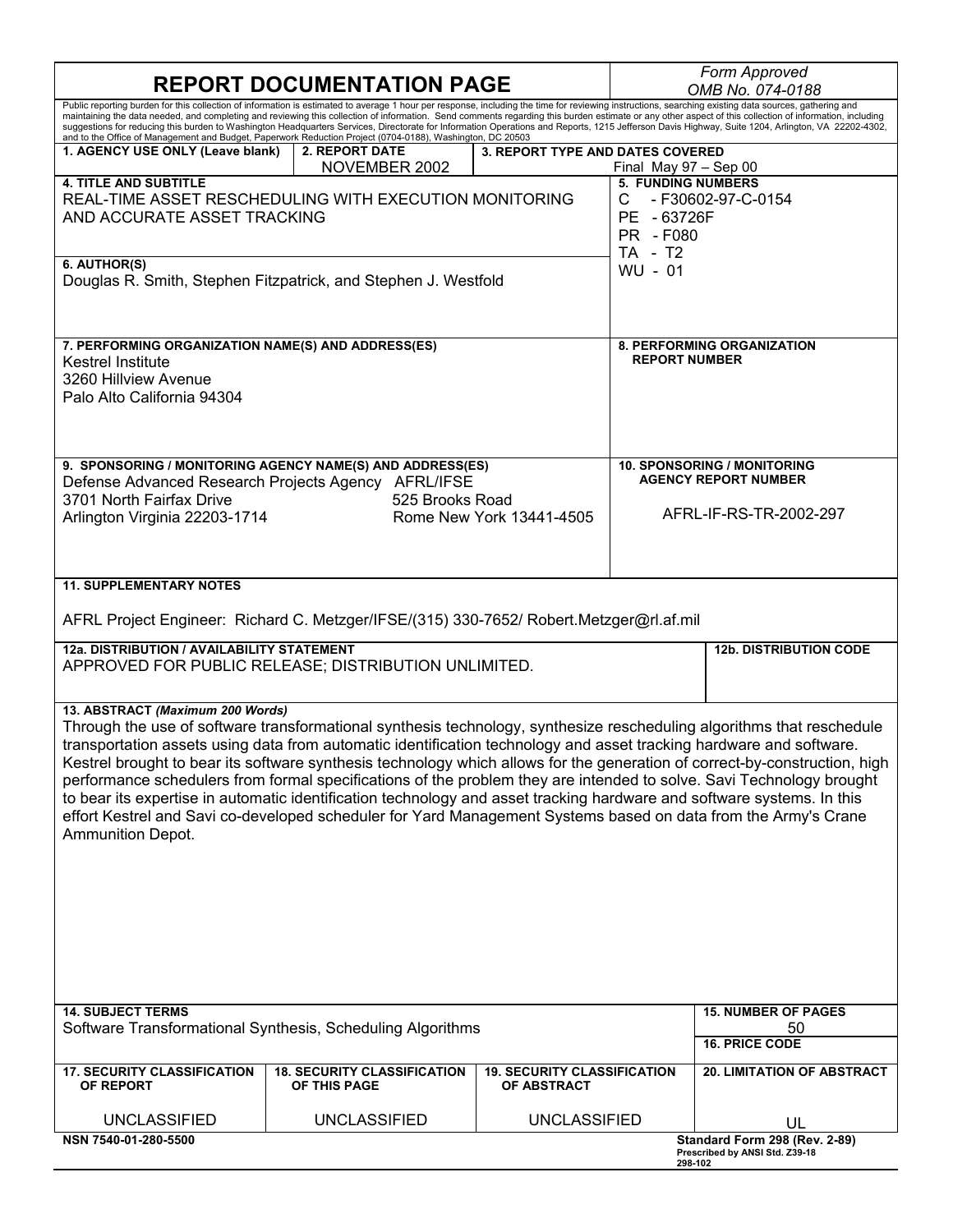# Table of Contents

## **List of Figures**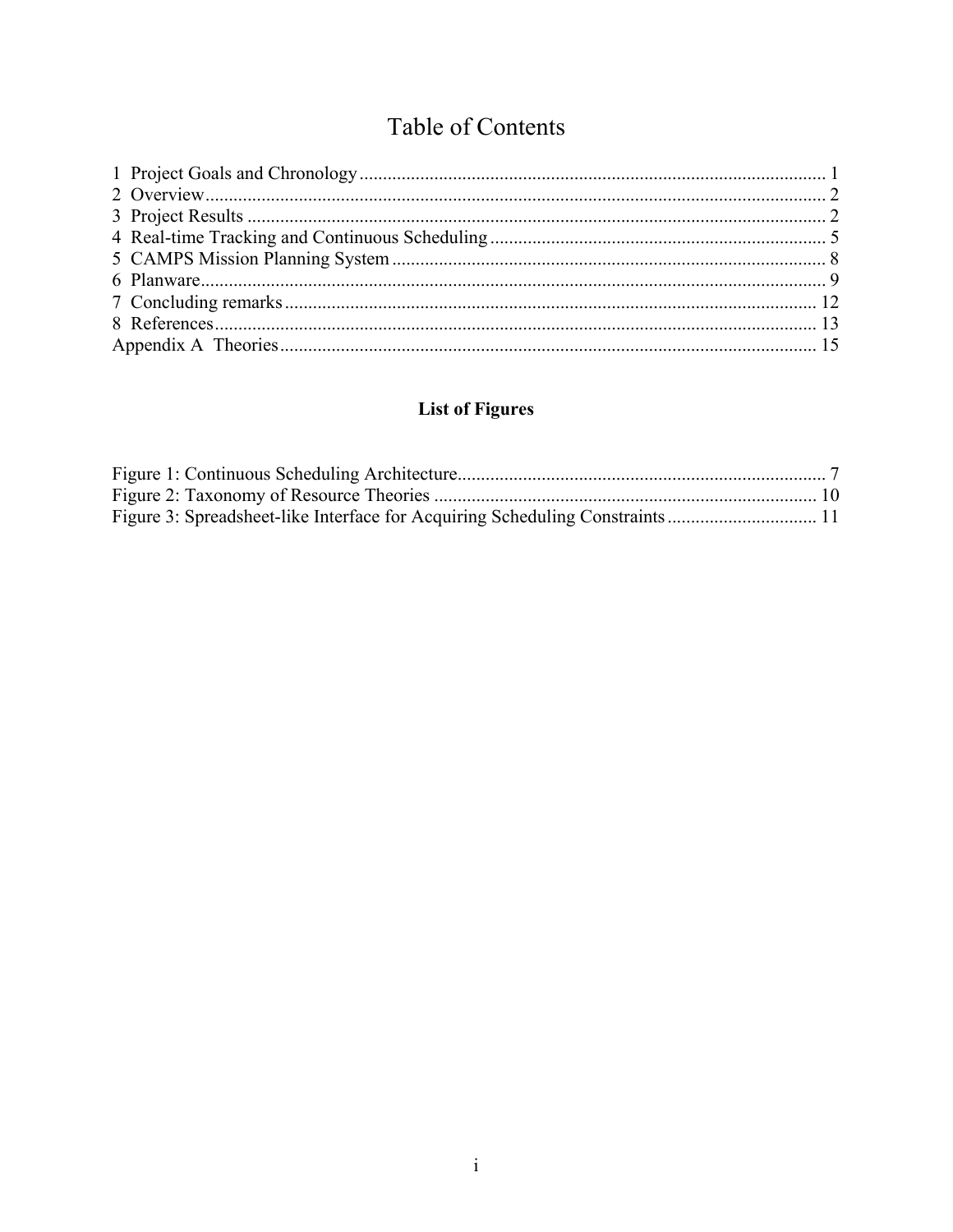# **1 Project Goals and Chronology**

This report describes our research on advanced scheduling technologies supported by the ARPA/Rome Lab Planning and Decision Aids (PDA) program during 1997 - 2000. At the outset, this project brought together Kestrel Institute and Savi Technology to develop technology for continuous scheduling based on highly-accurate real-time asset tracking and execution monitoring. The original goal was to demonstrate the benefits of combining high-quality logistics data with a robust scheduling capability in an operational DoD setting.

Kestrel brought to bear its software synthesis technology which allows the generation of correctby-construction, high-performance schedulers from formal specifications of the problem they are intended to solve. Savi Technology, Inc. brought to bear its expertise in automatic identification technology and asset tracking hardware and software systems. Savi implemented numerous government and commercial asset visibility and tracking systems employing a wide range of automatic identification technologies (AIT), including bar-code, optical memory cards, smart cards, portable data terminals, and radio frequency identification. For example, Savi provides high-quality logistics data and execution monitoring for the U. S. Army and U. S. TRANSCOM in their Ammunition AIT project. We hoped to demo our combined results in this context.

Under this contract Kestrel and Savi codeveloped a continuous scheduler for Yard Management Systems, based on data from the Army's Crane Ammunition Depot. The Yard Management System project addresses the problem of scheduling a fleet of hostlers (tractors) in a dock-side depot. A typical depot has various types of temporary storage areas where cargo is held for inspection or until it is required for loading onto a ship, train or trailer for transportation out of the depot. The hostlers transfer cargo between the storage areas as the status of the cargo changes and between the storage areas and the cranes that transfer cargo onto or off ships and trains.

This demonstration system, while successful, didn't fully exploit the strengths of Kestrel's scheduling technology. One goal of this project was to piggyback on some of Savi's deployed systems to demonstrate the effectiveness of continuous scheduling in a context where Savi's realtime tracking technology had been deployed. As it happened, Savi's deployment schedule for its Ammo AIT project slipped, depriving the project of its main application domain. After consultation with all stakeholders, Kestrel and Rome Lab decided to terminate Savi's involvement and redirect Kestrel's research effort (in December 1998).

The revised project had two directions:

- 1. Support for the CAMPS project at AMC Together with BBN and Carnegie-Mellon University, Kestrel developed an advanced scheduling system for AMC TACC (Air Mobility Command, Tanker-Airlift Operations Center) at Scott AFB. This system is scheduled for integration by Logicon Corporation into the CAMPS system and deployed in 2001.
- 2. Support for Planware Planware is a domain-specific generator of high-performance scheduling software. The goal of the Planware system is to put Kestrel's scheduler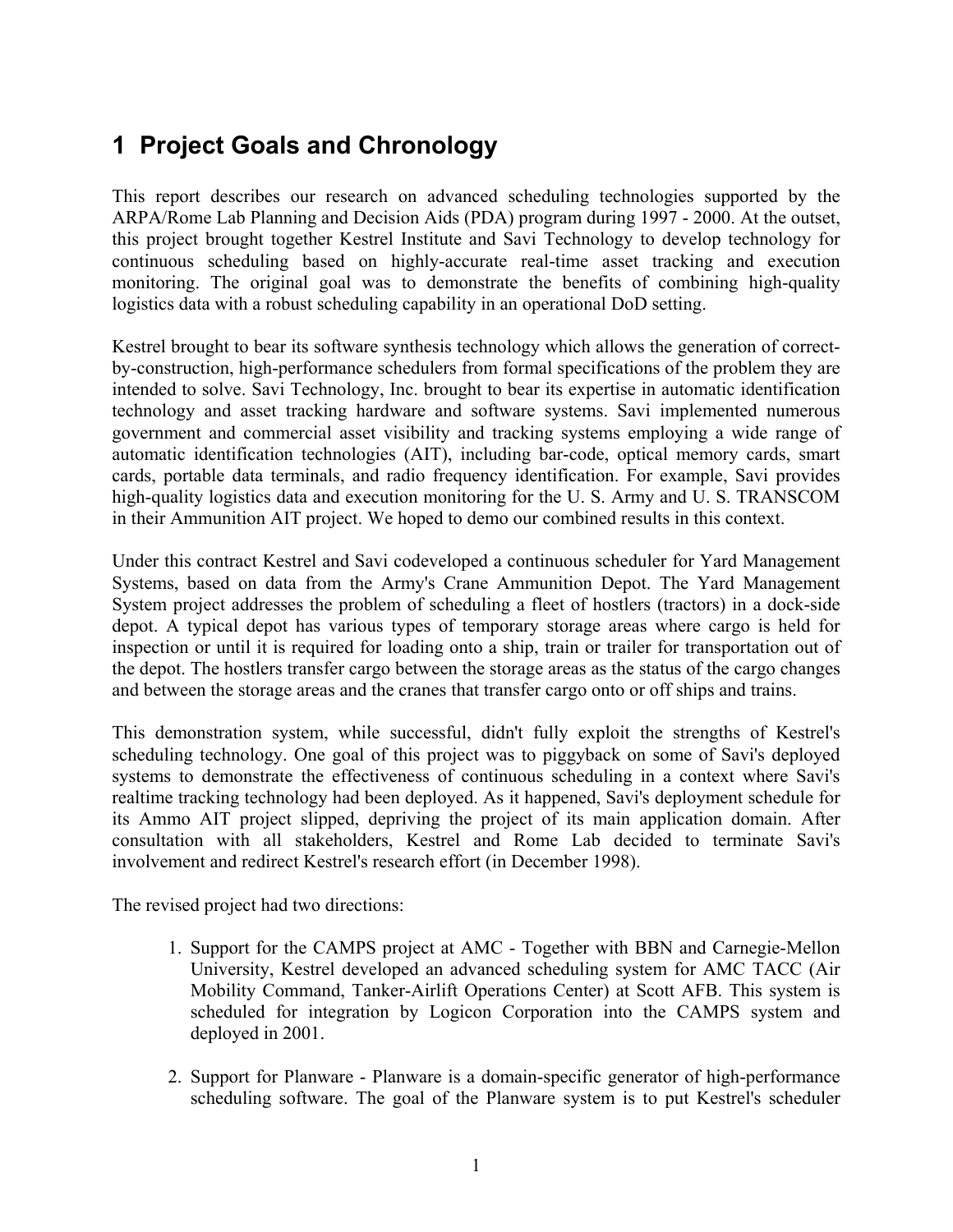synthesis technology in the hands of users who aren't specialists in formal methods. Using Planware, the user interactively specifies a problem and then the system automatically generates a formal specification and refines it.

Funding problems disrupted this project in 1999. The Air Force terminated 6.3 funding servicewide in GFY 2000, leaving this project unfinished. Rome Lab was able to find some additional funds to continue Kestrel's CAMPS participation until May 2000. At that point, AMC was able to pick up support for CAMPS MPS.

# **2 Overview**

This report describes our research on the transformational development of scheduling soft- ware. Our approach to developing scheduling software involves several stages. The first step is to develop a formal model of the transportation scheduling domain, called a domain theory. Second, the constraints, objectives, and preferences of a particular scheduling problem are stated within a domain theory as a problem specification. Finally, an executable scheduler is produced semi-automatically by applying a sequence of transformations to the problem specification. The transformations embody programming knowledge about algorithms, data structures, program optimization techniques, etc. The result of the transformation process is executable code that is consistent with the given problem specification. Furthermore, the resulting code can be extremely efficient.

We developed this transformational technology and applied it to several application areas. First, we focused on continuous scheduling to sit on top of the real-time tracking systems supplied by Savi. Our previous schedulers had all been offline batch schedulers, so we were curious to extend our generative technology to cover continuous scheduling. We also wanted to exploit the availability of real-time data about the state of the world to continuously monitor and reschedule activities. The YMS demonstration system described in Section 4 embodies the results of this effort. Second, we used our transformation system KIDS [7, 9] to generate a scheduler for one of the worlds most complex scheduling problems: strategic airlift scheduling at the Air Mobility Command at Scott AFB. This project is described in Section 5. Finally, we focused on incorporating our expertise in scheduler generation into a highly automated system for scheduler synthesis (Planware), which is described in Section 6.

# **3 Project Results**

This section provides a detailed list of significant accomplishments, events, demonstrations, and systems developed under this project. A compact summary of the most significant achievements of this project is given in the Concluding Remarks section.

1. YMS demonstration system - The Yard Management System project addresses the problem of scheduling a fleet of hostlers (tractors) in a dock-side depot. A typical depot has various types of temporary storage areas where cargo is held for inspection or until it is required for loading onto a ship, train or trailer for transportation out of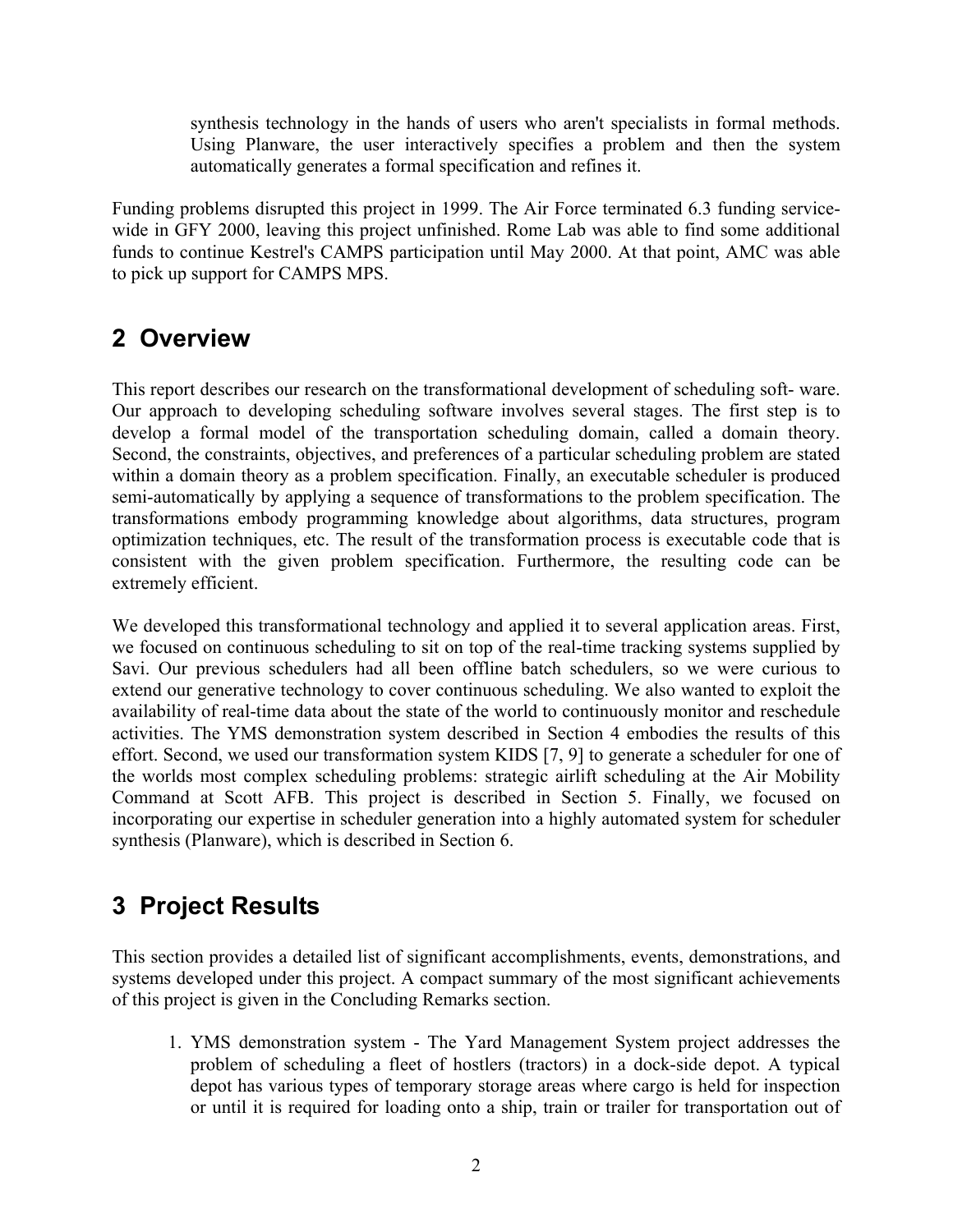the depot. The hostlers transfer cargo between the storage areas as the status of the cargo changes and between the storage areas and the cranes that transfer cargo onto or off ships and trains. This system was demonstrated at the May 1998 and October 1998 PDA workshops.

- 2. *Planware* A working version of Planware was developed and demonstrated extensively at workshops. Among the key developments are
	- (a) *Constraint Acquisition* We developed a new tabular format for acquiring scheduling problem requirements. This result enabled a much richer means for interactively getting user input on the scheduling problem at hand, without requiring users to read or write formal specifications.
	- (b) *Colimits of Diagrams* Another key technical result was the development and implementation of colimits of diagrams, which enabled us to provide precise support for composing structured representations of knowledge. We believe that this result is a major mathematical advance with respect to knowledge representation and processing, far transcending our particular application to program synthesis. We use colimits of diagrams to provide better support for design-by-classification, embodied in Planware's substrate called Designware (for more details, see [6, 5]). We applied for a patent on this operation.
- (c) *Constraint Propagation Theory* We developed and implemented a generalized theory of constraint propagation that subsumes earlier forms of constraint propagation (and-constraints) and global search (or-constraints).
- 3. *CAMPS Mission Planning System (MPS)* We developed version 0.5 of MPS which was released at the end of the project. This version included basic scheduling of aircraft loading and routing, aircrews, and mog at enroute ports, as well as many other features required for deliberate airlift planning.
- 4. *Publications*

Lee Blaine, Limei Gilham, Junbo Liu, Douglas R. Smith, and Stephen Westfold, Planware - Domain-Specific Synthesis of High-performance Schedulers, Proceedings of the Thirteenth Automated Software Engineering Conference, IEEE Computer Society Press, Los Alamitos, California, October, 1998, 270-280.

Smith, D.R., Mechanizing the Development of Software, in *Calculational System Design, Proceedings of the NATO Advanced Study Institute*, Eds. M. Broy and R. Steinbrueggen, IOS Press, Amsterdam, 1999, 251-292.

Smith, D.R., Designware: Software Development by Refinement, invited paper in *Proceedings of the Eighth International Conference on Category Theory and Computer Science*, Edinburgh, September, 1999.

Westfold, S.J. and Smith, D.R., Synthesis of Efficient Constraint Satisfaction Pro-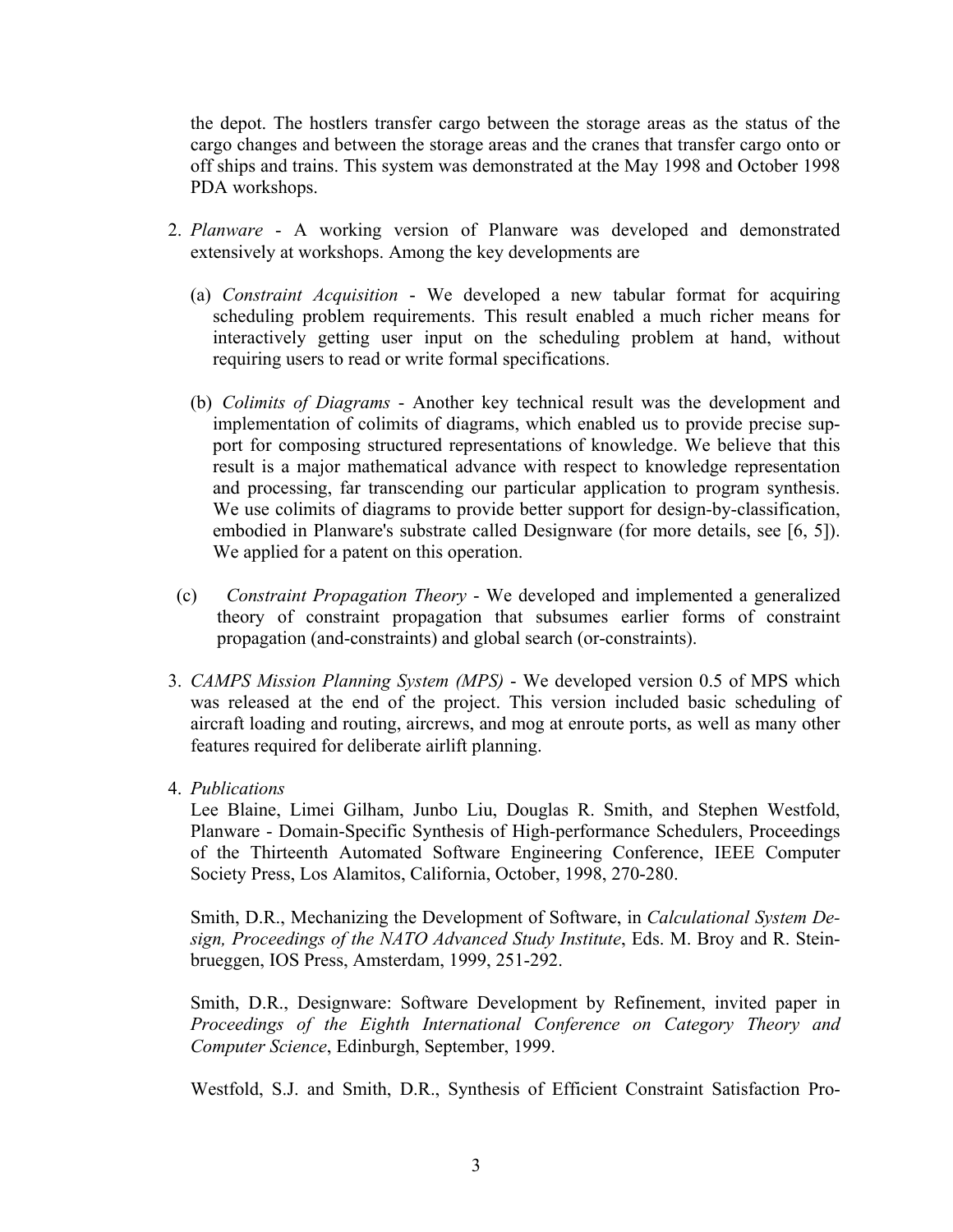grams, Knowledge Engineering Reviews, Special Issue on AI and OR, 2001.

- 5. *Patents* We applied for a patent on diagrams of colimits: D. Pavlovic, J. Liu, and D.R. Smith, Method and Apparatus for Determining Colimits of Hereditary Diagrams, patent application submitted September 1999.
- 6. *Project-related Presentations, Meetings and Events* Unless otherwise specified, Dr. Smith participated in each item below.
- CAMPS meeting, Scott AFB, 20 May 97.
- ARPI Annual Workshop, Lynnfield, MA, 9-12 June 1997; Dr. Smith received the *Guns and Butter Award* from the DARPA Program Manager for "basic research and a solid record of successful transitions to ARPI customers". Dr Smith gave an invited talk entitled "Domain-Specific System for Synthesizing High-Performance Schedulers"; Dr. Smith gave demos of Planware and KIDS; Dr. Smith also gave a talk entitled "Synthesis of Real-Time Schedulers".
- Interview with SAAM and Contingency  $\&$  Exercise mission planners, AMC HQ, Scott AFB, 29 September 97.
- CAMPS meeting, Logicon HQ, San Pedro, CA, 27-28 October 1997.
- **PDA Workshop, San Francisco, 4-6 Nov 97.**
- CAMPS meeting, interview with SAAM and Contingency & Exercise mission planners, AMC HQ, Scott AFB, 3 December 97.
- visited MTMC HQ, Falls, Church, VA to discuss KI/Savi scheduling of yard management at Sunny Point. Attending: Col Larry Curtin, Col Morrow, Dan Monahan, 16 January 1998.
- Talk and Demo of CAMPS Mission Planner, Logicon Office, Scott AFB, 28 January 1998.
- Visited Sunny Point, NC to interview MOTSU personnel, 17-18 Feb 98. Result was hostility to Kestrel/Savi participation in an application effort, so we looked elsewhere.
- CAMPS meeting, Kestrel, 4 Mar 98
- CAMPS meeting, Logicon HQ, San Pedro, 5 Mar 98
- CAMPS demos and discussions, Logicon at Scott AFB, 28-29 Apr 98.
- DARPA ISO meeting, Monterey, CA, 4-5 May 98. Presentation of the Yard Management System, CAMPS, and Planware at ARPI Annual meeting, Monterey, CA, 6-7 May 1998.
- CAMPS meeting, Logicon HQ, San Pedro, 19-20 May 98 (Tom Emerson attended)
- **PDA** program review at Kestrel with Al Frantz, 25 Jun 98.
- **Talks on Planware and category theory applied to software refinement, Air Force Rome** Lab, Rome, NY, 2 Sept 98.
- Tutorial on Designware and paper on Planware, Automated Software Engineering, 13-16 Oct 98, Honolulu, HI.
- Talks and demos on Planware, CAMPS, and Continuous Scheduling Architecture, ARPI meeting, Arlington VA, 27-29 Oct 98.
- CAMPS meeting, AMC, Scott AFB, 17-19 Feb 99.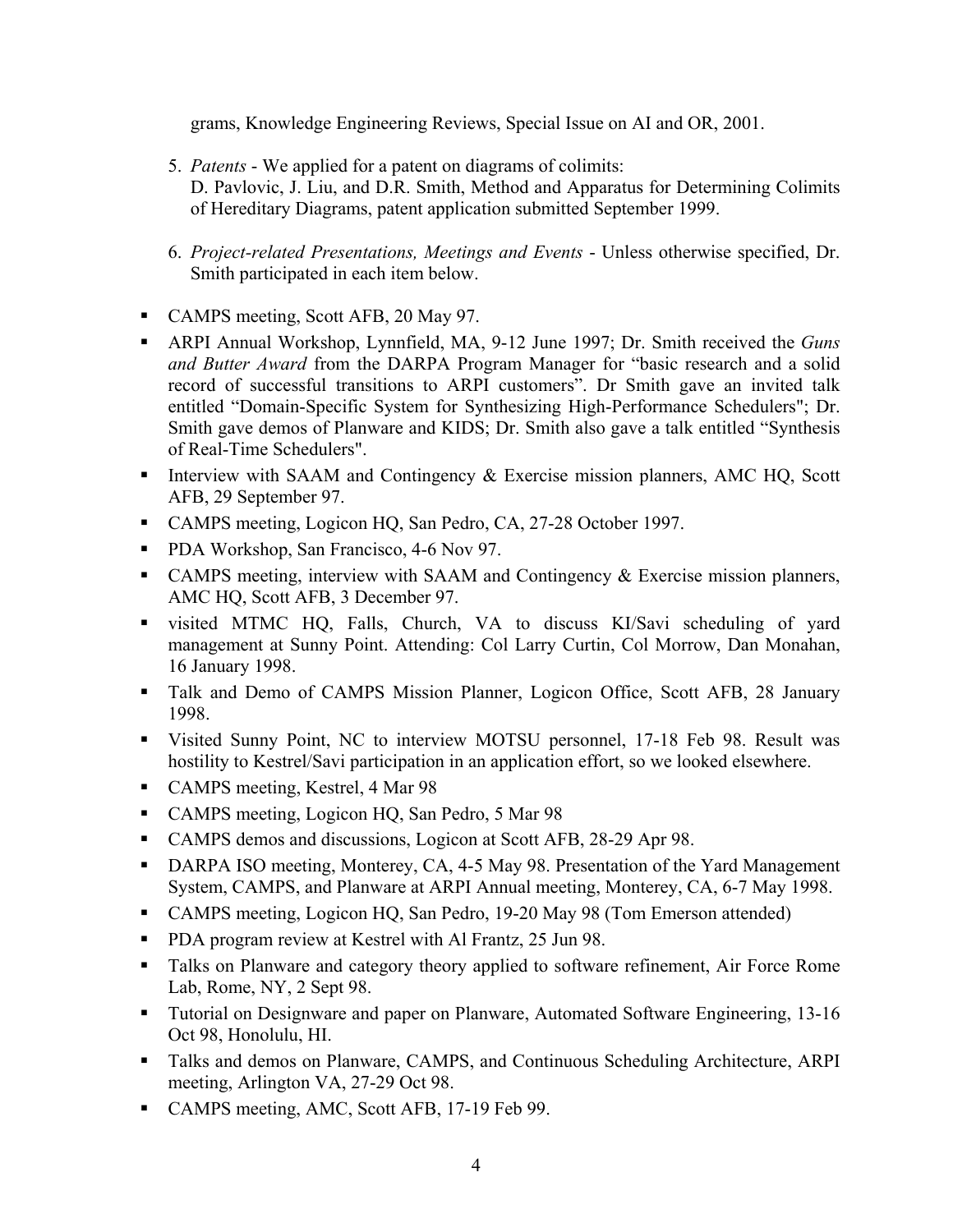- Project review, PDA, John Lemmer, 30 Apr 99
- **Meeting on USAF Common Scheduler Project, ESC, Hanscom AFB, Bedford, MA, 21** May 99.
- Invited Talk, \Software Development by Mechanized Refinement", Workshop on Language, Logic, and Computation, CSLI, Stanford University, 29 May 1999.
- Meeting on ESC Common Scheduler Project, at Kestrel, 12 Aug 99. Attending were Frank LaMonica and John Lemmer (AFRL), Russ Graves (MITRE & ESC), and Kestrel personnel.
- Invited Talk, Designware, Eighth International Conference on Category Theory and Computer Science (CTCS 99), Univ. Edinburgh, UK, 10-12 September 1999.
- talk on Planware, and CAMPS demo, ARPI/PDA Workshop, Arlington VA, 14-15 September 1999.
- Invited Talk, CS Colloquium, Cornell University, 30 Sept 99.
- Invited talk on Designware, High Integrity Systems Conference, Albuquerque, NM, 14-17 Nov 99.
- Invited talk on Planware, to Air Force Scientific Advisory Board, AFRL, Rome, NY, 7-8 Dec 99.
- CAMPS meeting, Kestrel, 13-14 April 2000.
- CAMPS meeting, Logicon Scott office, O'Fallon, IL, 11-12 May 2000.
- BBN, Cambridge, MA, CAMPS work, 2 Jun 00
- CAMPS RAD/JAD, alpha release of CAMPS MPS, Logicon Scott, 27-28 Jun 00

# **4 Real-time Tracking and Continuous Scheduling**

The Yard Management System project addresses the problem of scheduling a fleet of hostlers (tractors) in a dock-side depot. A typical depot has various types of temporary storage areas where cargo is held for inspection or until it is required for loading onto a ship, train or trailer for transportation out of the depot. The hostlers transfer cargo between the storage areas as the status of the cargo changes and between the storage areas and the cranes that transfer cargo onto or off ships and trains.

The objective in scheduling the fleet of hostlers is to reduce the loading and unloading times of ships and potentially to achieve acceptable loading and unloading times with fewer hostlers. The main difficulty in constructing an optimal schedule is that the number of schedules for any given set of cargo movements is exponential in the number of movements: for even moderately large numbers of movements, it is infeasible to try every possible schedule.

One solution is to compute lower bounds on the completion time for schedules and use this information to prune from the schedule search space schedules that could not possibly be optimal. The lower bound computations typically require much less time than would the construction of the schedules themselves. Furthermore, a given lower bound computation typically applies to a large number of schedules (derived from a common, partially constructed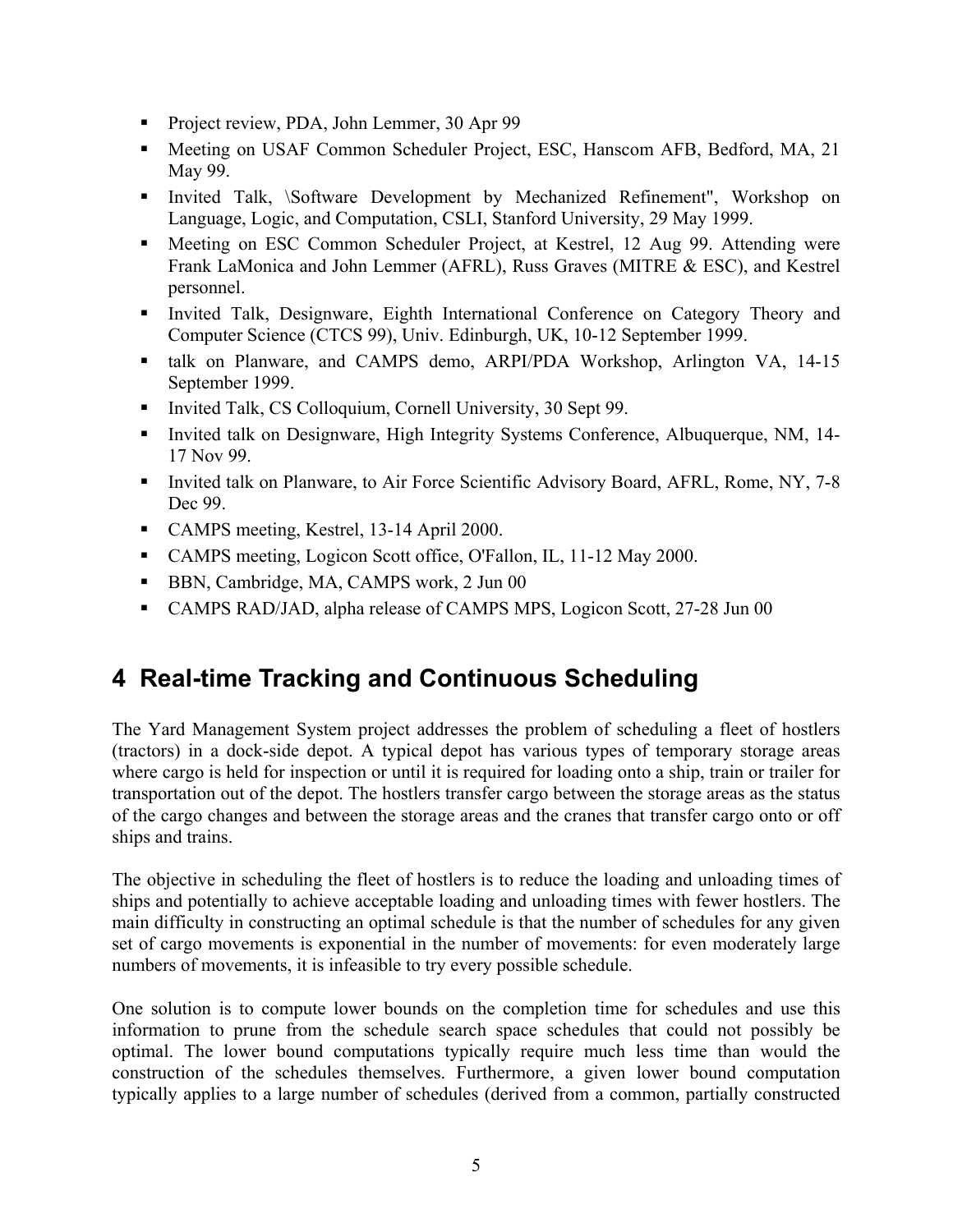schedule) all of which may be pruned. Lower bound computations can thus make the construction of an optimal schedule feasible.

### *The YMS system*

We developed a prototype YMS system that provides continuous scheduling of logistics operations by means of near-real time asset visibility data, sentinels and monitoring code, continuous scheduling engine, and an execution manager (see Figure 1).

We describe the various components of this architecture below. The components are processes running concurrently on a Unix workstation, and communicating via CORBA middleware infrastructure.

### *Savi Asset Manager*

The Savi Asset Manager provides near-real time asset data acquisition based on automatic identification technologies. The asset data is gathered in various distributed and central locations.

### *Scheduling Server*

The scheduling engine transforms the available resources, delivery requirements, and domain constraints into a schedule for logistics operations. Several rescheduling algorithms are available - global reschedulers for times when it is more important to reoptimize the schedule than to minimize change, and local reschedulers when minimizing change is desirable. We anticipate supporting user-specifiable degrees of optimization versus change in the scheduling server. The scheduling engine has the ability to determine sensitive events or combination of events that could require rescheduling operations. Under the control of user-specified parameters and other forms of guidance, the scheduling server automatically generates sentinels to watch for particular events.

### *Execution Manager*

The execution manager provides situation visibility and control to the user, and mediates the activities of the data tracking system and the scheduling server.

Visibility and control: The status of the assets is provided via direct access to the data center. The Schedule viewer provides a view of the scheduled logistics operations, for a record of recent changes to the logistics operations, and information about the capabilities, delivery requirements, and constraints. The Sentinel Status view provides information of currently active sentinels and previously triggered sentinels. The user specifies which sentinels to generate and how. The user can also choose from a range of rescheduling tools and tool guidance following notification of a need to reschedule from a sentinel.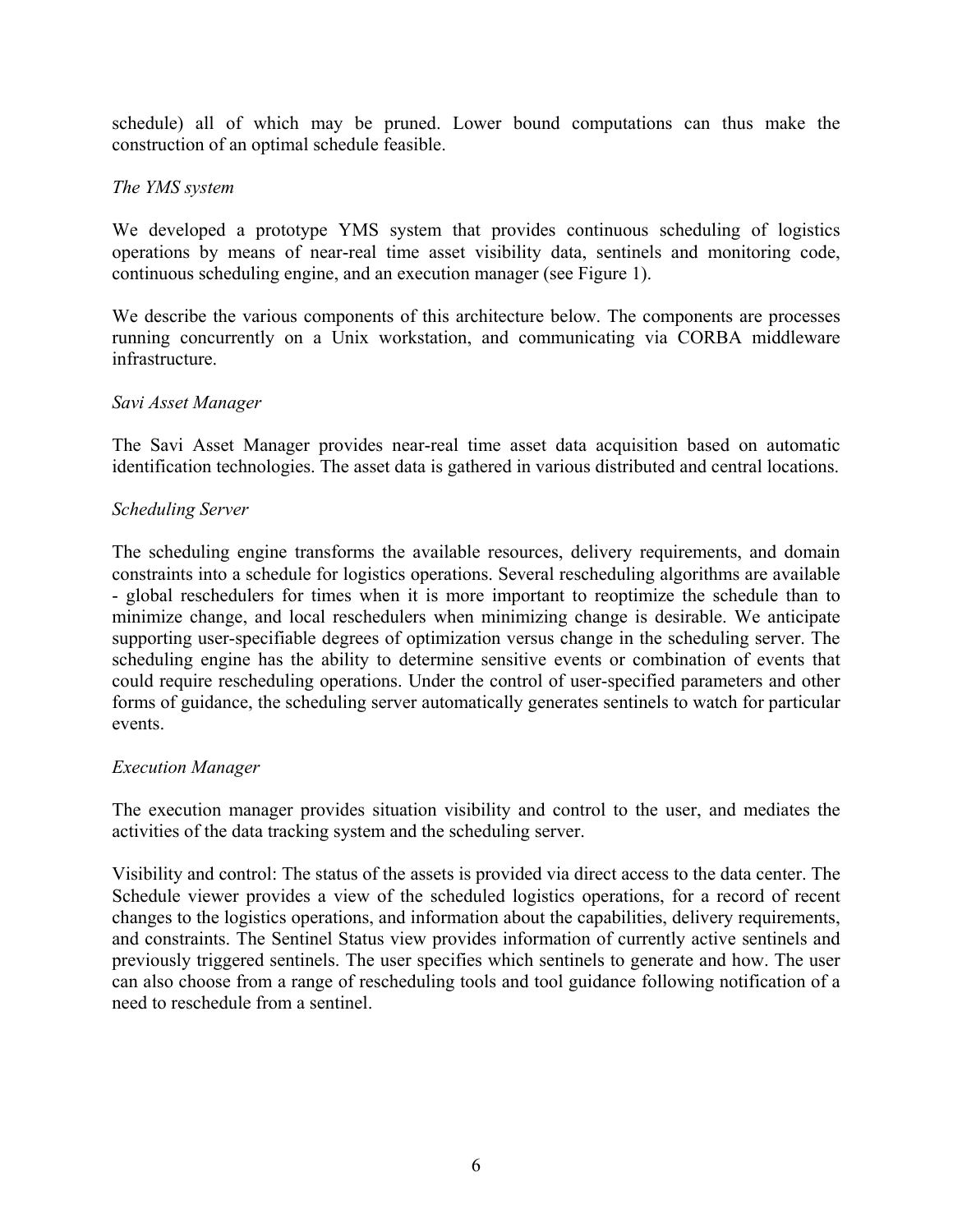

*Figure 1: Continuous Scheduling Architecture*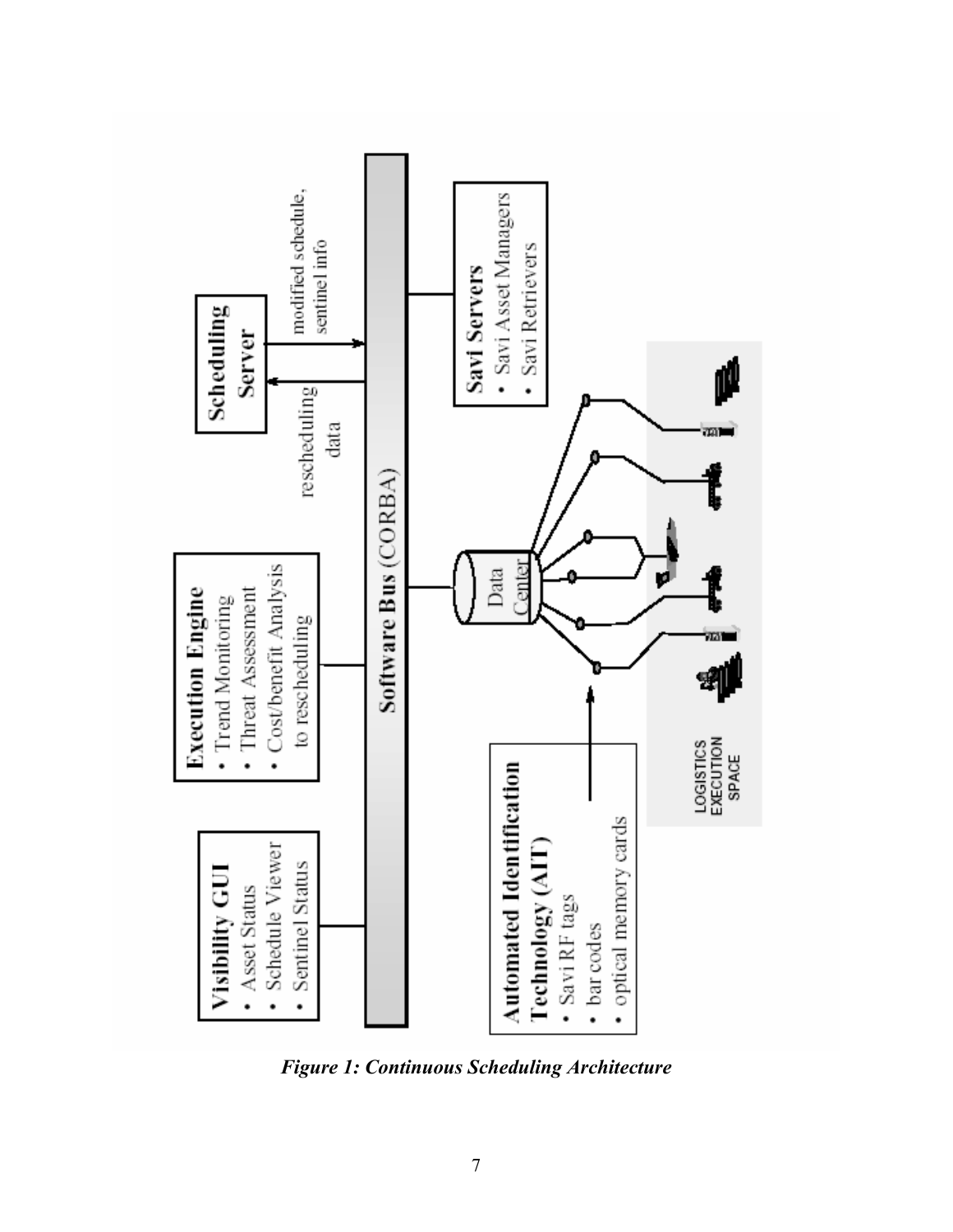Mediating the tracking system and scheduler: Sentinels are executed by an interpreter in the execution engine that creates a process that watches (active sentinel) for a given set of events. The sentinel remains active until the events happen or the sentinel is canceled or replaced. If a sentinel event occurs, the execution manager notifies the user and may trigger the replanning operation.

Kestrel researchers constructed a domain theory for the YMS scheduler that models the typical operation of a depot and containing algebraic laws that permit the automated derivation of lower bound functions suited to the depot (See Appendix A). Furthermore, the domain theory contains laws that permit the automated instantiation of various algorithm theories such as global search, local search and greedy heuristic algorithms. Instantiation of these theories would produce a family of schedulers having various degrees of compromise between scheduler execution time and the quality of the schedules produced (not all of the schedulers will produce optimal schedules). The family of schedulers would also contain real-time reschedulers which use information provided by real time tracking systems to adjust schedules as they are executed to account for deviations between predicted and actual performance.

Successful demonstrations of the YMS system were given at the ARPI workshops in May 1998 and October 1998.

# **5 CAMPS Mission Planning System**

This section provides a brief overview of the algorithm underlying the Mission Planner in CAMPS. The MPS algorithm operates on level 2 TPFDD data and generates mission plans over nominal aircraft and crews. The MPS tracks and constrains the following kinds of resources in constructing a mission plan: (1) aircraft, (2) crews and their duty days, (3) parking mog, (4) working mog, (5) runways (takeoff and landing separations), (6) port operating hours. Currently, fuel supplies at ports are tracked but not constrained.

The MPS algorithm essentially iterates over movement requirements which are sorted by increasing LAD primarily.

1. *The main control loop:* 

For each movement requirement (MVR), the algorithm attempts to move it in the context of previously planned missions. First, the algorithm tries to place the MVR on existing mission provided that (1) it has capacity, (2) the mission route includes the POE and POD, (3) the mission is feasible with respect to the ALD, EAD and LAD of the MVR. If an existing mission cannot (fully) carry the MVR, then the algorithm will attempt to create a new mission.

2. *Creating a new mission:*

Given MVR, we first look ahead in the list of unscheduled movement requirements to find those that could be coallesced with it; in particular, we look for requirements from the same (or a nearby) POE with a similar ALD that are going to the same POD. If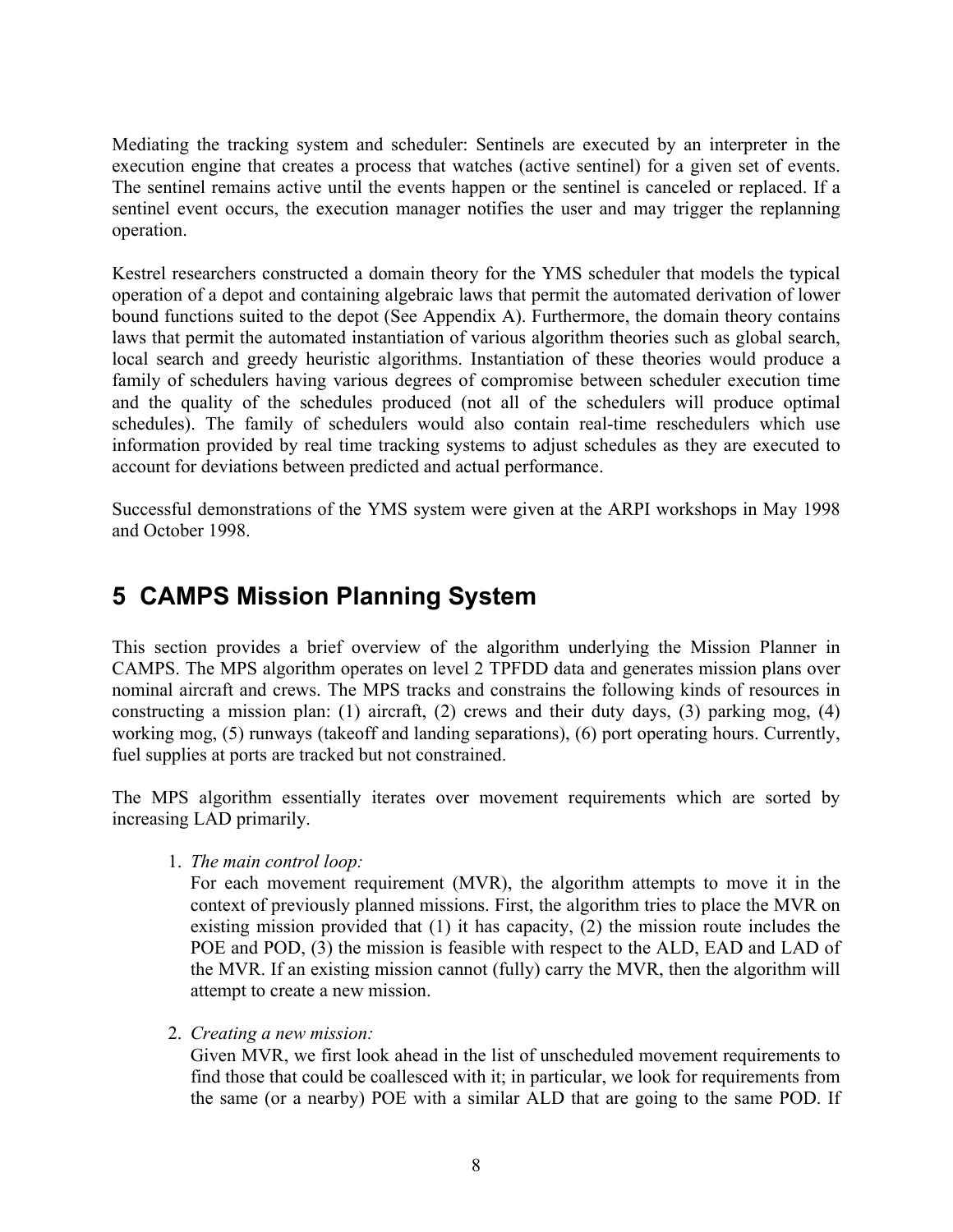enough cargo (or PAX) can be found to justify a new mission (according to a minimum threshold per MDS), then a route generator is called to produce a candidate list of available aircraft and routes. Route generation includes positioning from the current location of the aircraft to the POE, travel through enroutes (including possible AR stops) to the POD, followed optionally by depositioning to a recovery base. For each leg of the mission, the algorithm generates choices of (1) crew and whether the crew flies the leg in their current duty or the next, (2) base open hours interval for departure, (3) takeoff position (to enforce takeoff separations), (3) base open hours interval for arrival, and (4) landing position (to enforce landing separations). If mog bounds are specified for ports along the route, then parking mog and working mog are tracked and the constraints are enforced.

The Mission Planner is based on constraint propagation technology. See [9] for more details about the nature and design of constraint-based algorithms for scheduling. One key feature of our approach is to use time windows for every temporal decision; in particular during scheduling, the departure time of every flight is given by a time window - an earliest departure time and a latest departure time. When the departure times of flights must be coordinated, for example, by enforcement of a minimum separation between takeoffs at a port, then a dependence constraint is asserted between flights so that the earliest departure time of one flight is, say, at least 15 minutes before the earliest departure time of another flight departing from the same station. If the departure time of the first flight must be delayed, then the asserted constraint will cause the earliest departure time of the second flight to be delayed if necessary to enforce the minimum takeoff separation. In this scenario a change to the time window of one flight is propagated through the takeoff separation constraint to cause a change to the time window of the second flight - an example of constraint propagation.

## **6 Planware**

This section presents an overview of Planware, a generator of high-performance scheduling algorithms, currently being developed at Kestrel Institute. Our aim is to convey a sense of the rationale for Planware, the design process that it supports, the architecture of the current Planware system, and our results to date. The reader may find more detail in the references.

Architecturally, Planware is an extension of the Specware system [10], a system for developing formal specifications and refinements based on concepts from higher-order logic and category theory. Planware and Specware embody theoretical developments stemming from Kestrel's experience with previous systems, such as KIDS [7] and DTRE [2].

The goal of Planware is to allow experts in planning and scheduling to assemble quickly a specification of a scheduling problem, and to generate automatically a high-performance scheduler from it. The user's interactions with the system are designed to be entirely in the scheduling domain { the user does not need to read or write formal specifications, nor to understand the logical and category-theoretic foundations of the system. We have invested substantial effort in automating the construction of scheduling domain theories.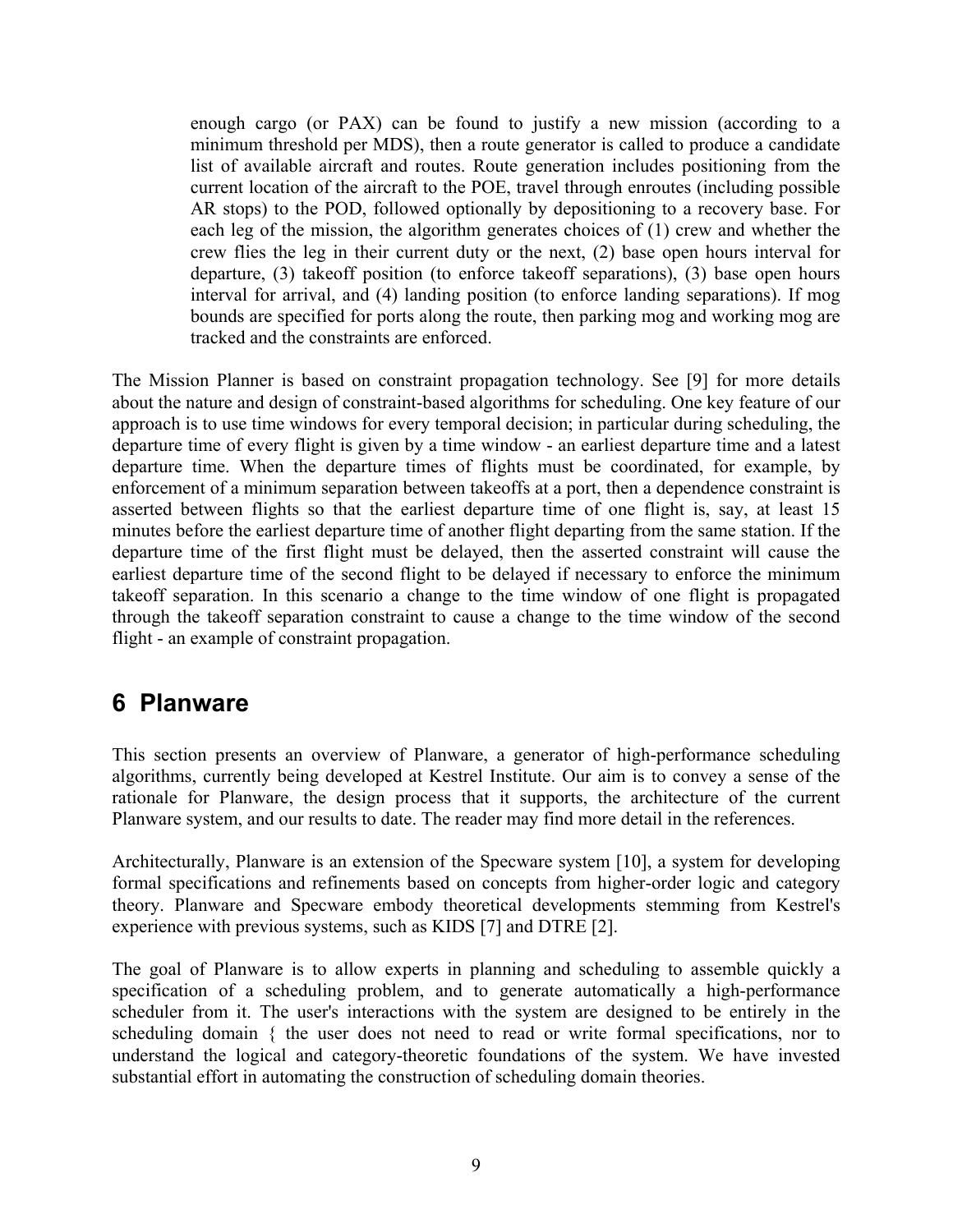

*Figure 2: Taxonomy of Resource Theories* 

To assemble a requirement specification and underlying domain theory, Planware requires very little information from the user:

- 1. to select from a taxonomy of resource theories the particular kind of resource against which to schedule the tasks (See Figure 2)
- 2. to modify a spreadsheet-like table of expressions that provide bounds on the various attributes of reservations of the selected resources (See Figure 3).

From this minimal amount of information, Planware can automatically

- generate a formal specification of the scheduling problem (plus the relevant background concepts that comprise a domain theory),
- reformulate the specification using datatype refinements to build some of the problem constraints directly into the schedule datatype, allowing a dramatic simplification of the specification,
- apply domain-independent knowledge about designing global search (backtracking) algorithms with constraint propagation,
- **Examply datatype refinements and optimization techniques, and finally**
- generate Common Lisp code.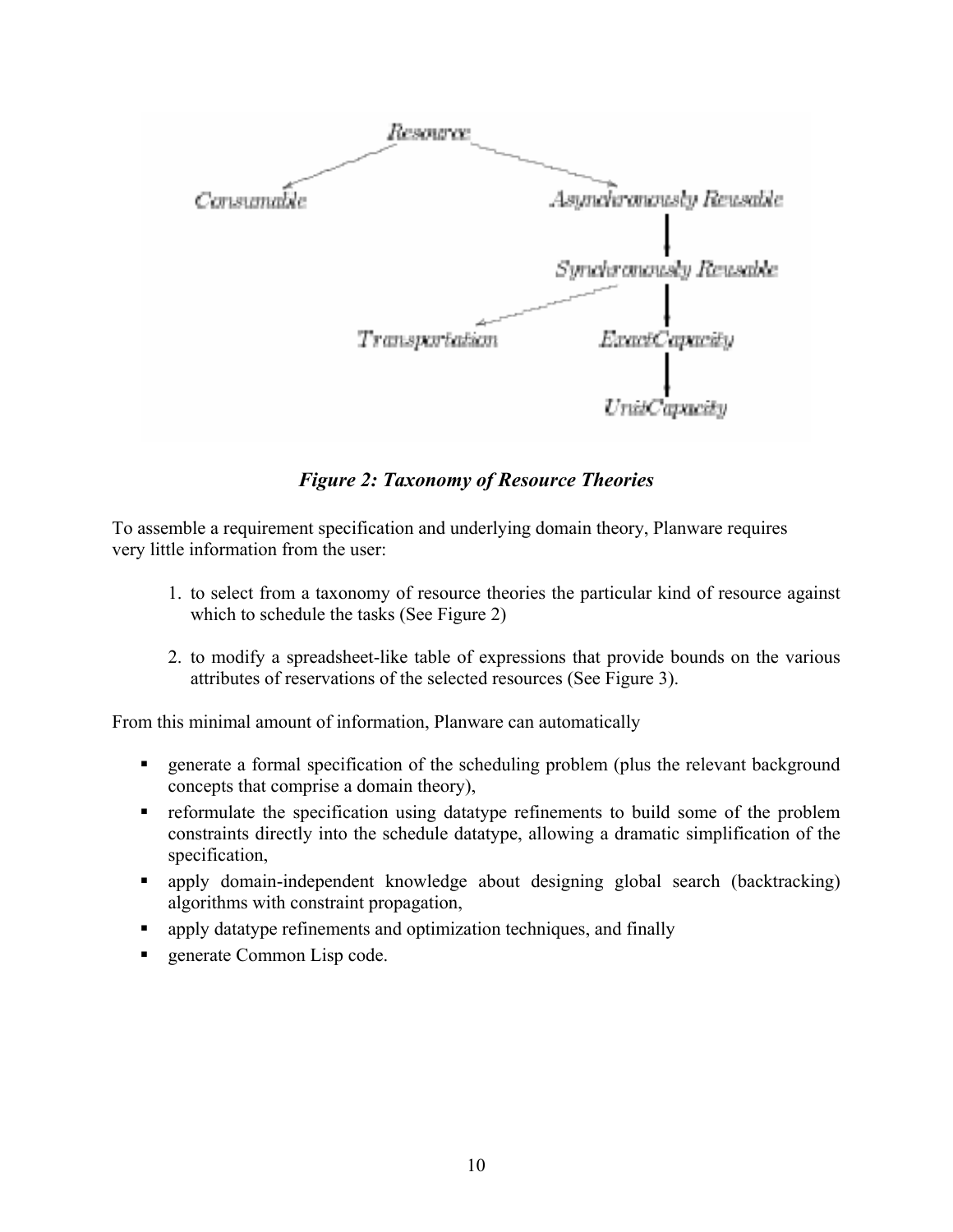| Parameter               | Lower<br>Bound | <b>Exact Value</b>                                | Upper Bound                    |
|-------------------------|----------------|---------------------------------------------------|--------------------------------|
| <b>Start Time</b>       | Task.release   | Finish - Dur                                      | Task.pick-up                   |
| Resource-type           |                | {C130, C141,<br>$C5, C17.$                        | Sum of task<br>reg'd resources |
| Instantaneous<br>Demand | min-cap        | Sum of task demands                               | max-cap                        |
| Duration                | 0              | Finish - Start,<br>Dist(orig, dest)/speed         |                                |
| Finish Time             | Task.ead       | $Start + Dur$                                     | Task.due-date                  |
| Max-capacity            |                | r.r-type.max-cap                                  |                                |
| Separation              | 0              | r.r-type.on-ground-time,<br>r.r-type.enroute-stop |                                |
| Origin                  |                | Task.poe                                          |                                |
| Speed                   |                | r.type.blockspeed                                 |                                |

Also: Precedes, Min-capacity, Destination

## *Figure 3: Spreadsheet-like Interface for Acquiring Scheduling Constraints*

For example, after design and refinement, the specification of a transportation scheduling domain comprises about 10,000 lines of text of which about 3000 lines are the scheduling algorithm (the remainder consists of axioms and datatype operations that are not needed by the running scheduler).

A key point here is that the high level of automation in Planware is achieved by applying domain- specific control (via a hand-built tactic):

- 1. to construct a problem specification and domain theory,
- 2. to apply a series of domain-independent design theories and code-generation rules. The result is a fast, correct, executable scheduler automatically constructed from the user's description of a scheduling problem.

We believe that Planware is a new paradigm for domain-specific software generators. Planware differs from other domain-specific software generators in that it is built on a foundation of domain-independent general-purpose software specification and synthesis capabilities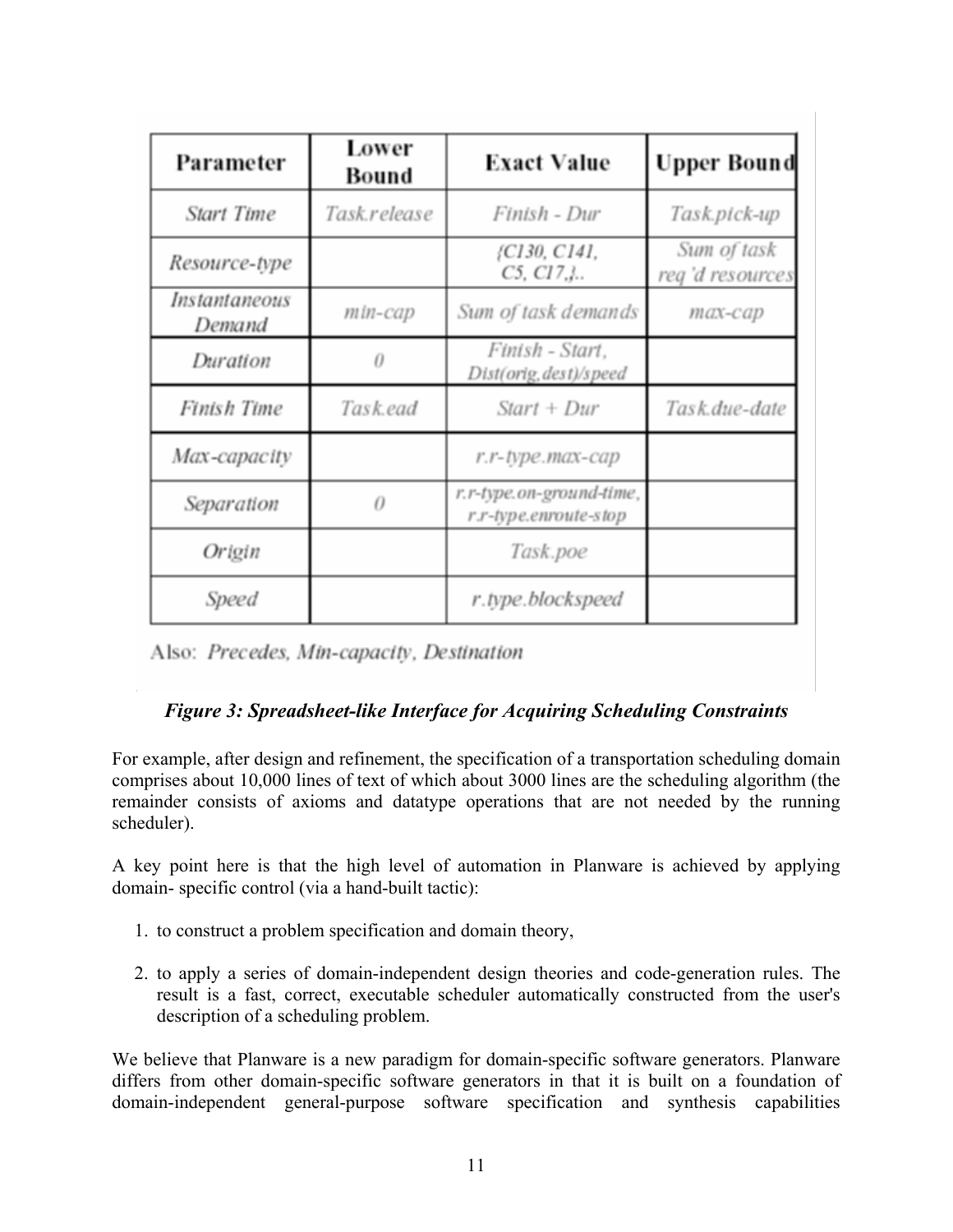(Specware/Designware). In particular, Planware relies on

- 1. the Specware capabilities for composing specifications, refining them and translating to code (especially colimits of diagrams);
- 2. the Designware libraries of domain-independent design knowledge about algorithms, datatype refinements, and expression optimization techniques (and their application tactics) to construct refinements.

The domain-specificity of Planware comes in the form of

- **specifications of domain knowledge** the abstract scheduling specification, the taxonomies of task and resource theories, etc.
- **scheduling spec construction tactics** tactics for lifting properties of tasks to constraints on the scheduler, tactics for lifting resource constraints to scheduling constraints, tactics for constructing the constructors and other datatype operations needed by the refined Task, Resource, Reservation, and Schedule specs,
- **embeded algorithm design tactic** tactics for generating a global search theory for the scheduling problem at hand, etc.

The background of domain-independent design knowledge allows a user to derive software even when the requirements fall outside the domain-specific scope of the system. The user then gets less automation, and must supply more guidance in the construction process.

There are many things to be done before Planware can be deployed. One crucial extension is allowing the user more flexibility in supplying task information. We are developing a spreadsheet-like interface that is derived from the user's choice of resource theory and presents the user with plausible options for lower/exact/upper bounds on all crucial attributes of a reservation for that kind of resource. We are working to let the user choose and modify arbitrary entries. As before the user only interacts with the system in domain-specific terms. Another vital extension is to generalize the abstract scheduling spec to multiple resource classes. Another extension that is underway is to extend Planware to allow the synthesis of scheduling systems, including visual displays, editors, GUI, database mediators, and so on.

See [1] for more details and an example of Planware in action.

## **7 Concluding remarks**

This project enabled us to show the flexibility of our specs-to-code technology as applied to a range of scheduling problem types: continuous scheduling, large-scale complex airlift scheduling, and highly-automatic scheduler generators. We expect each of these areas to continue to develop and to result in improved products for DoD needs.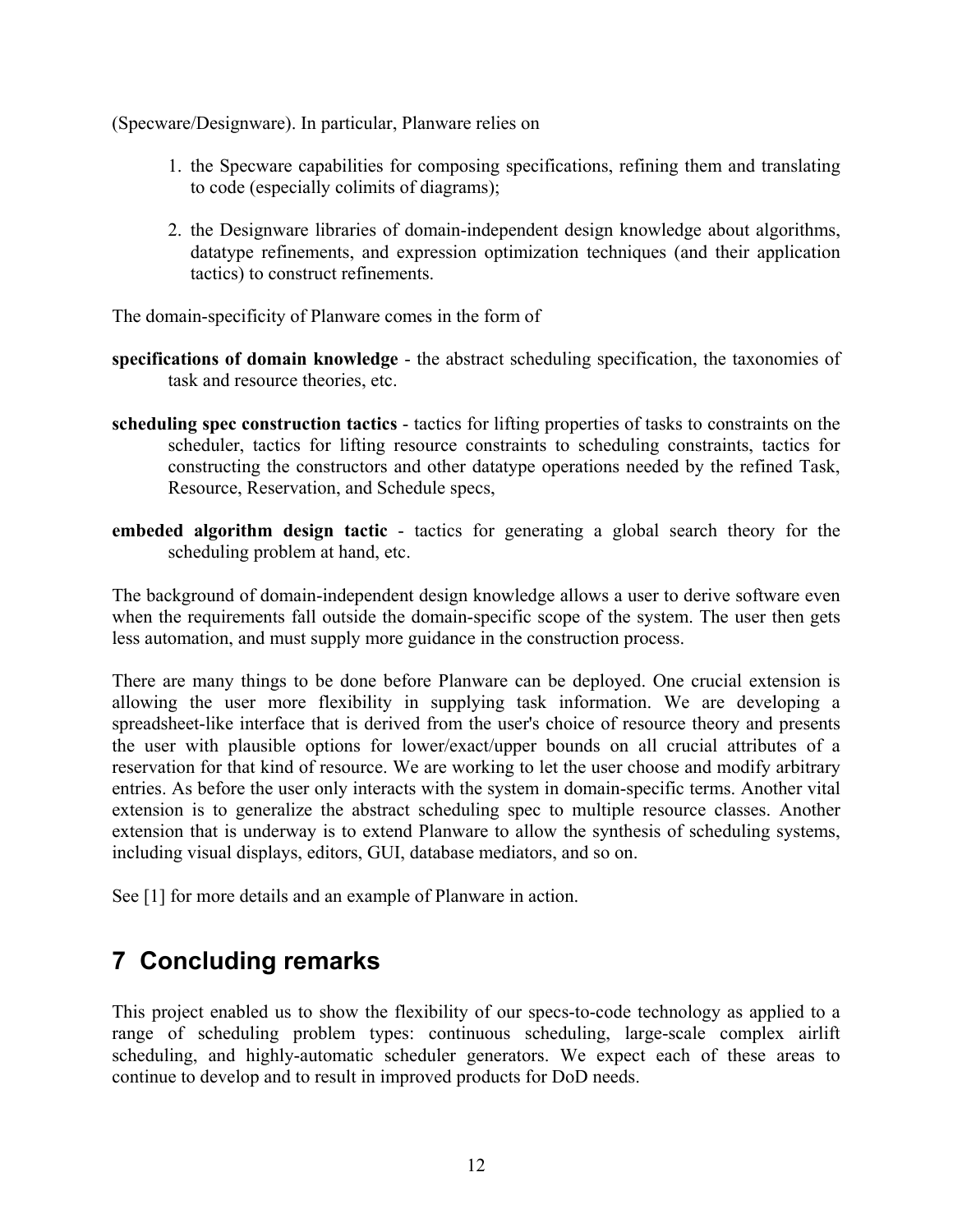Summing up, this project has led to theoretical breakthroughs, direct application support for the US Air Force, and business opportunities in technology transfer:

*1. Fundamental Breakthroughs in Software Synthesis Technology -* 

- *Diagram Colimit* This is a fundamental tool for automatically composing knowledge structures. Our belief in the long-term criticality of this operation is reflected in our applying for a patent on it.
- **Planware** Planware is a new paradigm for domain-specific software generators. Planware differs from other domain-specific software generators in that it is built on a foundation of domain-independent general-purpose software specification and synthesis capabilities (e.g. the diagram colimit operation in Specware/Designware). Our discovery of the tabular spreadsheet-like format for acquiring problem requirements was a significant breakthrough in the Planware interface. It is paradigmatic of how a simple domain-specific specification interface can be built on the basis of a clear mathematical model of a class of problems.
- 2. *Application Support for the US Air Force* CAMPS MPS is the next-generation scheduling system at the TACC at AMC, Scott AFB. It provides speed and scheduling capabilities far beyond AMC's current tools. MPS' support for hub-and-spoke operations may enable a radical change in AMC airlift operations strategy.
- 3. *Tech Transfer and Business Opportunities* Planware as a generator (vending machine) of schedulers has generated commercial interest. Kestrel Technology (a for-profit LLC started recently to develop and transfer Kestrel Institute technologies) has won an SBIR to develop Planware into a commercially viable tool. We also anticipate that Kestrel Technology will provide long-term maintenance support to AMC for CAMPS MPS, and will be looking for other opportunities for developing variants of MPS for the US Air Force.

# **8 References**

- [1] Blaine, L., Gilham, L., Liu, J., Smith, D. R., and Westfold, S. Planware { domain-specific synthesis of high-performance schedulers. In Proceedings of the Thirteenth Automated Software Engineering Conference (October 1998), IEEE Computer Society Press, pp. 270 - 280.
- [2] Blaine, L., and Goldberg, A. DTRE a semi-automatic transformation system. In Constructing Programs from Specifications, B. Möller, Ed. North-Holland, Amsterdam, 1991, pp. 165 - 204.
- [3] Meseguer, J. General logics. In Logic Colloquium 87, H. Ebbinghaus, Ed. North Holland, Amsterdam, 1989, pp. 275 - 329.
- [4] Smith, D. R. Toward a classification approach to design. In Proceedings of the Fifth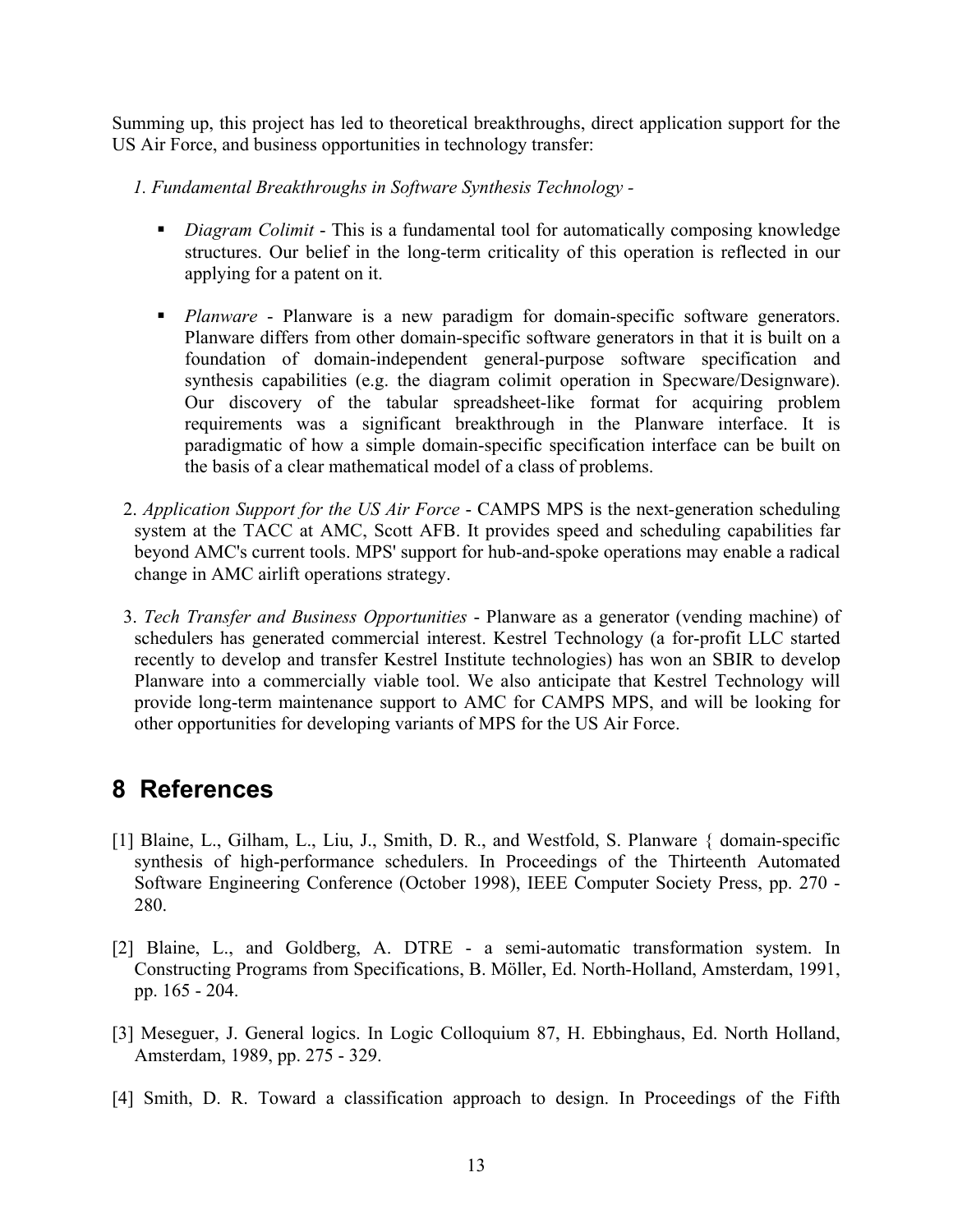International Conference on Algebraic Methodology and Software Technology, AMAST'96 (1996), vol. LNCS 1101, Springer-Verlag, pp. 62 -84.

- [5] Smith, D. R. Designware: Software development by refinement. In Proceedings of the Eighth International Conference on Category Theory and Computer Science (1999), M. Hoffman, D. Pavlovic, and P. Rosolini, Eds., pp. 355-370.
- [6] Smith, D. R. Mechanizing the development of software. In Calculational System Design, Proceedings of the NATO Advanced Study Institute, M. Broy and R. Steinbrueggen, Eds. IOS Press, Amsterdam, 1999, pp. 251 - 292.
- [7] Smith, D. R. KIDS a semi-automatic program development system. IEEE Transactions on Software Engineering Special Issue on Formal Methods in Software Engineering 16, 9 (September 1990), 1024-1043.
- [8] Smith, D. R., and Lowry, M. R. Algorithm theories and design tactics. In Proceedings of the International Conference on Mathematics of Program Construction, LNCS 375, L. van de Snepscheut, Ed. Springer-Verlag, Berlin, 1989, pp. 379-398. (reprinted in Science of Computer Programming, 14(2-3), October 1990, pp. 305-321).
- [9] Smith, D. R., Parra, E. A., and Westfold, S. J. Synthesis of planning and scheduling software. In Advanced Planning Technology (1996), A. Tate, Ed., AAAI Press, Menlo Park, pp. 226- 234.
- [10] Srinivas, Y. V., and Jüllig, R. Specware: Formal support for composing software. In Proceedings of the Conference on Mathematics of Program Construction, B. Moeller, Ed. LNCS 947, Springer-Verlag, Berlin, 1995, pp. 399-422.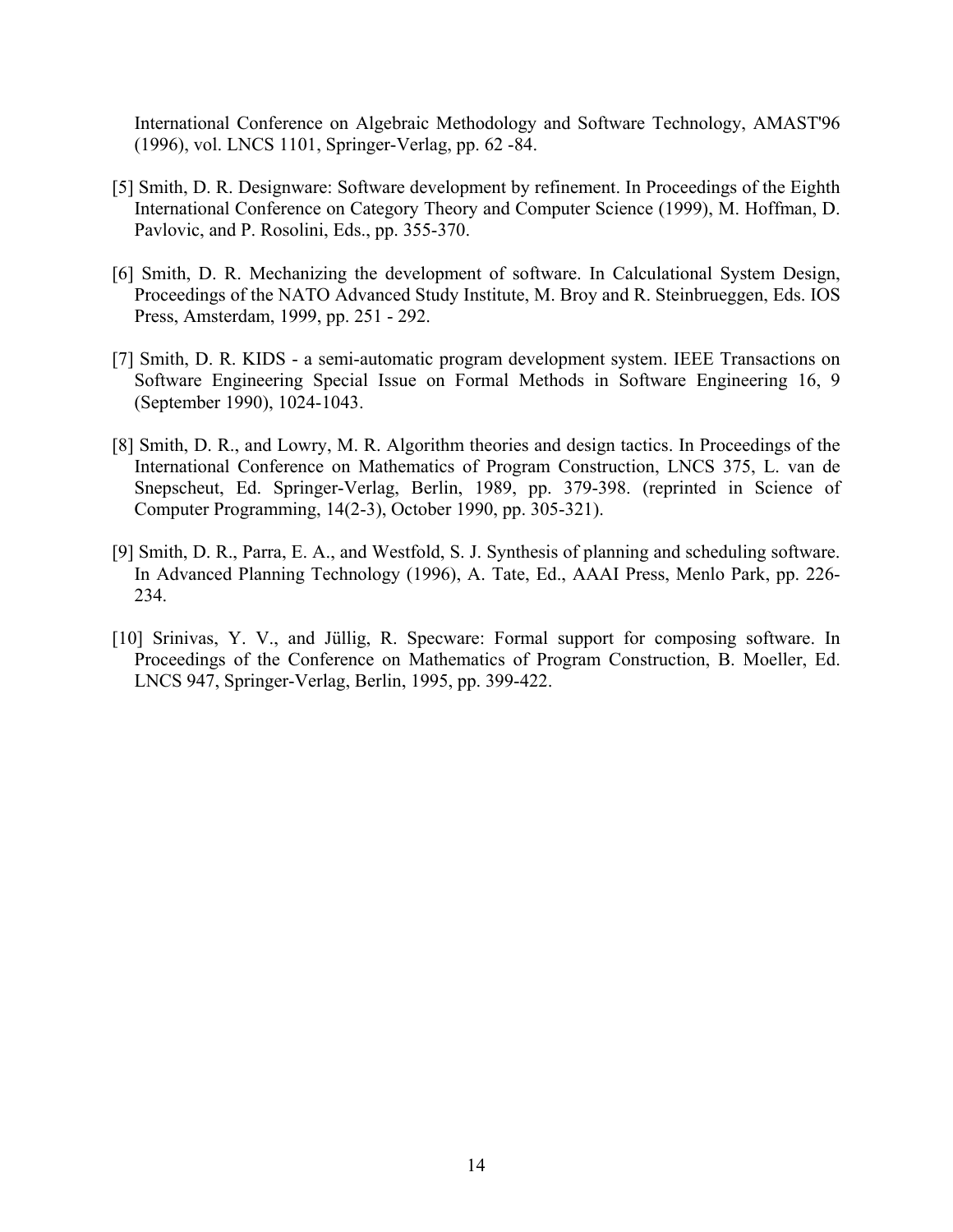# **Appendix A Theories**

## **A YMS Theories**

This appendix details the KIDS theories for the Yard Management System scheduler. A brief summary of the theories is presented below, followed by the full text of the theories.

**Cargo** A simple ADT representing a cargo item.

- **Slot** The various types of storage area in a yard (bunkers, loading bays, etc.) are uniformly represented as 'slots'.
- **Movement Request** This ADT represents a task for the hostlers in the form of an item of cargo to be moved from a source slot to a destination slot. Some additional information, such as the distance between source and destination fields is cached for efficiency in computing metrics on schedules.
- **Ship Manifest** This represents a partial order on movement requests that arises from physical restrictions on loading and unloading ships. The movement requests are categorized into numbered strata such that all movement requests in a given strata must be accomplished before any movement requests from higher-numbered strata, but there is no ordering on the movement requests within a single strata.
- **Geometry** The geometry of a yard is represented essentially as a graph of distances between slots. The graph is directed to allow for asymmetric routes (e.g., one-way roads).
- **Hostler** The Hostler theory defines an ADT to represent individual hostlers and their properties; e.g., their speed and turn-around times.
- **Yard** A Yard represents a single physical scheduling site: its geometry (slots and the distances between them) and resources (hostlers).
- **Reservation** A reservation represents the assignment of a hostler to satisfy a particular movement request during a particular time period.
- **Schedule** A schedule represents the assignments of all hostlers over a certain time period. Conceptually, a schedule is a set of reservations.
- **Work Metric** The work metric is used to assess schedules both in gauging the quality of a schedule and in computing lower bounds on completions of partial schedules (these lower bound are used for pruning searches). The work represented in a schedule in based on productive work (cargo moved) and unproductive work (repositioning of hostlers between cargo movements).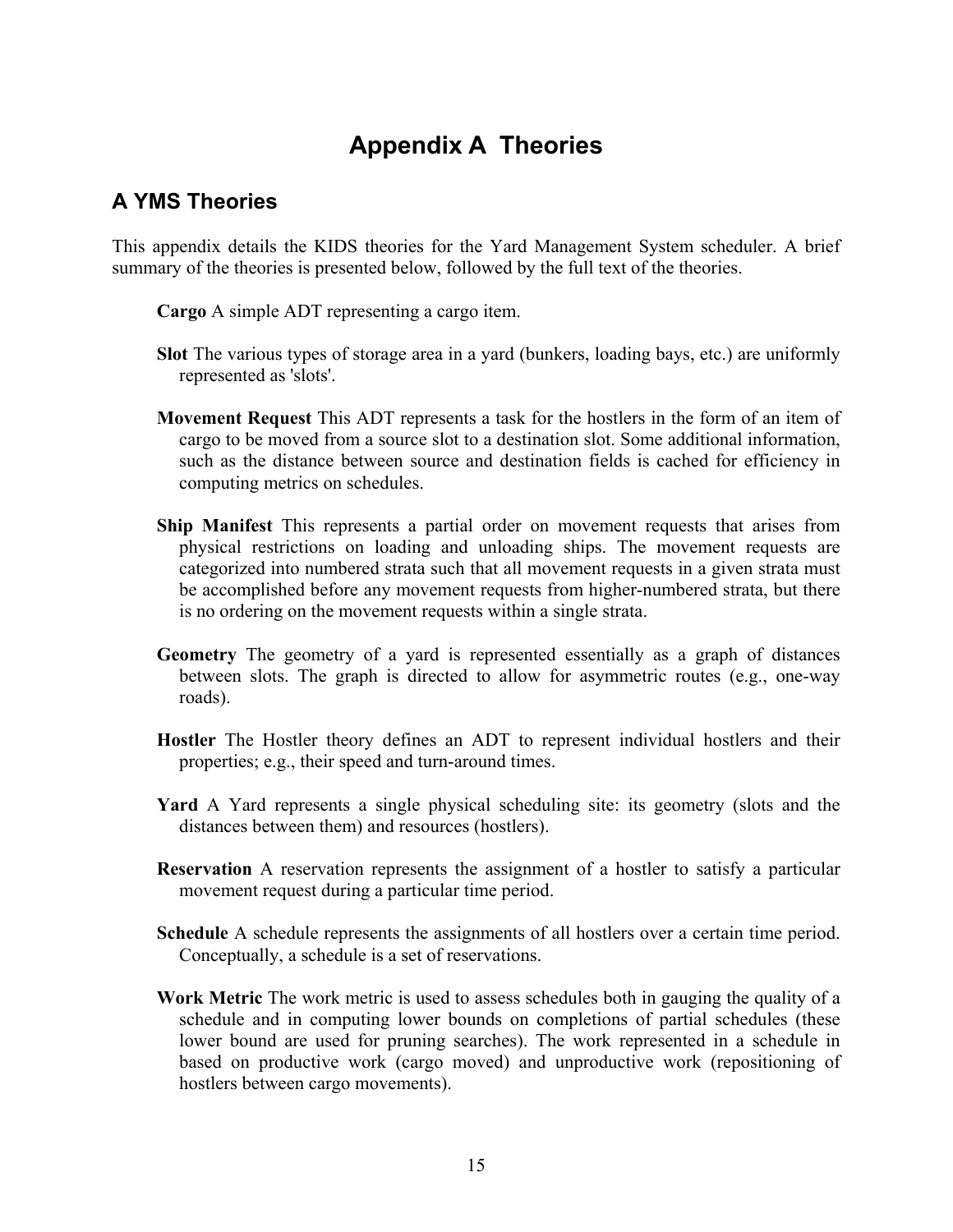- **YMS Theory** This theory defines feasibility on hostler schedules. The primary components of feasibility are: the ordering on cargo movements is respected; each reservation is long enough for its cargo movement to be accomplished; successive pairs of reservations for a given hostler are sufficiently separated to allow for repositioning of the hostler; the schedule does not allocate more hostlers than are available in the yard.
- **Global Search with Pruning** This theory defines an algorithm schema for performing global search with pruning based on a lower bound on the costs of all schedules in a given branch of the search space. The schema includes a parameter that allows the quality of the final schedule to be specified in terms of deviation from true optimality (e.g., 'within 5% of optimal'). Reducing the quality even slightly from strict optimality can dramatically reduce the size of the search space. The theory also shows how the search can be initialized with a schedule generated by a quick but non-optimizing heuristic scheduler to further reduce the size of the search space.
- **Greedy Append for Earliest Finish** This theory is an example of a greedy heuristic scheduler that can be used to initialize the pruning global search scheduler. It is based on constructing reservations to minimize the finishing time for some movement request chosen at random from the head of the manifest (such that the ordering of the movement requests is respected).

## **A.1 Cargo**

!! in-package("RE") !! in-grammar('THEORY-GRAMMAR, 'cypress-grammar)

% Represents an item of cargo.

THEORY CARGO

% ----------------------------------------

THEORY-IMPORTS {}

% ----------------------------------------

THEORY-TYPE-PARAMETERS {}

% ----------------------------------------

THEORY-TYPES

type cargo-id  $=$  symbol type cargo-type  $=$  symbol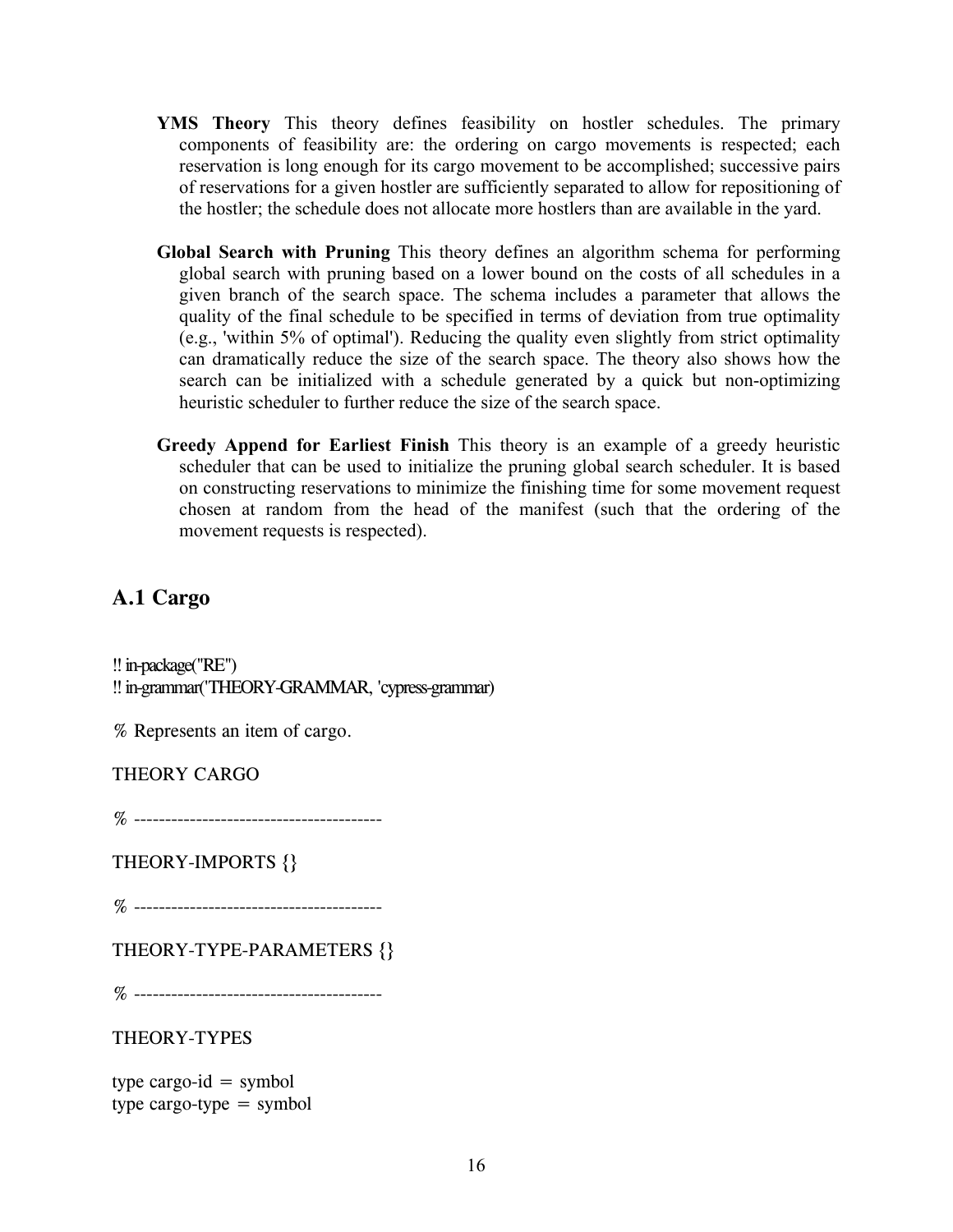type cargo = tuple(id: cargo-id, cargo-type: cargo-type)

% ----------------------------------------

#### THEORY-OPERATIONS

function cg-make(id: cargo-id, cargo-type: cargo-type): cargo  $=$  <id, cargo-type >

function cg-id(c: cargo): cargo-id  $= c$ . id.

function cg-type(c: cargo): cargo-type  $= ccargo-type$ 

END-THEORY

## **A.2 Slot**

!! in-package("RE") !! in-grammar('THEORY-GRAMMAR, 'cypress-grammar)

% Represents a "slot" (hostler berth) in a yard. THEORY SLOT

% ---------------------------------------- THEORY-TYPES

type slot- $id = fixnum$ type slot-name  $=$  symbol type  $slot = tuple(id: slot-id, name: slot-name)$ 

% ----------------------------------------

THEORY-OPERATIONS function sl-make(id: slot-id, name: slot-name): slot  $=$   $\lt$ id, name $>$ 

function sl-id(s: slot): slot-id  $=$  s.id

function sl-name(s: slot): slot-name  $=$  s.name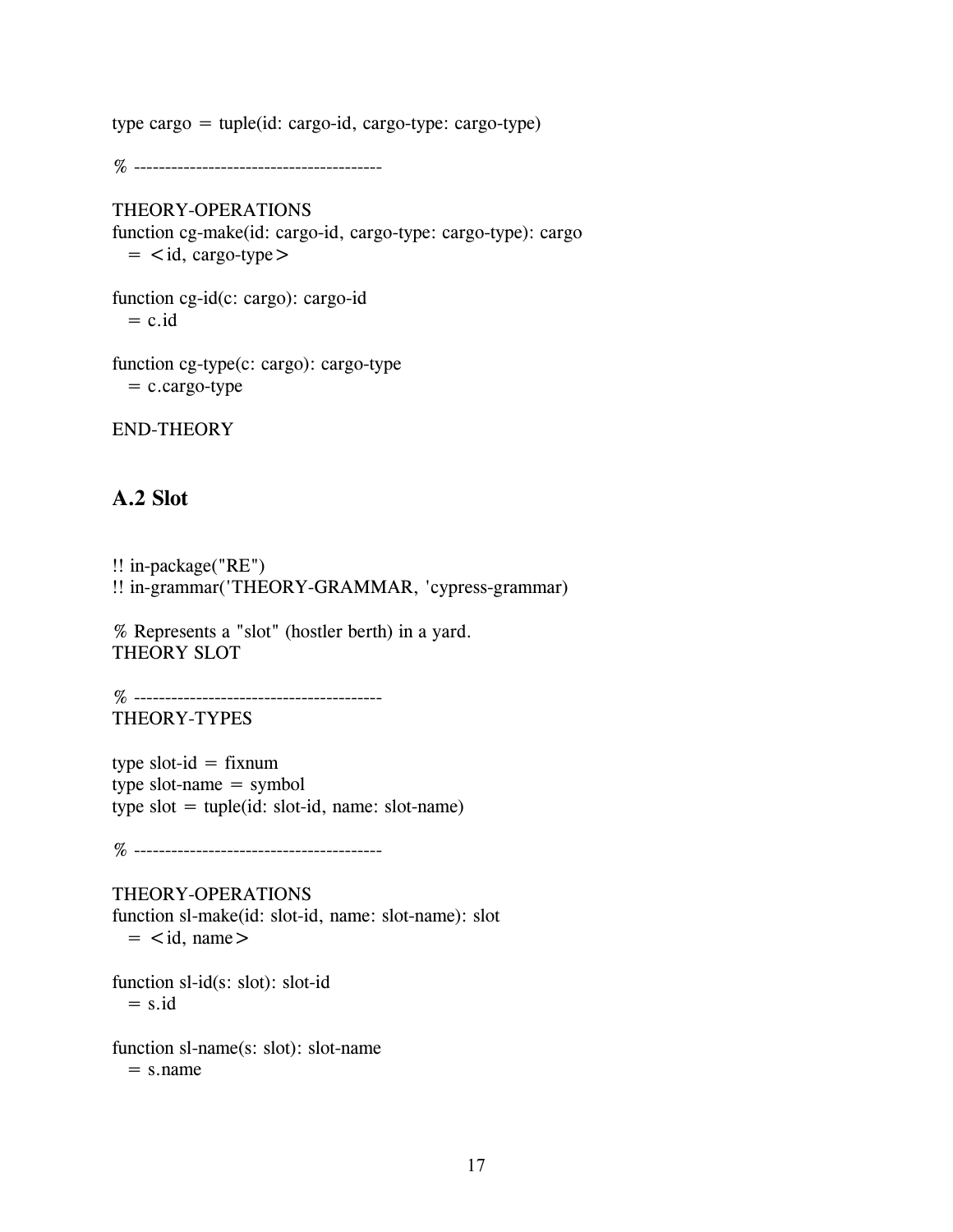## **A.3 Movement Request**

!! in-package("RE")

!! in-grammar('THEORY-GRAMMAR, 'cypress-grammar)

% Represents a request to move cargo.

THEORY MOVEMENT-REQUEST

% ----------------------------------------

THEORY-IMPORTS {SLOT, CARGO, GEOMETRY}

% ----------------------------------------

THEORY-TYPES

type mvr  $=$  tuple(source: slot-id, destination: slot-id,

cargo: cargo, tag: fixnum, dist: distance, load: fixnum)

% ----------------------------------------

THEORY-OPERATIONS

function mvr-make(s: slot-id, d: slot-id, c: cargo): mvr  $=$  < s, d, c, undefined, undefined >

function mvr-source(m: mvr): slot-id  $=$  m.source

function mvr-destination(m: mvr): slot-id = m.destination

function mvr-cargo(m: mvr): cargo  $=$  m.cargo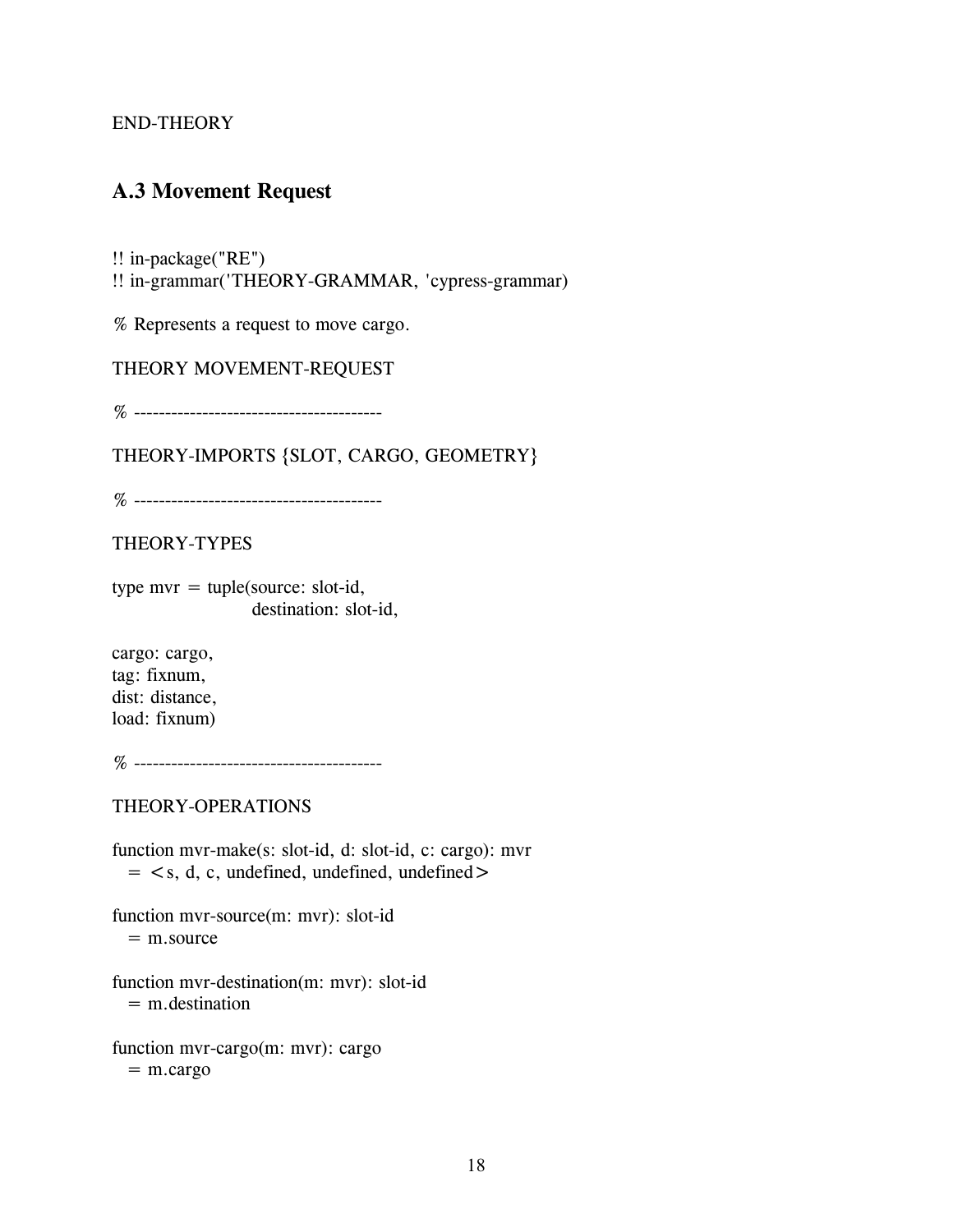```
function mvr-set-tag(m: mvr, tag: fixnum): mvr 
  = < mvr-source(m),
          mvr-destination(m), 
          mvr-cargo(m), 
          tag, 
          m.dist, 
          m.load> 
function mvr-tag(m: mvr): fixnum 
  = m.tag
function mvr-compute-distance(m: mvr, g: geo): mvr 
  = let(s: slot-id = mvr-source(m),
d: slot-id = mvr-destitution(m))let(dist: distance = geo-distance(g, s, d))
    \leqs, d, mvr-cargo(m), mvr-tag(m),
   dist, 
   (dist div *LOADED-HOSTLER-SPEED* + *TRIP-DURATION-OVERHEAD*)> 
function mvr-distance(m: mvr, g: geo): distance 
  = if defined?(m.dist)
    then m.dist 
    else geo-distance(g, mvr-source(m), mvr-destination(m)) 
function mvr-cached-distance(m: mvr): distance 
  = m.dist
function mvr-load(m: mvr): fixnum 
 = m.load
% ---------------------------------------- 
THEORY-LAWS 
assert mvr-source-and-destination-different 
 fa(mvr) mvr-source(mvr) \sim = mvr-destitution(mvr)
```
## **A.4 Ship Manifest**

```
!! in-package("RE") 
!! in-grammar('THEORY-GRAMMAR, 'cypress-grammar)
```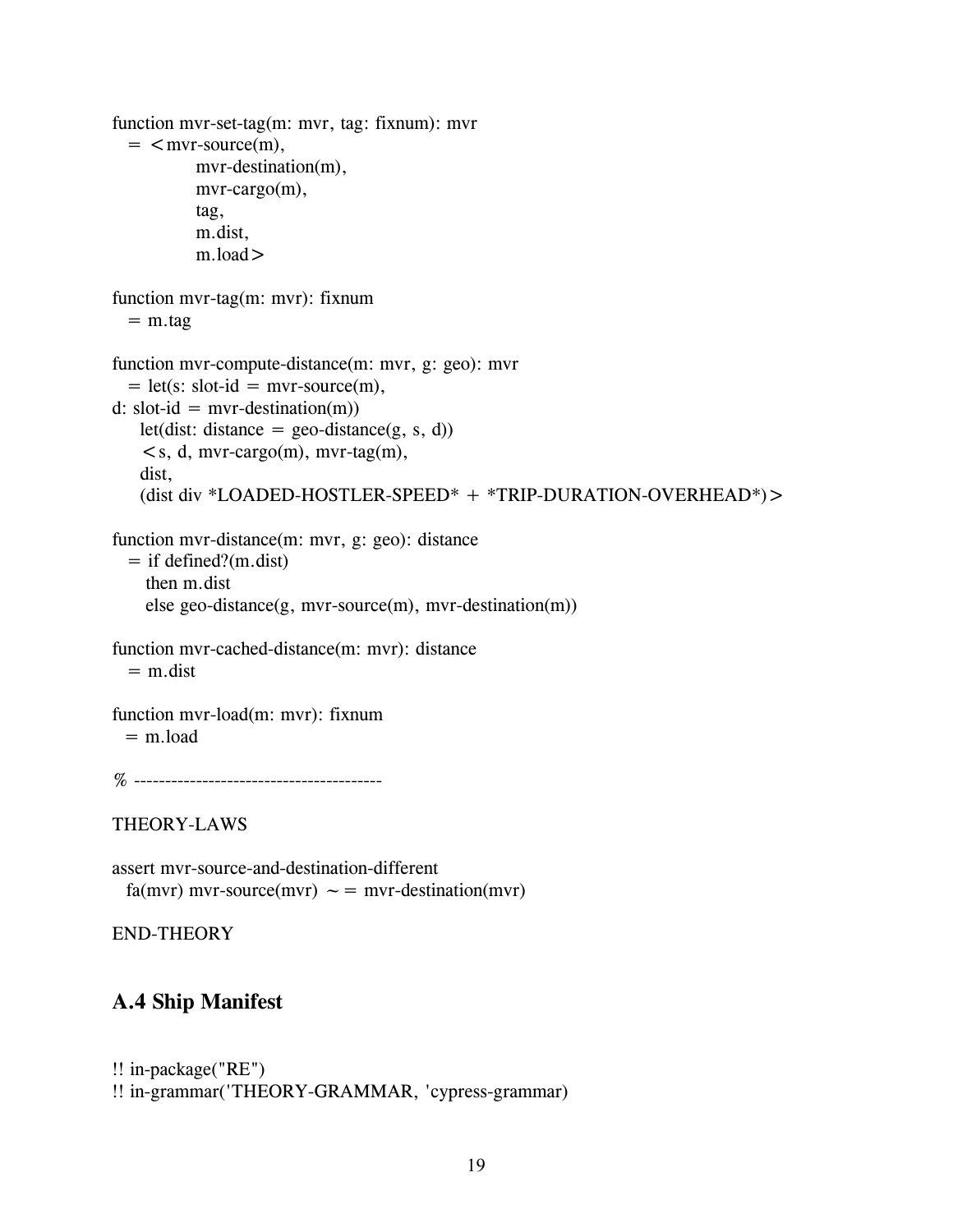### THEORY SHIP-MANIFEST

% ----------------------------------------

THEORY-IMPORTS {TIME-AND-DISTANCE, MOVEMENT-REQUEST}

% ----------------------------------------

THEORY-TYPE-PARAMETERS {}

% ----------------------------------------

### THEORY-TYPES

```
type rank = fixnum
type repo-map = tuple(index: seq(fixnum),
                        distances: seq(distance)) 
type manifest = tuple(rank: fixnum,
                       loaded: set(mvr),
      unloaded: set(mvr), 
      unloaded-distance: distance, 
      repo: repo-map 
      \mathcal{L}
```
% ----------------------------------------

```
THEORY-OPERATIONS
```

```
function man-make-empty(): manifest 
 = <0, {}, {}, 0, undefined >
```

```
function man-rank(man: manifest): fixnum 
  = man.rank
```

```
function man-add-stratum(man: manifest, mvrs: set(mvr)): manifest 
  = let(rank = man-rank(man) +1)
    <rank,
      man.loaded, 
      (man.unloaded union 
          image(lambda(m: mvr) mvr-set-tag(m, rank), mvrs)), 
      undefined, 
      undefined >
```

```
function man-loaded(man: manifest): set(mvr)
```

```
= man.loaded
```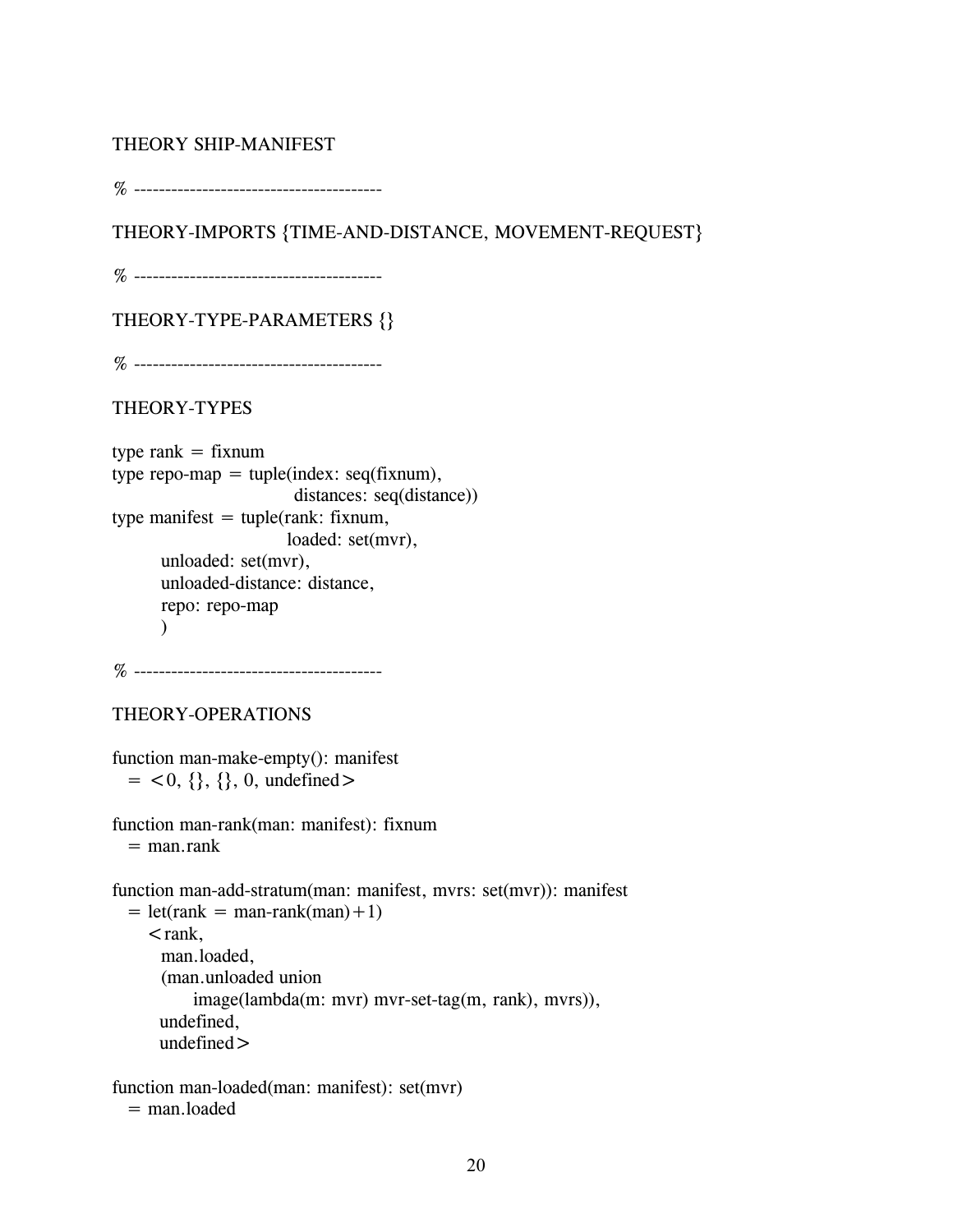```
function man-unloaded(man: manifest): set(mvr) 
  = man unloaded
function man-finished?(man: manifest): boolean 
  = man-unloaded(man) = {}
function man-rank-of-mvr(man: manifest, m: mvr): fixnum 
  = mvr-tag(m)
function man-mvr-less?(man: manifest, mvr1: mvr, mvr2: mvr): boolean 
  = mvr-tag(mvr1) < mvr-tag(mvr2)
function man-mvr-has-been-loaded?(man: manifest, mvr: mvr): boolean 
  = mvr in man-loaded(man)
function man-remove-mvr-from-distance-map(man: manifest, done: mvr) 
        : repo-map 
  = if not(defined?(man.repo)) 
    then undefined 
    else < man.repo.index,
           seq-shadow1(man.repo.distances, mvr-tag(done), 0) >
function man-mark-mvr-loaded( 
 man: manifest, mvr: mvr | mvr in man-unloaded(man)
 ): manifest 
  = (\leman.rank,
     (man.loaded with! mvr), 
     (man.unloaded less! mvr), 
     (man.unloaded-distance - mvr-load(mvr)), 
     man-remove-mvr-from-distance-map(man, mvr) > )
function man-head(man: manifest): set(mvr) 
  = let(min-rank: fixnum
  = min-i(image(lambda(m:mvr) man-rank-of-mvr(man, m), 
man-unloaded(man)))) 
     filter(lambda(m: mvr) man-rank-of-mvr(man, m) = min-rank,
    man-unloaded(man)) 
function man-tail(man: manifest): set(mvr) 
  = let(min-rank: fixnum
  = min-i(image(lambda(m:mvr) man-rank-of-mvr(man, m),
```

```
man-unloaded(man))))
```

```
filter(lambda(m: mvr) man-rank-of-mvr(man, m) > min-rank,
man-unloaded(man))
```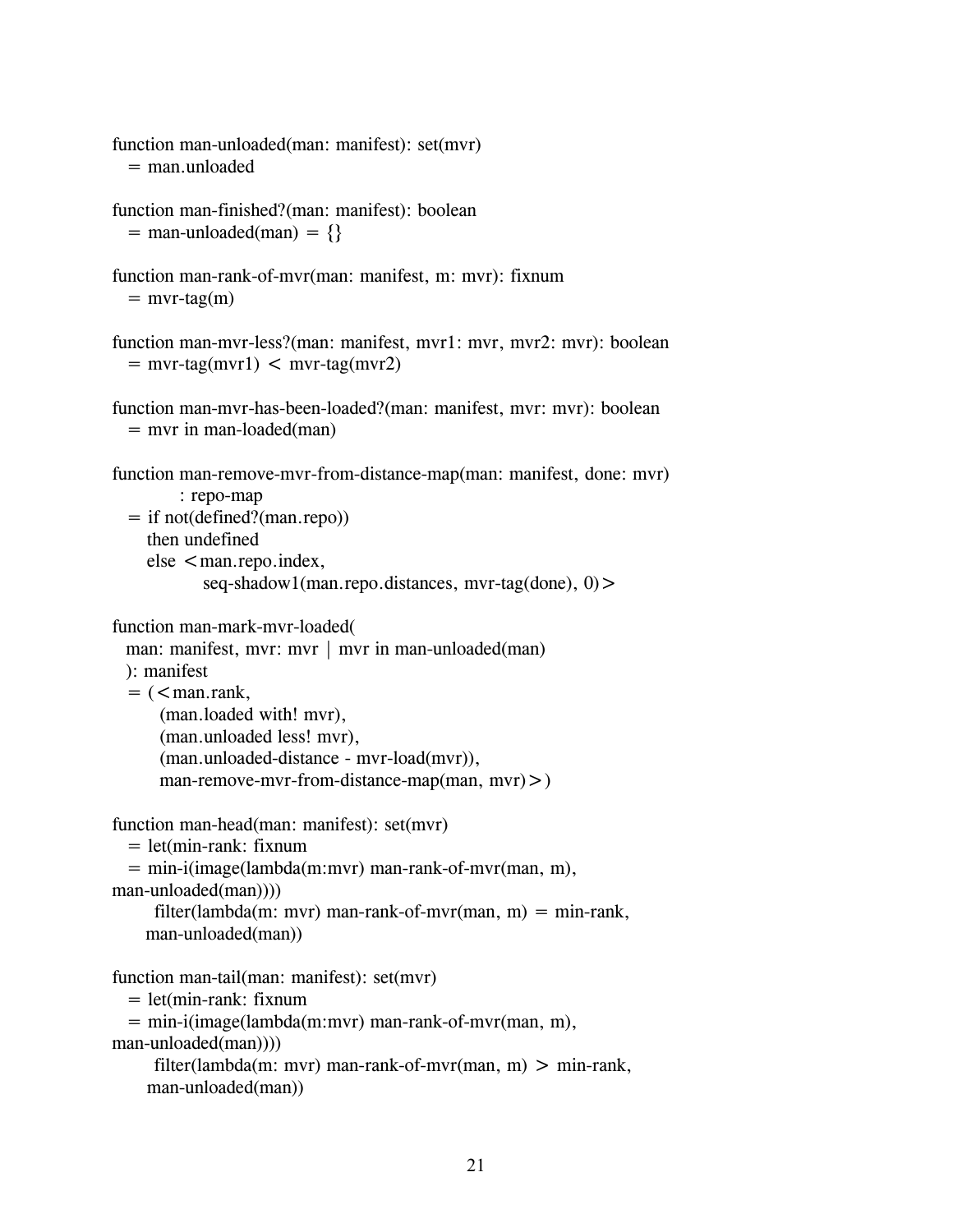```
function man-refined?(man1: manifest, man2: manifest): boolean
function man-compute-unloaded-distance(man: manifest, g: geo) 
        : manifest 
  = let(new-unloaded: set(mvr) =image(lambda(m: mvr) mvr-compute-distance(m, g), man-unloaded(man))) 
   let(dist: distance =reduce(+, image(mvr-load, set-to-seq(new-unloaded))))\leqman.rank, man.loaded, new-unloaded, dist, man.repo>function man-unloaded-distance(man: manifest): distance 
  = man.unloaded-distance
function man-mvrs-in-order(man: manifest): seq(mvr) 
 = if man-finished?(man)
    then [] 
    else 
      let(m: mvr = arb(man-head(man)))prepend(man-mvrs-in-order(man-mark-mvr-loaded(man, m)), m) 
function man-find-closest-mvr(m: mvr, s: seq(mvr), i: fixnum, g: geo) 
 : tuple(mvr, distance, mvr) 
  = if i=size(s)then \leqm, 0, undefined>elseif i=size(s) - 1then \leqm.
         geo-distance(g, mvr-destination(m), mvr-source(last(s))), 
         last(s)else 
      let(md: tuple(mvr, distance, mvr) 
  = reduce(lambda(x: tuple(mvr, distance, mvr),
 y: tuple(mvr, distance, mvr)) 
    if x.2 < =y.2 then x else y,
  image(lambda(j) 
           \leqm.
   geo-distance(g, mvr-destination(m), mvr-source(s(j))), 
   s(i),
        [i+1 .. size(s)])))
      md 
function man-find-closest-mvrs-aux(todo: seq(mvr), g: geo, 
 done: seq(mvr), chosen: map(mvr, set(mvr)),
 closests: seq(tuple(mvr, distance, mvr)) 
 ): seq(tuple(mvr, distance, mvr))
```

```
= if empty(todo)
  then closests
```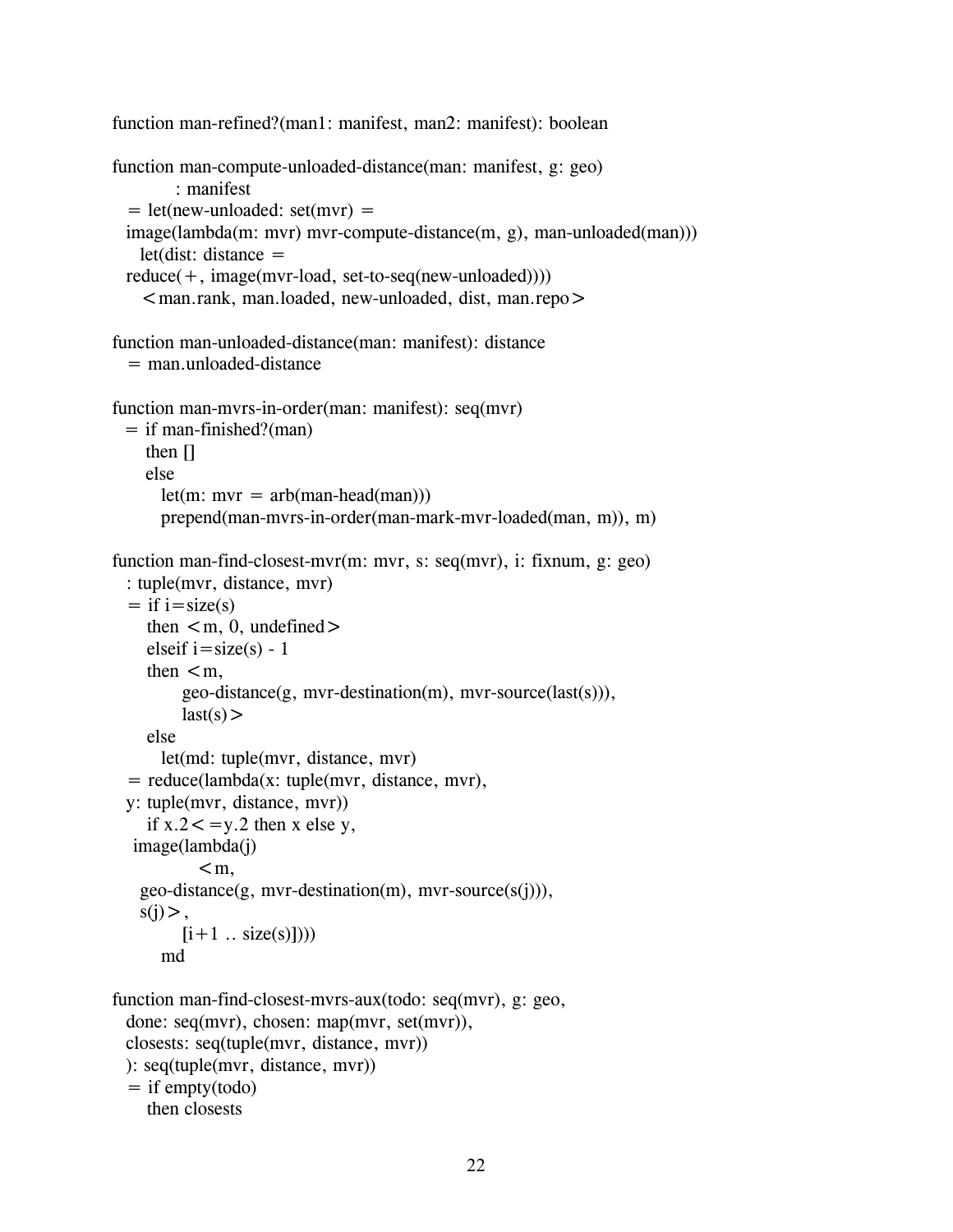```
else 
      let(next: mvr = first(todo))let(candidates: seq(tuple(distance, mvr)) 
     = \lceil < d, m > \lceil (m: mvr, d: distance)
 m in done 
& (m in domain(chosen) 
  = > fa(c: mvr)(c in chosen(m)
= > mvr-destination(c) \sim = mvr-destination(next)))
& d = \text{geo-distance}(g, mvr-destination(new), mvr-source(m))let(dc: tuple(distance, mvr) 
    = reduce(lambda(dm1: tuple(distance, mvr), 
                               dm2: tuple(distance, mvr)) 
    if dm1.1 < = dm2.1 then dm1 else dm2,
     candidates)) 
        let(choice: mvr = dc.2,
  dist: distance = dc.1)
      man-find-closest-mvrs-aux( 
  rest(todo), 
  g, 
  append(done, next), 
  chosen 
     +* {| choice -> if defined?(chosen(choice)) 
              then chosen(choice) with next 
      else \{next\} | \},
  prepend(closests, \le next, dist, choice \ge))
function man-find-closest-mvrs(mvrs: seq(mvr), g: geo) 
  : seq(tuple(mvr, distance, mvr)) 
  = let(rev: seq(mvr) = reverse(mvrs))
    let(m: mvr = first(rev))let(e = < m, 0, undefined>)man-find-closest-mvrs-aux(rest(rev), g, [m], \{| \rangle, [e]function man-compute-closest-sources(man: manifest, g: geo): manifest 
  = let(mvrs: seq(mvr) = man-mvrs-in-order(man))
    let(closest: seq(tuple(mvr, distance, mvr)) 
  = man-find-closest-mvrs(mvrs, g))
    let(sorted: seq(tuple(mvr, distance, mvr)) 
  = sort(copy-list(closest),
lambda(x: tuple(mvr, distance, mvr), y: tuple(mvr, distance, mvr)) 
        x.2 > y.2let(index: seq(fixnum) 
  = image(lambda(x: tuple(mvr, distance, mvr)) mvr-tag(x.1), sorted))
     let(distances: seq(distance) 
  = image(lambda(x: tuple(mvr, distance, mvr)) x.2, closest))
     \zeta man.rank, man.loaded, man.unloaded, man.unloaded-distance,
```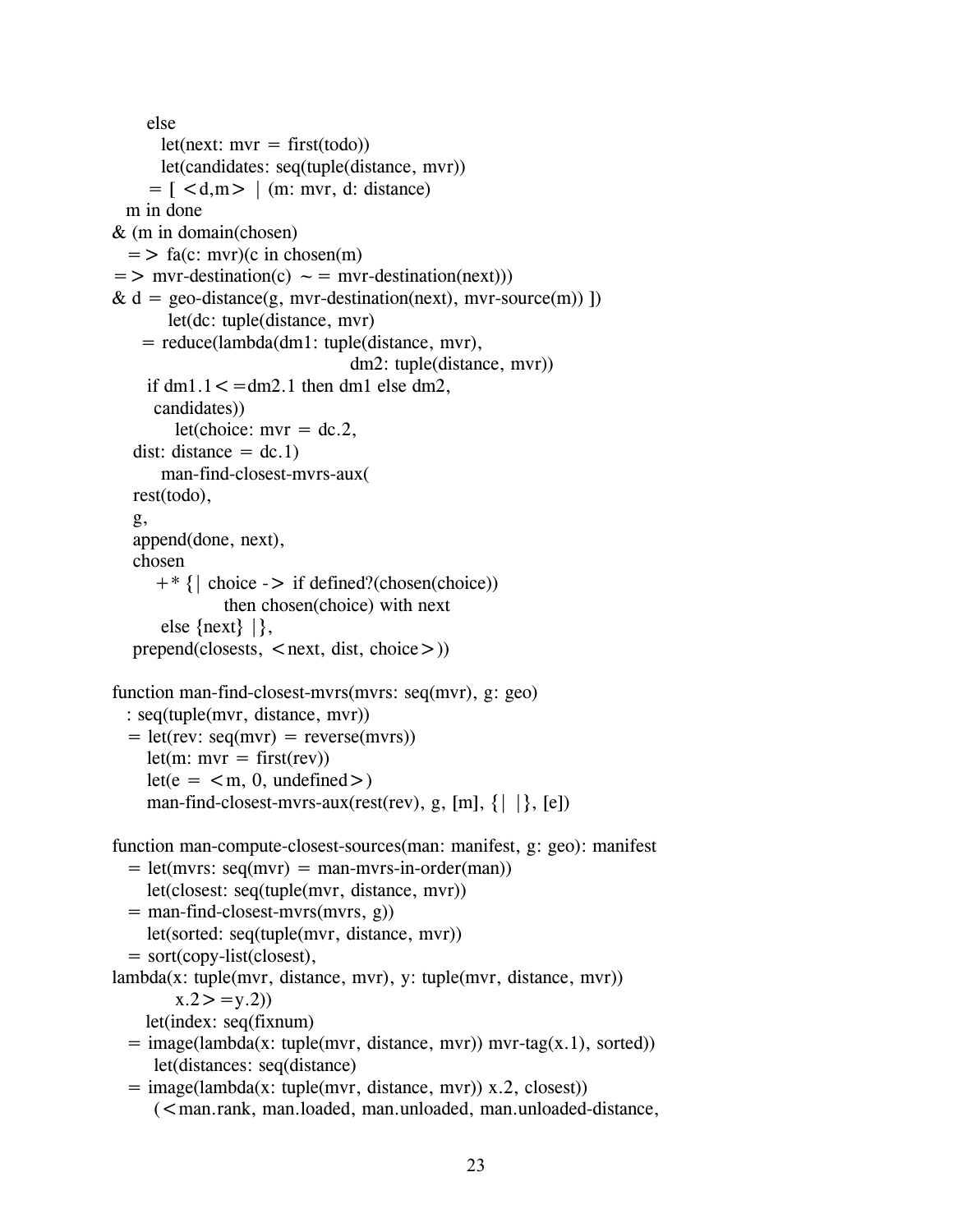$\langle$  index, distances  $>$  >  $\rangle$ 

```
function smaller-i(x: fixnum, y: fixnum): fixnum 
  = if x < y then x else y
function sum-n-non-zeros(s: seq(distance), index: seq(fixnum),
        n: fixnum, pos: fixnum, total: distance 
        ): distance 
    = if pos > size(index) or n=0
       then total 
       elseif s(index(pos)) = 0
       then sum-n-non-zeros(s, index, n, pos + 1, total)
       else sum-n-non-zeros(s, index, n - 1, pos + 1, total + s(index(pos)))
function man-repositioning-lower-bound(man: manifest, Y: yard) 
        : distance 
  = reduce(+, man.repo.distances, 0)
    - sum-n-non-zeros(man.repo.distances, man.repo.index, 
      smaller-i(size(y-hostler-ids(Y)) - 1,
size(man.repo.index)), 
      1, 0) 
% ---------------------------------------- 
THEORY-LAWS 
assert man-head-and-tail-disjoint 
 fa(m) man-head(m) intersect man-tail(m) = \{\}assert man-head-and-tail-cover-unloaded 
 fa(m) man-head(m) union man-tail(m) = man-unloaded(m)
assert man-equivalence-of-loaded-and-mvr-has-been-loaded 
 fa(m) man-loaded(m) 
        = \{ mvr \mid (mvr) man-mvr-has-been-loaded? (m, mvr) \}assert man-loaded-and-unloaded-are-disjoint 
 fa(m) man-loaded(m) intersect man-unloaded(m) = \{\}assert man-mvrs-in-head-are-not-pre-ordered-1 
 fa(m, mvr1, mvr2)mvr1 in man-head(m) & mvr2 in man-head(m)
      = > man-mvr-less?(m, mvr1, mvr2) = false
assert man-mvrs-in-head-are-not-pre-ordered-2 
 fa(m, mvr1, mvr2)
```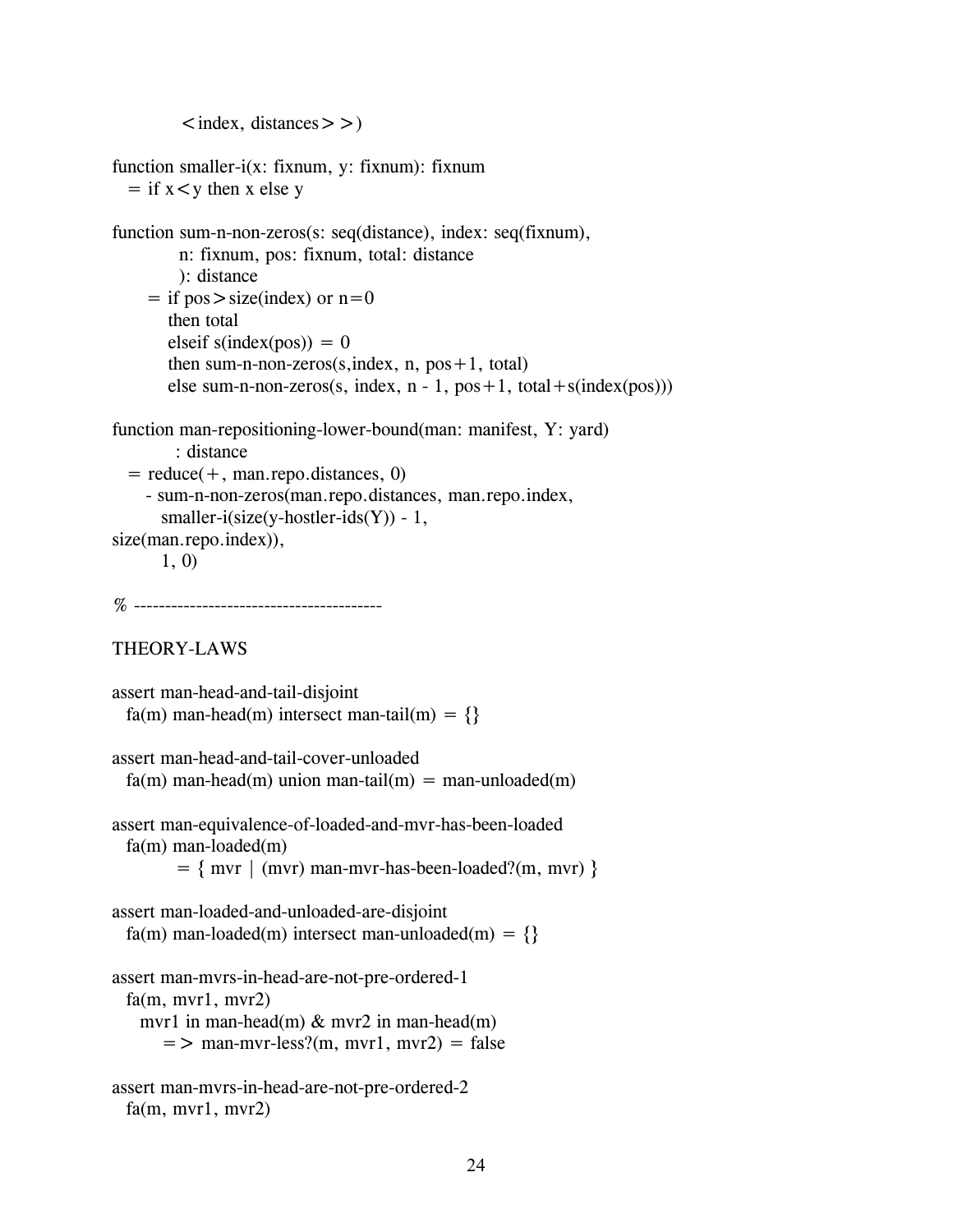```
mvr1 in man-head(m) & mvr2 in man-head(m)
      = > man-mvr-less?(m, mvr2, mvr1) = false
assert man-mvrs-in-head-preorder-mvrs-in-tail 
fa(m, mvr1, mvr2)mvr1 in man-head(m) & mvr2 in man-tail(m)
= > man-mvr-less?(m, mvr1, mvr2)
assert man-mvrs-in-tail-do-not-preorder-mvrs-in-head 
 fa(m, mvr1, mvr2)mvr1 in man-head(m) & mvr2 in man-tail(m)
      = > man-mvr-less?(m, mvr2, mvr1) = false
assert man-mark-loaded-refines-manifest 
 fa(m, mvr) 
    mvr in man-unloaded(m) 
      = > man-refined?(m, man-mark-mvr-loaded(m, mvr))
assert man-refinement-preserves-loaded-status 
 fa(m1, m2, mvr)man-refined?(man-mark-mvr-loaded(m1, mvr), m2) 
      = > man-mvr-has-been-loaded?(m2, mvr)
assert man-mark-loaded-implies-has-been-loaded 
 fa(m, mvr) 
   mvr in man-unloaded(m) 
      => man-mvr-has-been-loaded?(man-mark-mvr-loaded(m, mvr), 
                                    mvr)
```
## **A.5 Geometry**

```
!! in-package("RE") 
!! in-grammar('THEORY-GRAMMAR, 'cypress-grammar) 
% Represents the geometry of a yard.
```
### THEORY GEOMETRY

% ----------------------------------------

THEORY-IMPORTS {SLOT, TIME-AND-DISTANCE}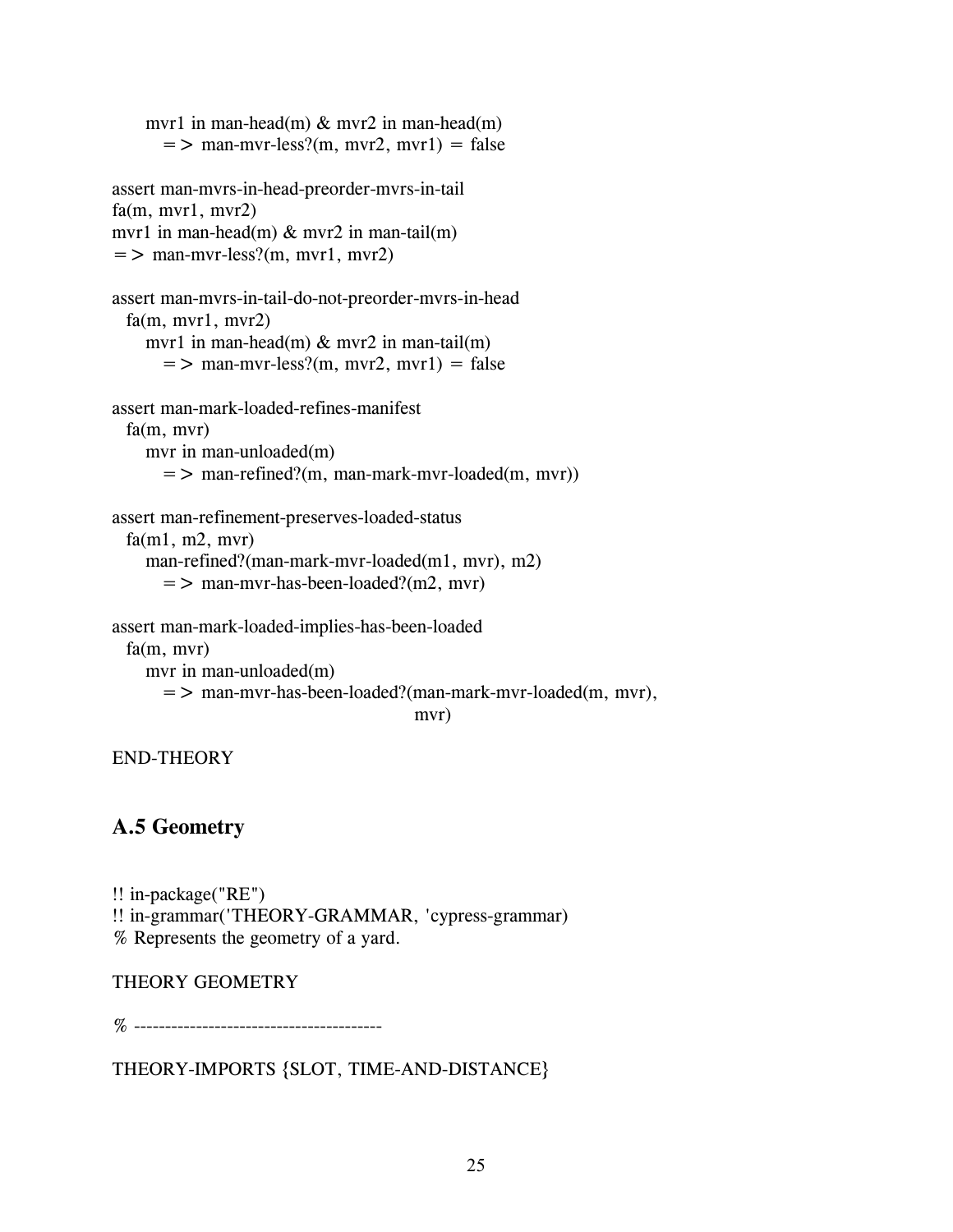% ----------------------------------------

### THEORY-TYPES

```
type geo = tuple(distances: seq(seq(distance)),count: fixnum)
```
% ----------------------------------------

#### THEORY-OPERATIONS function geo-make-empty(): geo  $=$  <[1, 0 >

function geo-next-number(g: geo): integer  $= g.count + 1$ 

```
function geo-add-slot(g: geo, name: slot-name): tuple(geo, slot)
```

```
= let(new-dists: seq(seq(distance))
```
= append(image(lambda(s) append(s, \*undefined\*), g.distances),

```
[*undefined* | (i) i in [1 .. geo-next-number(g)]]))
```

```
\leq < new-dists, geo-next-number(g) >,
     sl-make(geo-next-number(g), name) >
```

```
function geo-add-assymetric-separation(g: geo, 
 src: slot-id, des: slot-id, dist: distance 
 ): geo 
  = let(new-dist: seq(seq(distance)) =seq-shadow1(g.distances, src, 
    seq-shadow1(g.distances(src), des, dist)))
```

```
\lenew-dist, g.count>
```

```
function geo-add-separation(g: geo, 
 src: slot-id, des: slot-id, dist: distance 
 ): geo 
  = geo-add-assymetric-separation( 
geo-add-assymetric-separation(g, src, des, dist),
```

```
des, src, dist)
```
function geo-slot-ids(g: geo): set(slot-id)  $= {1 \dots g.count}$ 

```
function geo-distance(g: geo, src: slot-id, des: slot-id 
      | src in geo-slot-ids(g) 
     & des in geo-slot-ids(g)
     ): distance 
  = g.distances(src)(des)
```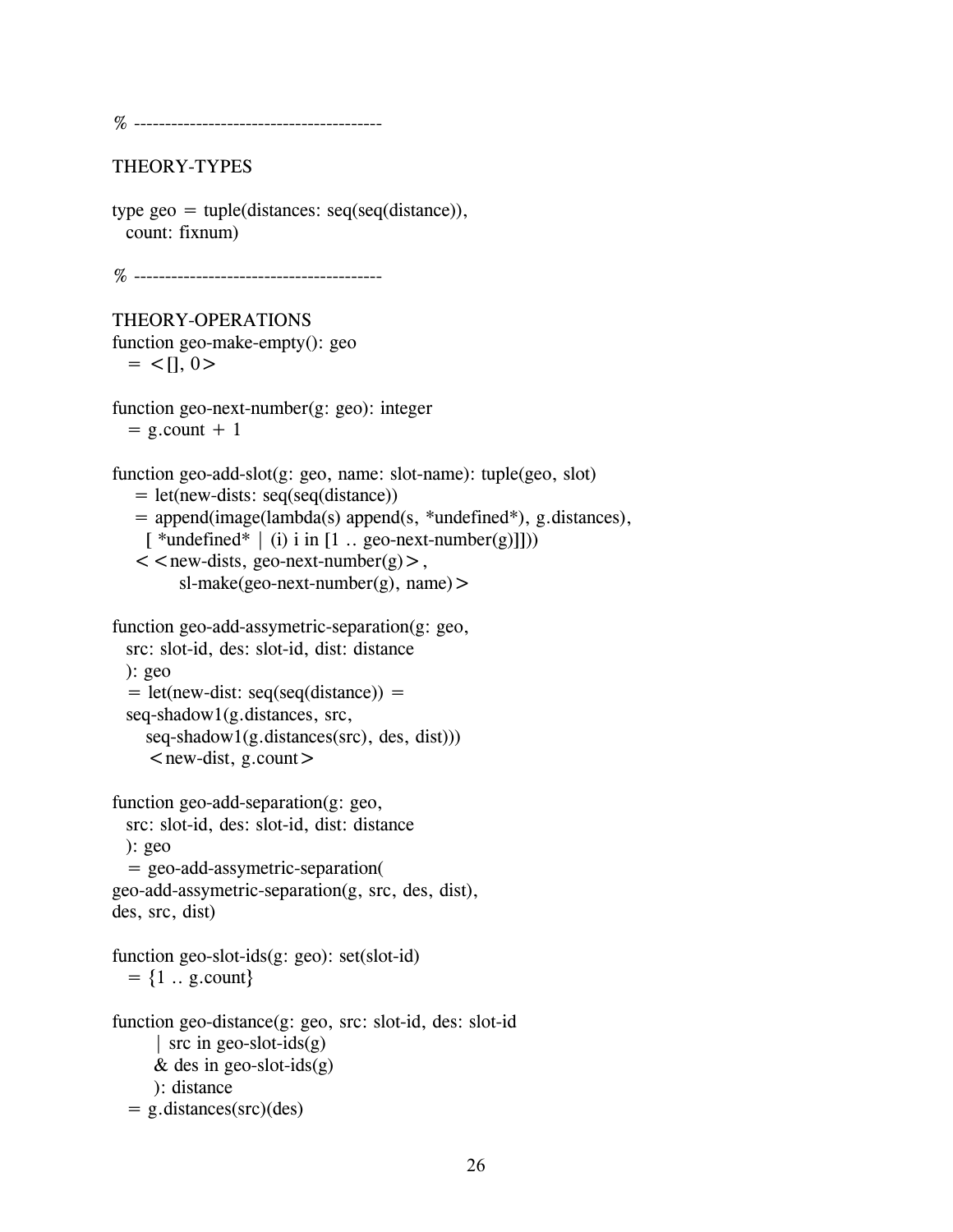## **A.6 Hostler**

!! in-package("RE") !! in-grammar('THEORY-GRAMMAR, 'cypress-grammar)

% Represents a hostler.

THEORY HOSTLER

% ----------------------------------------

THEORY-IMPORTS {TIME-AND-DISTANCE, SLOT, CARGO, GEOMETRY, MOVEMENT-REQUEST}

% ---------------------------------------- THEORY-TYPES

type hostler-id  $=$  fixnum type hostler-name = symbol type hostler  $=$  tuple(id: hostler-id, name: hostler-name)

% ----------------------------------------

THEORY-OPERATIONS function hos-make(id: hostler-id, name: hostler-name): hostler  $=$   $\lt$ id, name $>$ 

function hos-id(h: hostler): hostler-id  $= h$ .id

function hos-speed(h: hostler, c: cargo): speed = \*LOADED-HOSTLER-SPEED\*

function hos-unloaded-speed(h: hostler): speed  $=$  \*UNLOADED-HOSTLER-SPEED\*

function hos-duration-for-move(h: hostler, mvr: mvr, g: geo): duration = add-durations( mvr-distance(mvr, g) div hos-speed(h, mvr-cargo(mvr)),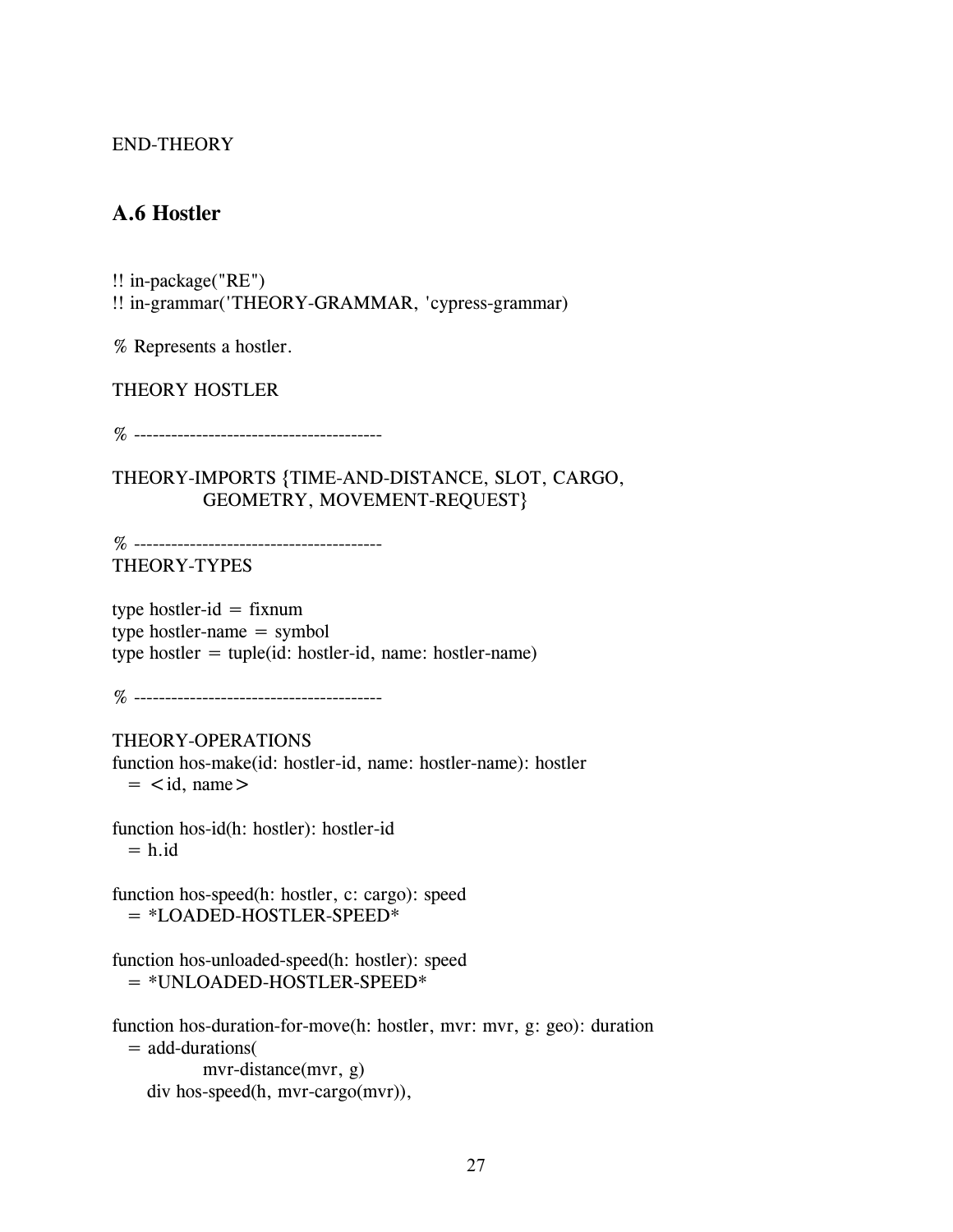### \*TRIP-DURATION-OVERHEAD\*)

```
function hos-duration-for-unloaded-trip(h: hostler, 
 src: slot-id, des: slot-id, g: geo) 
  : duration 
  = geo-distance(g, src, des)div hos-unloaded-speed(h)
```

```
function hos-duration-for-repositioning(h: hostler, 
 mvr1: mvr, mvr2: mvr, g: geo) 
 :duration 
  = add-durations( 
        hos-duration-for-unloaded-trip(h, 
    mvr-destination(mvr1), mvr-source(mvr2), g), 
*REPOSITIONING-OVERHEAD*)
```

```
function hos-duration-for-move-with-repositioning(h: hostler, 
 mvr: mvr, origin: slot-id, g: geo 
 ): duration 
 = add-durations( 
        add-durations( 
             hos-duration-for-move(h, mvr, g), 
    hos-duration-for-unloaded-trip(h, origin, mvr-source(mvr), g)),
*REPOSITIONING-OVERHEAD*)
```

```
END-THEORY
```
## **A.7 Yard**

```
!! in-package("RE")
```
!! in-grammar('THEORY-GRAMMAR, 'cypress-grammar)

% Represents a cargo yard: geometry, resources.

## THEORY YARD

% ----------------------------------------

THEORY-IMPORTS {SLOT, HOSTLER, GEOMETRY}

% ----------------------------------------

THEORY-TYPES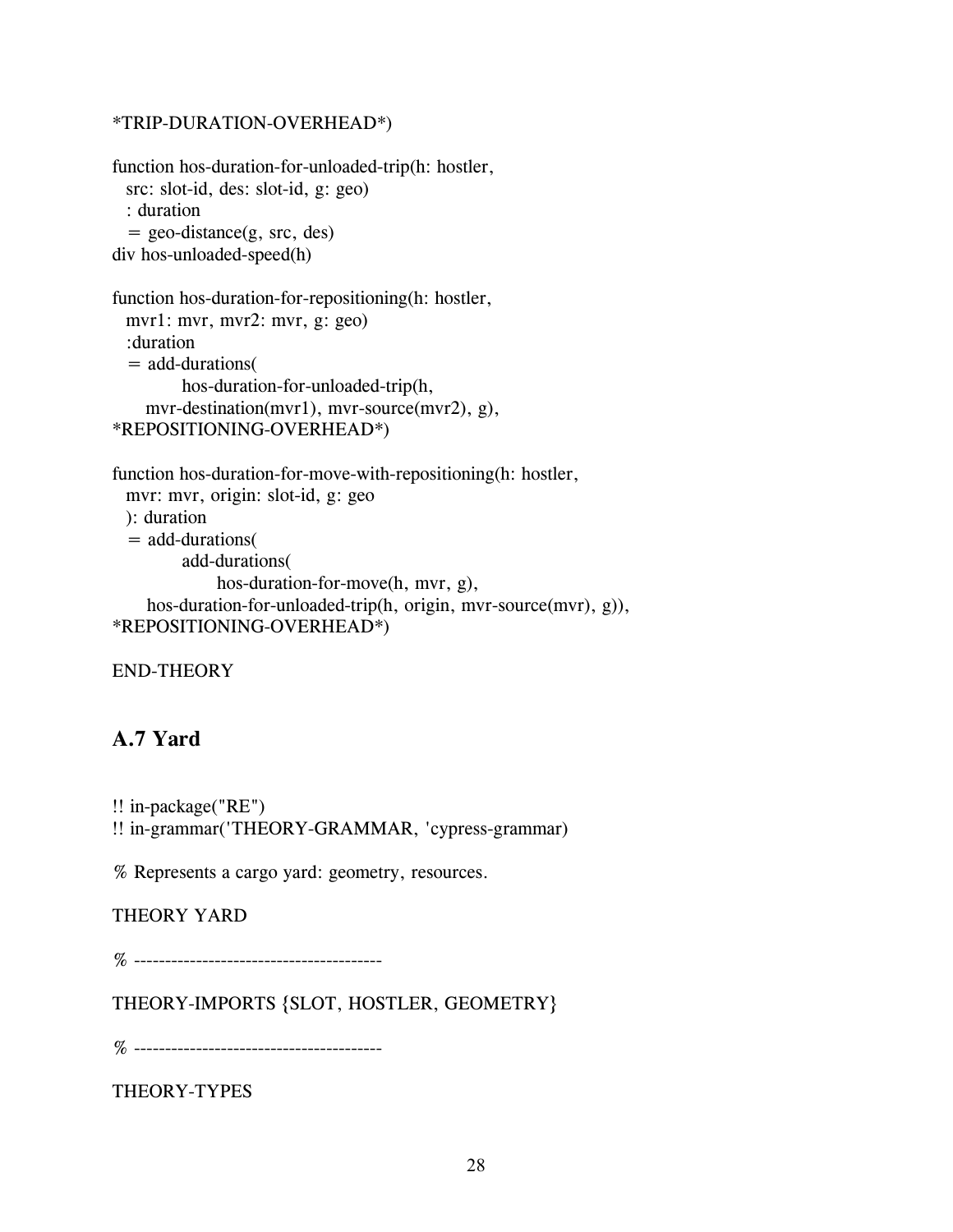```
type yard = tuple(
  slots: map(slot-id, slot), 
  hostlers: map(hostler-id, hostler), 
  geometry: geo, 
 cached-hostlers: set(hostler), 
  number-of-hostlers: fixnum 
 \lambda% ---------------------------------------- 
THEORY-OPERATIONS 
function y-make(S: set(slot), H: set(hostler), G: geo): yard 
  = <{| sl-id(sl) -> sl | (sl: slot) sl in S |},
        \{ \mid \text{hos-id(ho)} \mid > \text{ho} \mid (\text{ho: hostler}) \text{ ho in H } \},
        G, 
        H, 
        size(H)> 
function y-slot-ids(y: yard): set(slot-id) 
  = domain(y.slots)
function y-slot(y: yard, s-id: slot-id 
| s-id in y-slot-ids(y)
): slot 
  = y.slots(s-id)
function y-slot-from-name(y: yard, name: slot-name): slot 
  = arb(filter(lambda(s: slot) sl-name(s) = name, range(y.slots)))
function y-hostler-ids(y: yard): set(hostler-id) 
  = domain(y.hostlers)
function y-hostler(y: yard, h-id: hostler-id 
    | h-id in y-hostler-ids(y)
    ): hostler 
    = y.hostlers(h-id)
function y-hostlers(y: yard): set(hostler) 
  = y.cached-hostlers
function y-geometry(y: yard): geo 
  = y.geometry 
function y-number-of-hostlers(Y: yard): fixnum 
  = y.number-of-hostlers
```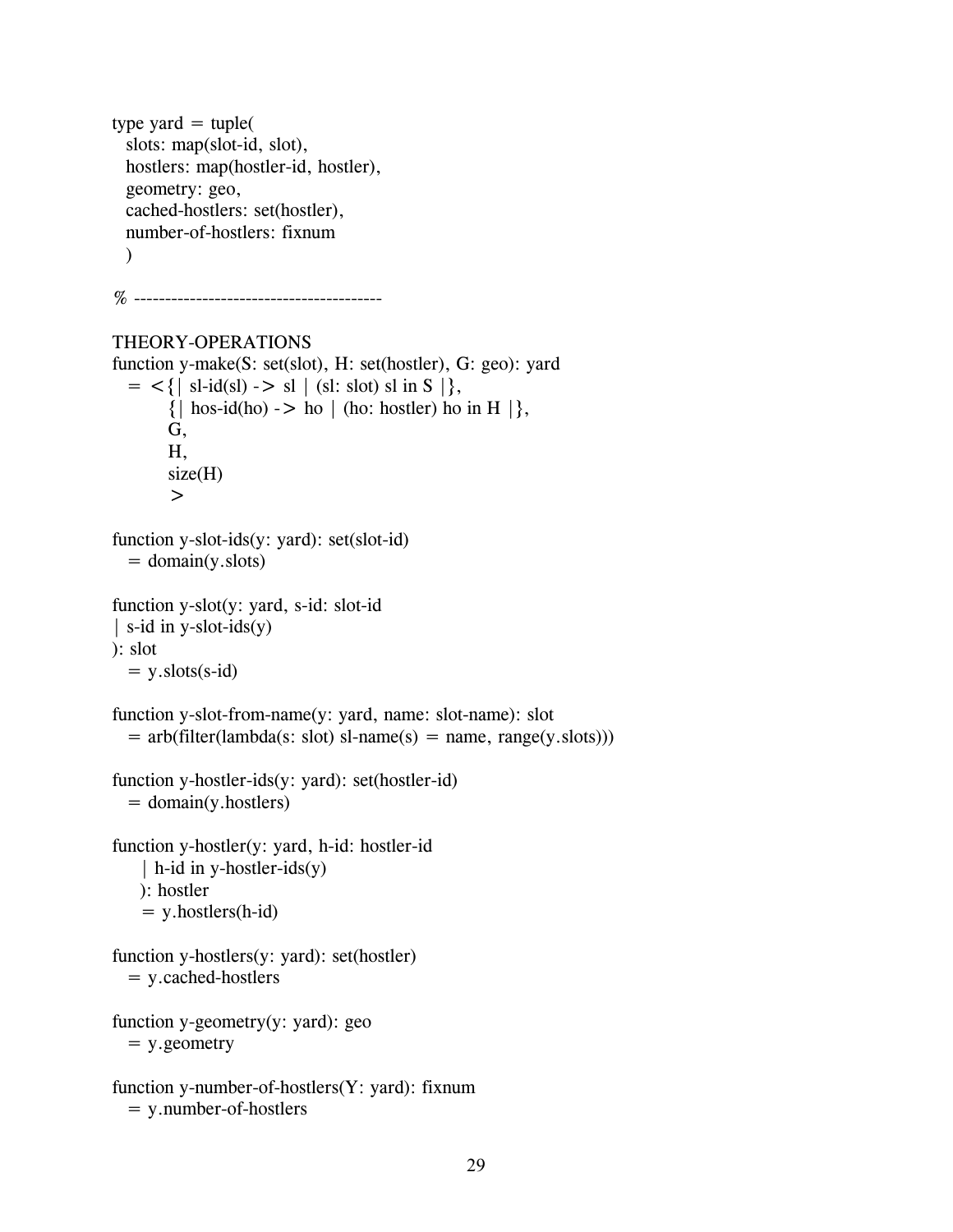## **A.8 Reservation**

!! in-package("RE") !! in-grammar('THEORY-GRAMMAR, 'cypress-grammar)

% Represents a reservation of a hostler for a cargo item % in a schedule.

THEORY RESERVATION

% ----------------------------------------

THEORY-IMPORTS {HOSTLER, MOVEMENT-REQUEST, TIME-AND-DISTANCE, YARD}

% ----------------------------------------

THEORY-TYPES type rvn = tuple(hoslter-id: hostler-id, mvr: mvr, period: period)

% ----------------------------------------

THEORY-OPERATIONS function rvn-make(h: hostler-id, mvr: mvr, p: period, Y: yard): rvn  $=$  <h, mvr, p>

function rvn-hostler-id(r: rvn): hostler-id  $=$  r.hoslter-id

function rvn-mvr(r: rvn): mvr  $=$  r.mvr

function rvn-period(r: rvn): period  $=$  r.period

END-THEORY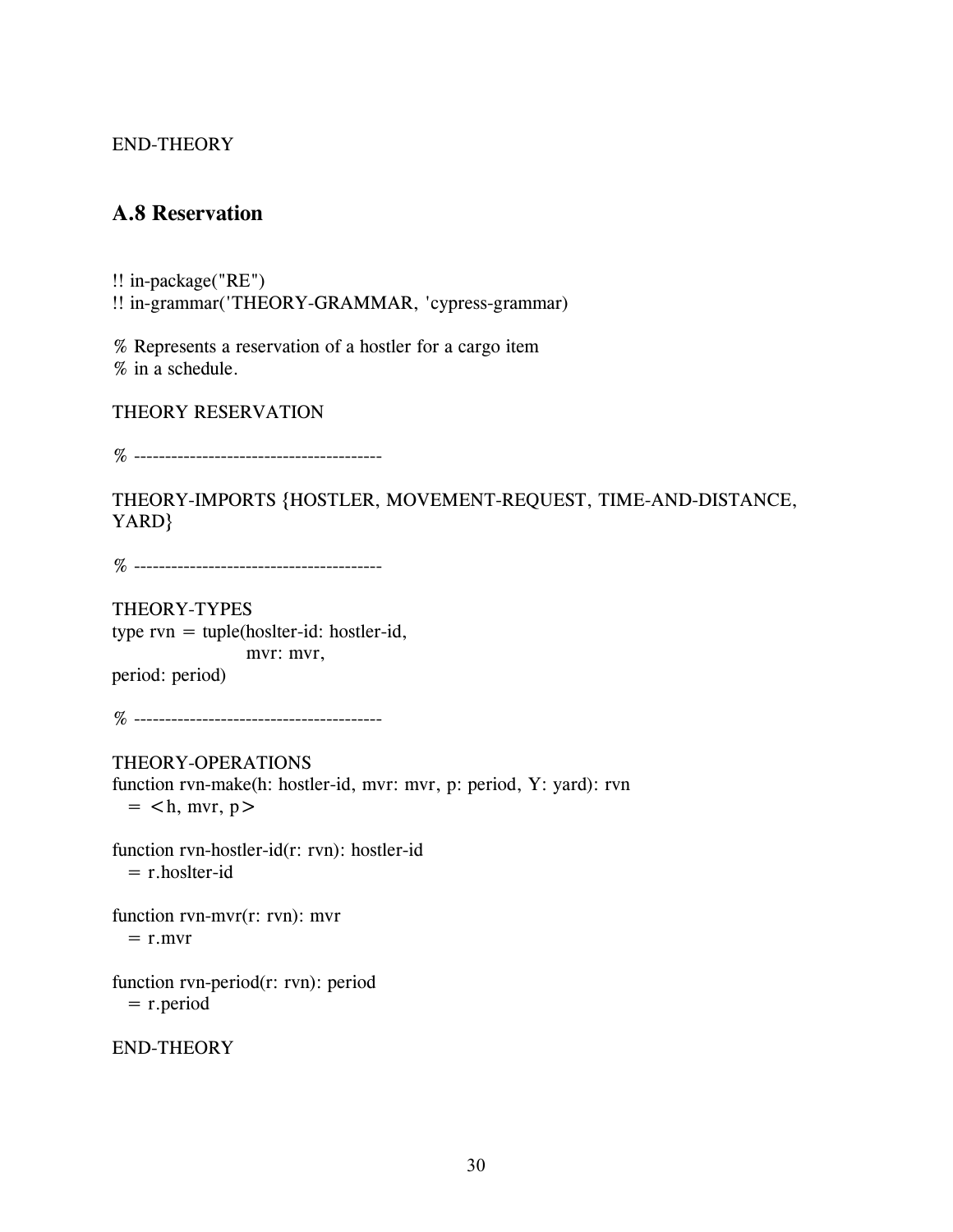## **A.9 Schedule**

!! in-package("RE") !! in-grammar('THEORY-GRAMMAR, 'cypress-grammar)

THEORY SCHEDULE

% ----------------------------------------

THEORY-IMPORTS {TIME-AND-DISTANCE, HOSTLER, MOVEMENT-REQUEST, RESERVATION, GEOMETRY, YARD, SHIP-MANIFEST}

% ----------------------------------------

THEORY-TYPE-PARAMETERS {}

% ----------------------------------------

THEORY-TYPES

type h-info  $=$  tuple(rvns: seq(rvn), load: duration, closure-time: time, closure-slot: slot-id)

type schedule  $=$  tuple(hostlers: seq(h-info), cached-h-ids: set(hostler-id), closure: rvn, sum-of-closure-times: time)

% ----------------------------------------

#### THEORY-OPERATIONS

function sch-make-empty(n: fixnum): schedule  $=$  <  $[$  <  $[$  $],$  0, 0, undefined >  $|$  (i) i in  $[1 \dots n]$ , {}, undefined, 0  $\geq$ 

function sch-is-empty?(S: schedule): boolean = not(defined?(S.closure))

function sch-hostler-ids(S: schedule): set(hostler-id)  $= S$ .cached-h-ids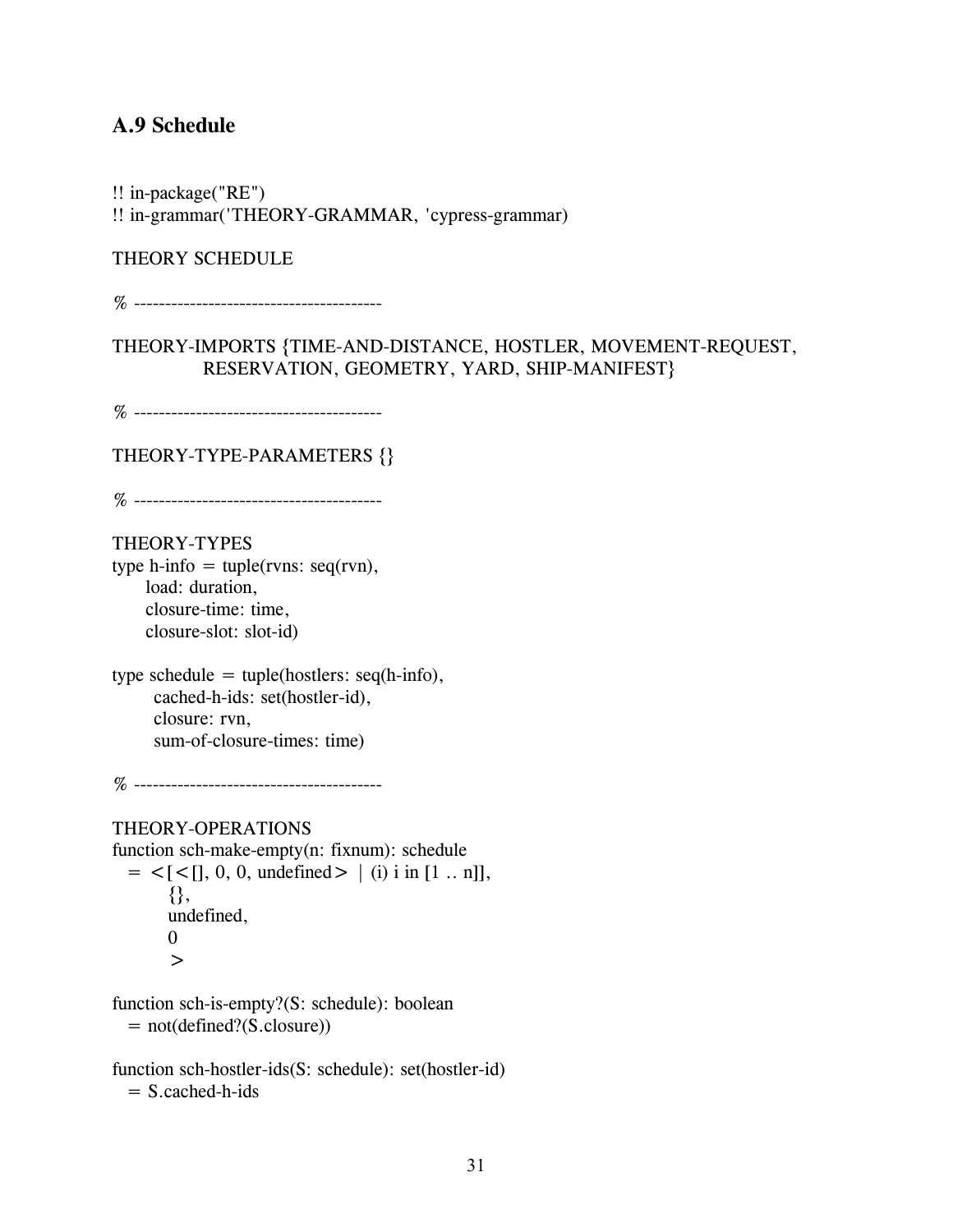```
function sch-size(S: schedule): fixnum 
  = reduce(+,
    image(lambda(h-id) size(S.hostlers(h-id).rvns), 
                    sch-hostler-ids(S)), 
    0) 
function sch-sort-reservations(rs: set(rvn)): seq(rvn)
  = sort(rs, lambda(r1: rvn, r2: rvn) is-earlier-time?(
    pd-start(rvn-period(r1)), 
    pd-start(rvn-period(r2)))) 
function sch-reservations-for-hostler(S: schedule, h-id: hostler-id) 
  : set(rvn) 
  = seq-to-set(S.hostlers(h-id).rvns)
function sch-ordered-reservations-for-hostler(S: schedule, 
                                               h-id: hostler-id) 
  : seq(rvn) 
  = S.hostlers(h-id).rvns 
function find-preceeding-reservation-aux( 
  rvns: seq(rvn), ti: time, l: fixnum, u: fixnum 
  ): rvn 
   = if l=u
     then if 1 < = size(rvns) then rvns(l) else undefined
     else 
       let(m: fixnum = (l+u) div 2)
       if is-earlier-time?(pd-end(rvn-period(rvns(m))), ti) 
       then find-preceeding-reservation-aux(rvns, ti, m, u) 
       else find-preceeding-reservation-aux(rvns, ti, l, m) 
function find-preceeding-reservation(rvns: seq(rvn), ti: time): rvn 
  = find-preceeding-reservation-aux(rvns, ti, 1, size(rvns))
function sch-all-reservations(S: schedule): set(rvn)
 = reduce(union, [ sch-reservations-for-hostler(S, h-id) 
    | (h-id: hostler-id) h-id in set-to-seq(sch-hostler-ids(S))]) 
function sch-add-reservation(S: schedule, r: rvn): schedule 
 = let(h-id: hostler-id = rvn-hostler-id(r))
    let(new-rvns: seq(rvn) = prepend(S.hostlers(h-id).rvn, r),new-load: duration = S.hostlers(h-id).load + pd-duration(rvn-period(r)),
new-closure-time: time = pd-end(rvn-period(r)),
new-closure-slot: slot-id = mvr-destitution(rvn-mvr(r)))let(new-closure: rvn =
```

```
32
```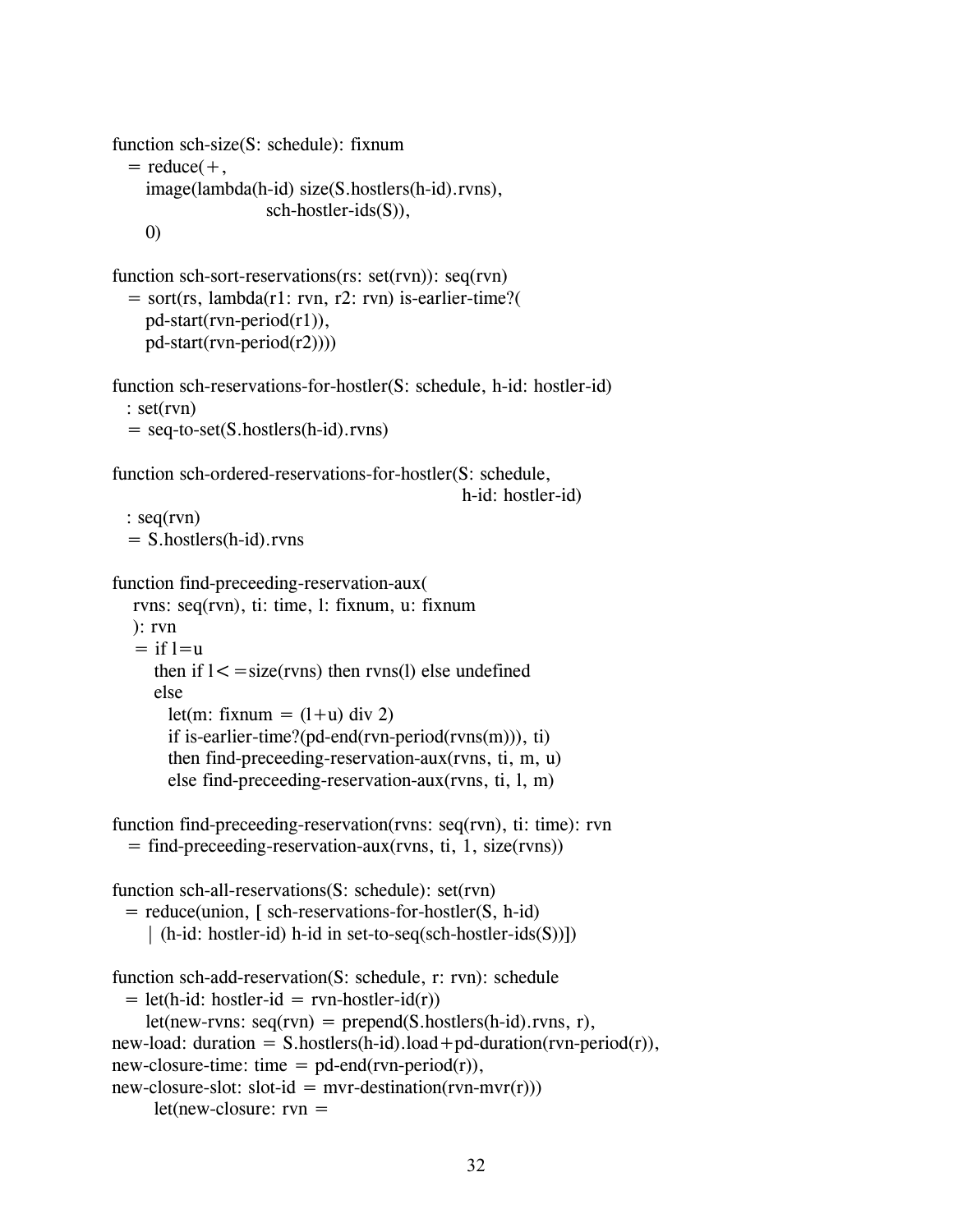```
if not(defined?(S.closure)) 
   then r 
   else if new-closure-time>pd-end(rvn-period(S.closure)) 
       then r 
       else S.closure, 
 new-sum-of-closure-times: time 
   = S \cdot sum-of-closure-time+ new-closure-time 
      - S.hostlers(h-id).closure-time) 
      \leqseq-shadow1(S.hostlers, h-id,
 \le new-rvns, new-load, new-closure-time, new-closure-slot >),
       S.cached-h-ids with h-id, 
       new-closure, 
       new-sum-of-closure-times> 
function sch-sum-of-closure-times(S: schedule): time 
 = S. sum-of-closure-times
function sch-closure-slot-for-hostler(S: schedule, h-id: hostler-id) 
         : slot-id 
 = S.hostlers(h-id).closure-slot 
function sch-extract-mvrs-from-seq-of-reservations(rs: seq(rvn))
 : seq(mvr) 
 = \text{image}(\text{lambda}(r:rvn) \text{ rvn-mvr}(r), \text{ rs})function sch-last-reservation-for-hostler(S: schedule, h-id: hostler-id) 
         : rvn 
 = first(S.hostlers(h-id).rvns)
function sch-closure-time-for-hostler(S: schedule, h-id: hostler-id) 
         : time 
 = S.hostlers(h-id).closure-time 
function sch-last-reservations(S: schedule): seq(rvn) 
 = [ sch-last-reservation-for-hostler(S, h-id) 
      | (h-id: hostler-id) h-id in set-to-seq(sch-hostler-ids(S)) ] 
function sch-closure-reservation(S: schedule): rvn 
 = S.closure
function sch-closure-time(S: schedule): time 
 = let(r: rvn = sch-closure-reservation(S))
    if defined?(r) 
    then pd-end(rvn-period(r))
    else 0
```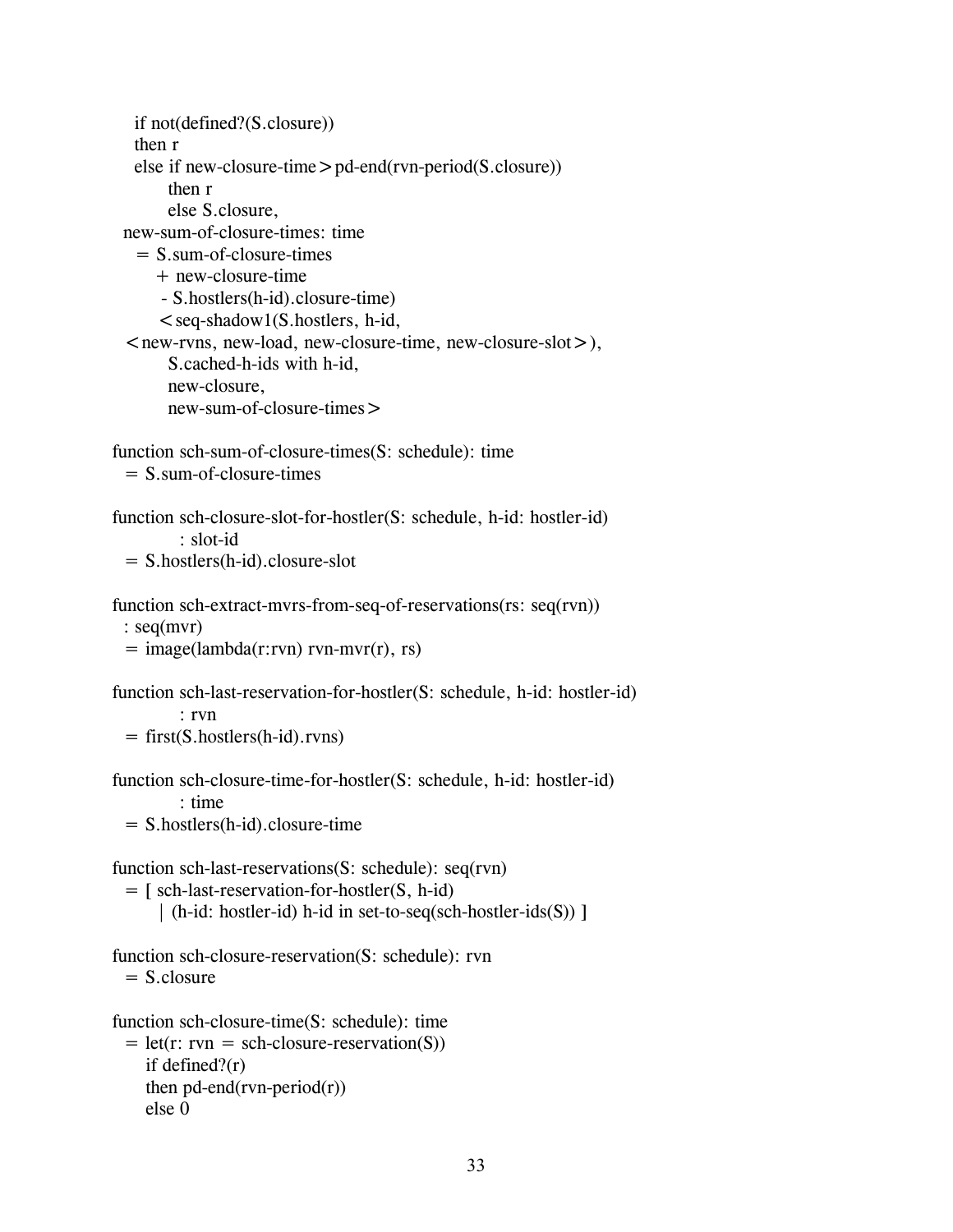```
function sch-rvns-are-successive(S: schedule, r1: rvn, r2: rvn)
         : boolean 
 = let(h-id: hostler-id = rvn-hostler-id(r1))
    h-id = rvn-hostler-id(r2)
    and is-earlier-time?(pd-start(rvn-period(r1)),
 pd-start(rvn-period(r2))) 
    and not(ex(r3: rvn))
       r3 in sch-reservations-for-hostler(S, h-id) 
       and is-earlier-time?(pd-start(rvn-period(r1)),
    pd-start(rvn-period(r3))) 
       and is-earlier-time?(pd-start(rvn-period(r3)),
    pd-start(rvn-period(r2))) 
       ))
```

```
function sch-duration-for-hostler(S: schedule, h-id: hostler-id) 
         : duration 
 = S.hostlers(h-id).load
```

```
function sch-total-duration(S: schedule): duration 
 = reduce(add-durations, 
    \int sch-duration-for-hostler(S, h-id)| (h-id) h-id in set-to-seq(sch-hostler-ids(S))], 
   0)
```
## **A.10 Work Metric**

```
!! in-package("RE") 
!! in-grammar('THEORY-GRAMMAR, 'cypress-grammar)
```
% Metrics on schedules, based on "work done" % (i.e., cargo shipped, distance moved).

% Used for pruning schedules.

## THEORY METRIC-WORK

```
% ---------------------------------------- 
THEORY-IMPORTS {HOSTLER, MOVEMENT-REQUEST, RESERVATION, 
GEOMETRY, YARD, SHIP-MANIFEST, SCHEDULE, TIME-AND-DISTANCE}
```
% ----------------------------------------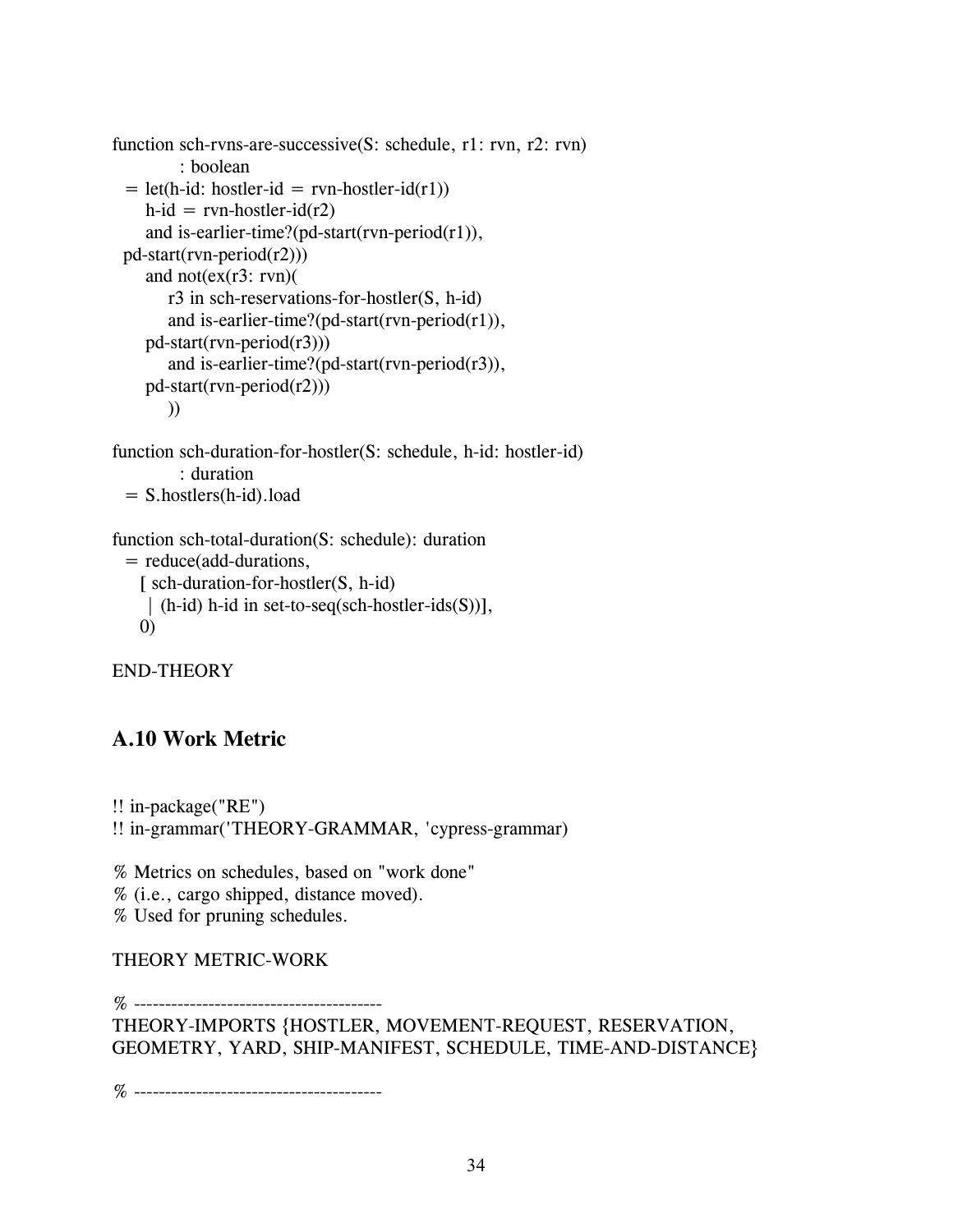THEORY-TYPES type hsec  $=$  fixnum

% ----------------------------------------

## THEORY-OPERATIONS

function load-based-on-hostler(man: manifest, h: hostler, g: geo): hsec  $=$  man-unloaded-distance(man)

```
function true-repositioning-cost-for-hostler(
```

```
S: schedule, h-id: hostler-id, Y: yard 
 ): hsec 
 = let(ordered: seq(rvn) = sch-ordered-reservations-for-hostler(S, h-id))
    let(h: hostler = y-hostler(Y, h-id))
    reduce(+,[ hos-duration-for-repositioning(h,
    rvn-mvr(ordered(i - 1)), rvn-mvr(ordered(i)), y-geometry(Y))| (i: integer) i in [2 .. size(ordered)]], 
  0) 
function true-total-repositioning-cost(S: schedule, Y: yard): hsec 
 = reduce(+,
```

```
[ true-repositioning-cost-for-hostler(S, h-id, Y)| (h-id: hostler-id) h-id in set-to-seq(sch-hostler-ids(S)) ],
```

```
0)
```

```
function load-cost-for-hostler(S: schedule, h-id: hostler-id): hsec 
 = sch-duration-for-hostler(S, h-id)
```
function total-load-cost(S: schedule): hsec  $=$  sch-total-duration(S)

```
function work-cost-for-hostler(S: schedule, h-id: hostler-id): hsec
 = sch-closure-time-for-hostler(S, h-id)
```
function total-work-cost(S: schedule): hsec  $=$  sch-sum-of-closure-times $(S)$ 

```
function total-work-cost-precompute(S: schedule, works: seq(hsec))
        : hsec 
 = reduce(+,
  [ works(h-id)
    | (h-id) h-id in set-to-seq(sch-hostler-ids(S))])
```

```
function work*(S: schedule): hsec
```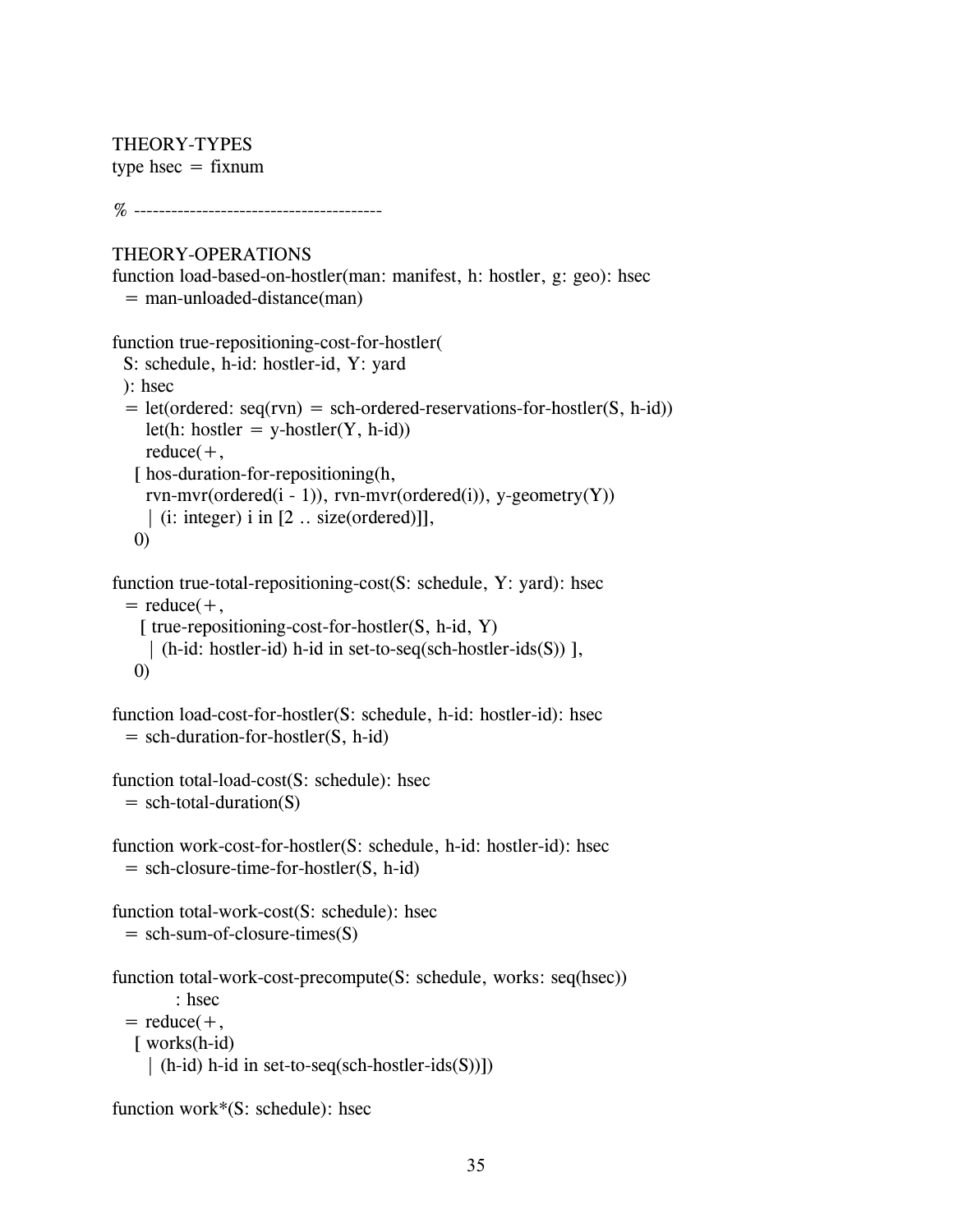```
= let(r: rvn = sch-closure-reservation(S))
    if defined?(r) 
    then pd-end(rvn-period(r))
    else 0 
function work*-precompute(S: schedule, works: seq(hsec)): hsec 
 = reduce(lambda(x: hsec, y: hsec)
      if x > y then x else y,
   [ works(h-id)
      | (h-id: hostler-id) h-id in set-to-seq(sch-hostler-ids(S)) ], 
   0) 
function work*-id(S: schedule): hostler-id 
 = arb(\{h-id | (h-id: hostler-id) h-id in sch-hostler-ids(S)
          and work-cost-for-hostler(S, h-id) = work*(S))
function repositioning-cost-for-hostler(S: schedule, h-id: hostler-id) 
        : hsec 
 = work-cost-for-hostler(S, h-id) - load-cost-for-hostler(S, h-id)
function total-repositioning-cost(S: schedule): hsec 
 = total-work-cost(S) - total-load-cost(S)
function schedule-cost(S: schedule, Y: yard): hsec 
 = work*(S) * y-number-of-hostlers(Y)
function schedule-cost-precompute(S: schedule, Y: yard, 
       works: seq(hsec)): hsec 
 = work*-precompute(S, works) * size(y-hostler-ids(y))
function spare(S: schedule, Y: yard): hsec 
 = schedule-cost(S, Y) - total-work-cost(S)
function find-shortest-distances( 
 d: slot-id, c: integer, ss: seq(slot-id), g: geo 
 ): seq(distance) 
 = let(sorted: seq(distance)
= sort([geo-distance(g, d, s) | (s) s in ss],
       lambda(x,y) x < =y))
    [sorted(i) \mid (i) i in [1 .. c]]
function find-shortest-distances-for-source( 
 s: slot-id, c: integer, dd: seq(slot-id), g: geo 
 ): seq(distance) 
 = let(sorted: seq(distance) 
= sort([geo-distance(g, d, s) | (d) d in dd],
```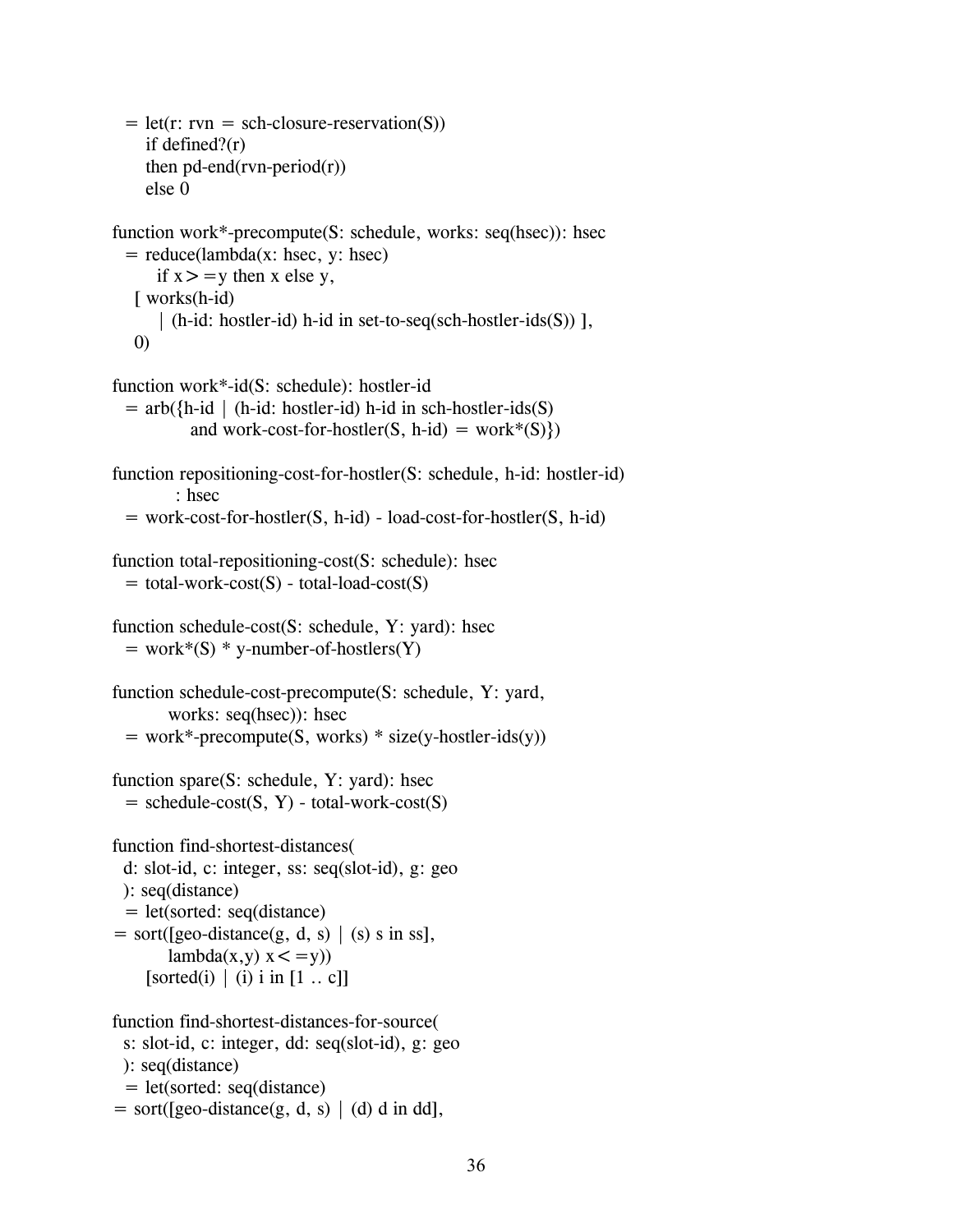$lambda(x,y)$   $x < =y)$ ) [sorted(i)  $\mid$  (i) i in [1 .. c]]

function repo-lower-bound-from-destinations(S: schedule,

```
Y: yard, M: manifest)
```

```
: hsec 
= man-repositioning-lower-bound(M, Y) div *UNLOADED-HOSTLER-SPEED* 
   + *REPOSITIONING-OVERHEAD* 
     *(size(max-unloaded(M)) - y-number-of-hostlers(Y))function repo-lower-bound(S: schedule, Y: yard, M: manifest): hsec 
 = let(d2 = repo-lower-bound-from-destinations(S, Y, M))
    d2function find-largest-distances( 
 d: slot-id, c: integer, ss: seq(slot-id), g: geo 
 ): seq(distance) 
 = let(sorted: seq(distance) 
= sort([geo-distance(g, d, s) | (s) s in ss],
       lambda(x,y) x > =y))
[sorted(i) \mid (i) i in [1 \dots c]]
function predicted-cost-pre-compute-repo( 
 S: schedule, Y: yard, M: manifest, repo: distance, load: hsec 
 ): hsec 
 = if man-finished?(M)
    then schedule-cost(S, Y)else 
     let(w: hsec = total-wordk-cost(S),cost: hsec = schedule-cost(S, Y))
     let(spare-cost: hsec = cost - w)
     if load+repo > spare-cost
     then cost + load + repo - spare-costelse cost 
function predicted-cost(S: schedule, Y: yard, M: manifest): hsec 
 = predicted-cost-pre-compute-repo(S, Y, M, repo-lower-bound(S, Y, M), 
    load-based-on-hostler(M, 
  arb(y-hostlers(Y)), y-geometry(Y))function lower-bound-for-delta-schedule( 
 old-S: schedule, h-id: hostler-id, new-M: manifest, 
 Y: yard, repo: distance, load: hsec, 
 rvn-h: rvn
```
- ): hsec
- $=$  let(fts-h: time  $=$  pd-end(rvn-period(rvn-h)))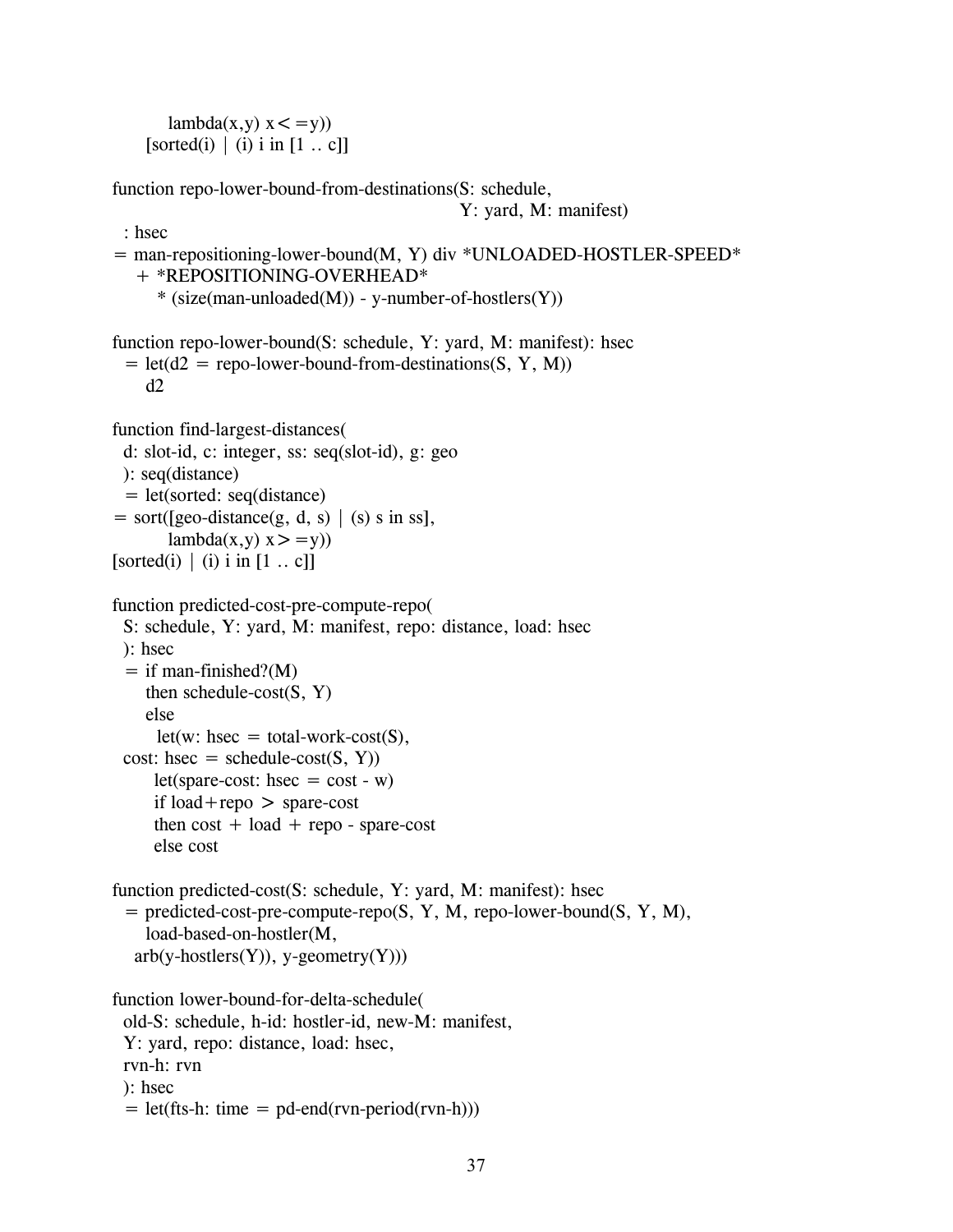```
let(new-closure-time: time 
= greater-i(sch-closure-time(old-S), fts-h)) 
    let(new-cost-S: hsec = new-closure-time * y-number-of-hostlers(Y))
    if man-finished?(new-M) 
    then new-cost-S 
    else 
     let(w: hsec 
    = sch-sum-of-closure-times(old-S) 
      + fts-h - sch-closure-time-for-hostler(old-S, h-id)) 
      let(spare-cost: hsec = new-cost-S - w)
      if load+repo > spare-cost
      then load + repo + w
      else new-cost-S
```
## **A.11 YMS**

!! in-package("RE") !! in-grammar('THEORY-GRAMMAR, 'cypress-grammar)

% Defines the constraints on a feasible hostler schedule.

THEORY YARD-MANAGEMENT-SYSTEM-2

% ----------------------------------------

THEORY-IMPORTS {HOSTLER, MOVEMENT-REQUEST, RESERVATION, GEOMETRY, YARD, SHIP-MANIFEST, SCHEDULE}

% ----------------------------------------

THEORY-TYPE-PARAMETERS {}

% ----------------------------------------

### THEORY-TYPES

% ----------------------------------------

THEORY-OPERATIONS

function sch-sequence-of-mvr-refined?(s1: seq(mvr), s2: seq(mvr)) : boolean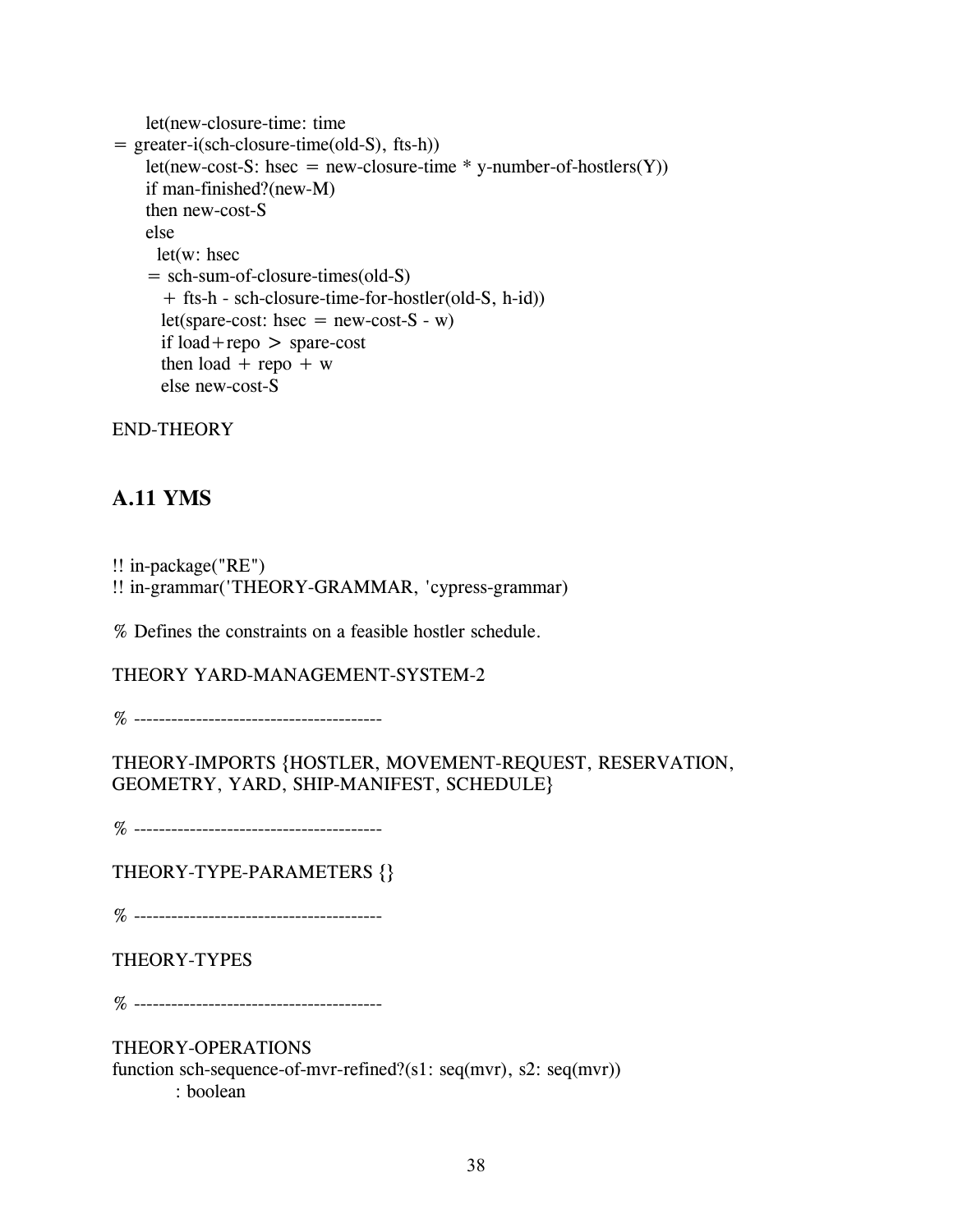```
= size(s1) \lt = size(s2)
  and-then fa(i: fixnum)( i in domain(s1) = > s1(i) = s2(i))
```

```
function schedule-refined?(S1: schedule, S2: schedule): boolean 
 = sch-hostler-ids(S1) subset sch-hostler-ids(S2)
    and-then fa(h-id: hostler-id) 
      (h-id in sch-hostler-ids(S1) 
       => sch-sequence-of-mvr-refined?( 
         sch-extract-mvrs-from-seq-of-reservations( 
           sch-ordered-reservations-for-hostler(S1, h-id)), 
      sch-extract-mvrs-from-seq-of-reservations( 
          sch-ordered-reservations-for-hostler(S2, h-id))) 
      \lambda
```

```
function order-respected?(S: schedule, man: manifest): boolean 
 = fa(r1: rvn, r2: rvn)
     (r1 in sch-all-reservations(S) 
        and r2 in sch-all-reservations(S) 
      = > man-mvr-less?(man, rvn-mvr(r1), rvn-mvr(r2))
              = > is-earlier-time?(pd-end(rvn-period(r1)),
      pd-end(rvn-period(r2))) 
      \lambda
```

```
function feasible-resources?(S: schedule, Y: yard): boolean 
 = sch-hostler-ids(S) subset y-hostler-ids(Y)
```

```
function feasible-durations?(S: schedule, Y: yard): boolean 
 = fa(r: rvn)(r in sch-all-reservations(S)
     => is-shorter-duration?( 
   hos-duration-for-move( 
                y-hostler(Y, rvn-hostler-id(r)), 
        rvn-mvr(r),
        y-geometry(Y)), 
 pd-duration(rvn-period(r))) 
    \lambda
```

```
function feasible-separations?(S: schedule, Y: yard): boolean 
 = fa(r1: rvn, r2: rvn)(
       r1 in sch-all-reservations(S) 
         and r2 in sch-all-reservations(S) 
       and sch-rvns-are-successive(S, r1, r2) 
       = > is-later-time?(
      pd-start(rvn-period(r2)), 
      add-duration-to-time( 
 pd-end(rvn-period(r1)), 
 hos-duration-for-repositioning(
```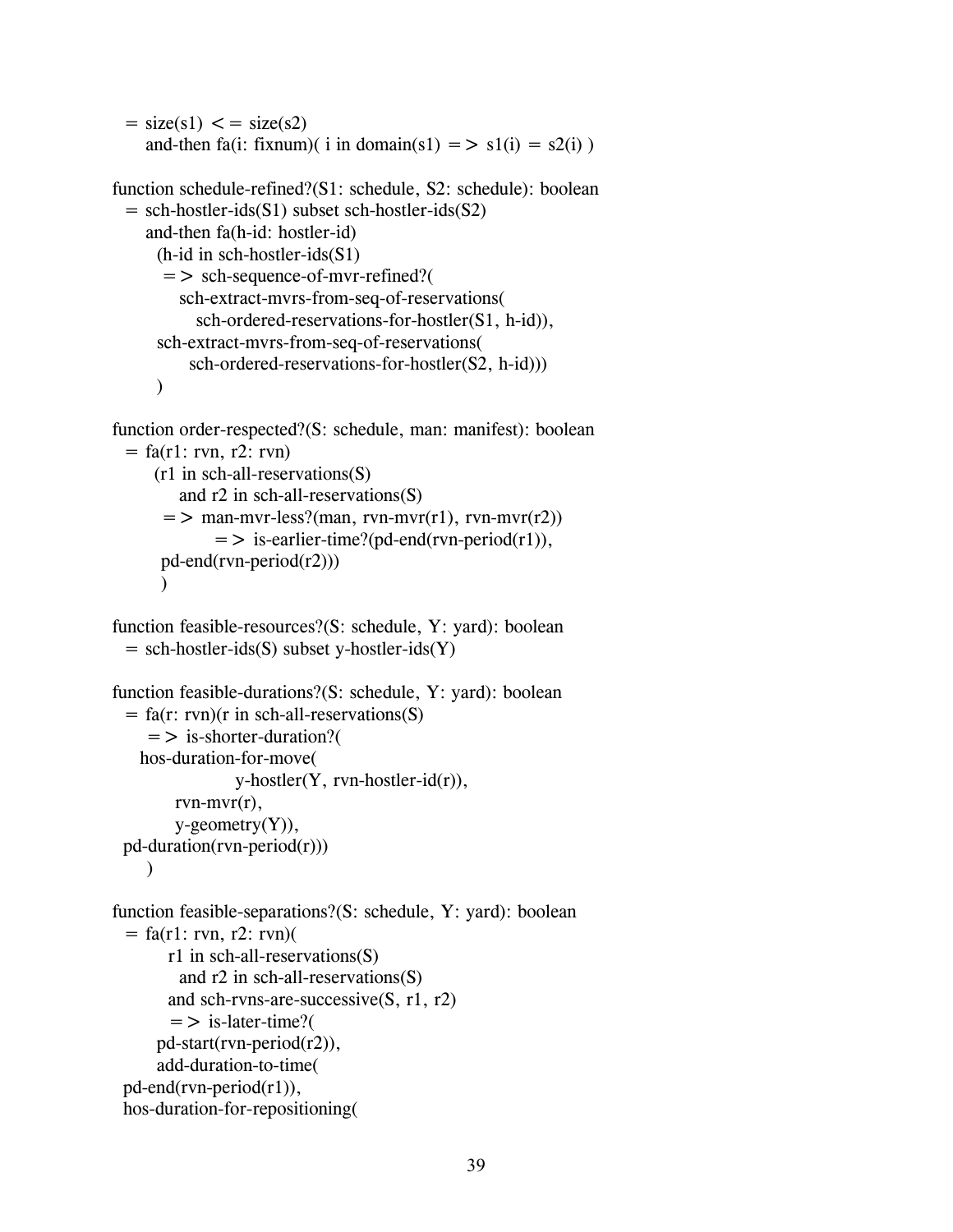```
y-hostler(Y, rvn-hostler-id(r1)),
      rvn-mvr(r1),
      rvn-mvr(r2), 
      y-geometry(Y)))
        \mathcal{L}function YMS-Schedule(Y: yard, man: manifest | true)
 returns (S: schedule 
   | order-respected?(S, man) 
   & feasible-durations?(S, Y)
   & feasible-separations?(S, Y)
   & feasible-resources?(S, Y)
   \lambda
```
## **A.12 Global Search with Pruning**

!! in-package("RE") !! in-grammar('THEORY-GRAMMAR, 'cypress-grammar)

% Theory for global search with pruning.

THEORY SCHED-GS-PRUNING

% ----------------------------------------

THEORY-IMPORTS {HOSTLER, MOVEMENT-REQUEST, RESERVATION, GEOMETRY, YARD, SHIP-MANIFEST, SCHEDULE, YARD-MANAGEMENT-SYSTEM-2, SCHED-TESTER, SCHED-GREEDY-APPEND-FOR-EARLIEST-MVR-FINISH}

% ----------------------------------------

THEORY-TYPE-PARAMETERS {}

% ----------------------------------------

THEORY-TYPES var \*tree-size\*: fixnum =  $0$ var \*leaf-size\*: fixnum =  $0$ var \*lb\*: hsec = 999999 var \*opt\*:real =  $2.0$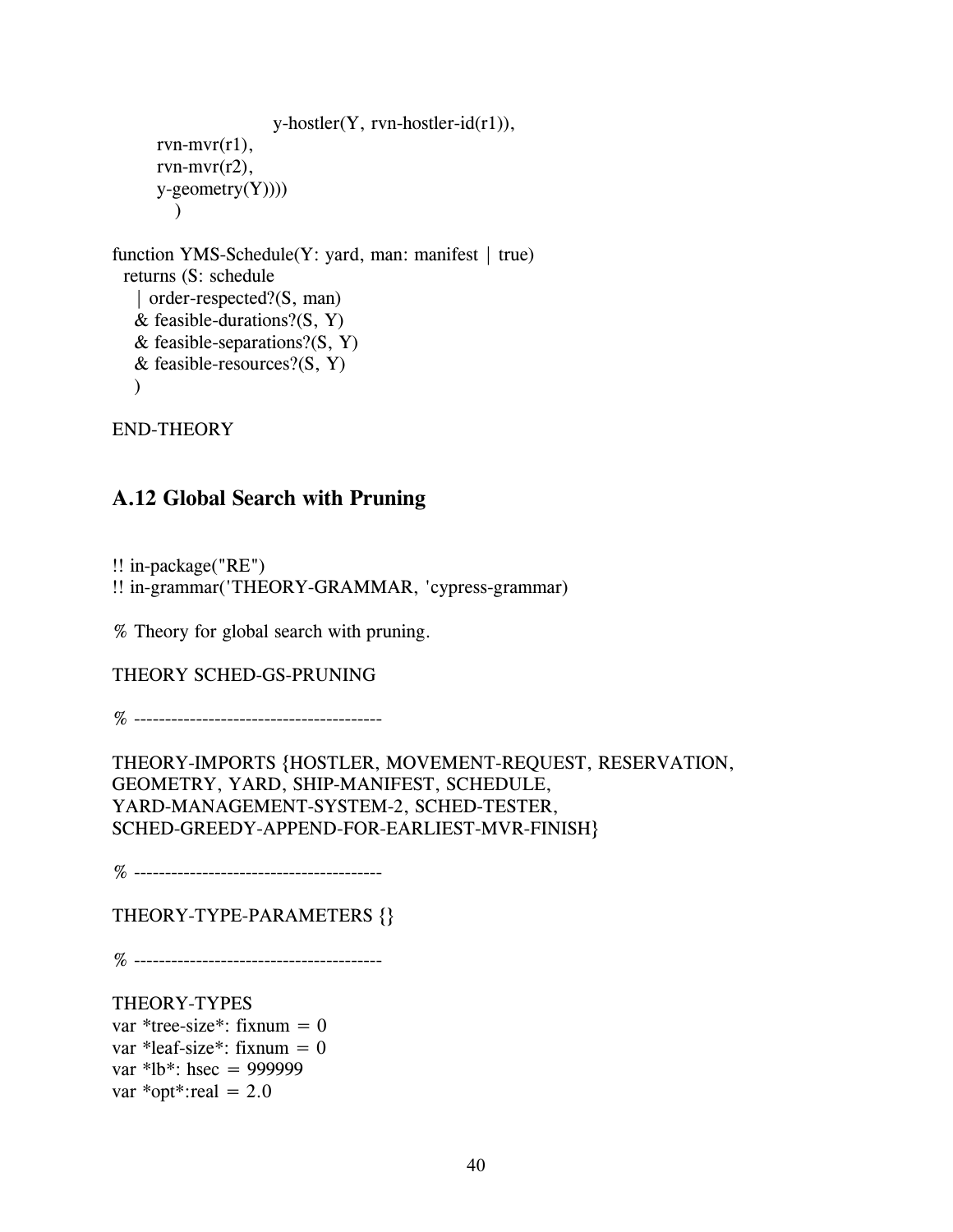var answer: schedule = undefined

% ----------------------------------------

```
THEORY-OPERATIONS 
function fts(S: schedule, Y: yard, h-id: hostler-id, mvr: mvr, 
 lower-bound: time, mvr-duration: duration) 
 : time 
 = let(close:time =if h-id in sch-hostler-ids(S) 
then sch-closure-time-for-hostler(S, h-id) 
    + mvr-duration 
    + geo-distance(y-geometry(Y), 
   sch-closure-slot-for-hostler(S, h-id), 
   mvr-source(mvr)) 
       div *UNLOADED-HOSTLER-SPEED* 
    + *REPOSITIONING-OVERHEAD* 
else add-duration-to-time(*EARLIEST-TIME*, mvr-duration)) 
   if is-later-time?(lower-bound, close) 
      then lower-bound 
      else close 
function find-latest-reservation-of-lower-rank-aux( 
 rvns: seq(rvn), man: manifest, m: mvr, l: fixnum 
 ): rvn 
 = if 1 > size(rvns) then undefined
    elseif man-mvr-less?(man, rvn-mvr(rvns(l)), m) 
    then rvns(l) 
    else find-latest-reservation-of-lower-rank-aux(rvns, man, 
                                                  m, 1+1)
function find-latest-reservation-of-lower-rank( 
 rvns: seq(rvn), man: manifest, m: mvr 
 ): rvn 
 = find-latest-reservation-of-lower-rank-aux(rvns, man, m, 1) 
function find-latest-reservation-of-lower-rank-for-hostler( 
 S: schedule, h-id: hostler-id, man: manifest, m: mvr 
 ): rvn 
 = let(rvns: seq(rvn)
       = sch-ordered-reservations-for-hostler(S, h-id)) 
    find-latest-reservation-of-lower-rank(rvns, man, m) 
function find-latest-reservations-of-lower-rank( 
 S: schedule, man: manifest, m: mvr
```

```
\left( \text{reg}(r \vee n) \right)
```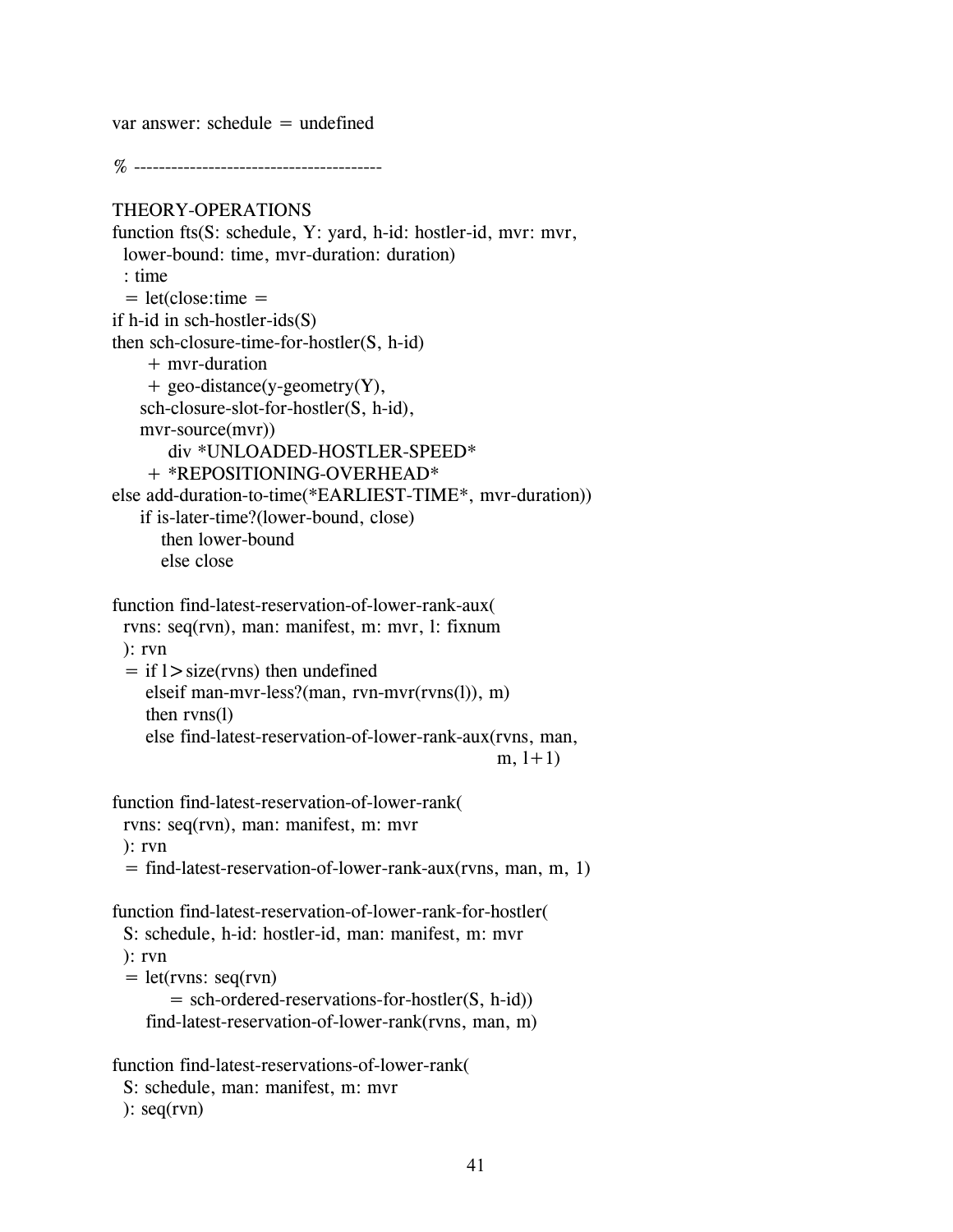```
= [\rceil \rceil (r: rvn, h-id: hostler-id)
          h-id in set-to-seq(sch-hostler-ids(S)) 
& r = find\text{-}latest\text{-}reservation\text{-}of\text{-}lower\text{-}rank\text{-}for\text{-}hostler(S, h-id, man, m)& defined?(r)]
function make-new-schedule-for-hostler( 
 S: schedule, mvr: mvr, h-id: hostler-id, Y: yard, M: manifest, 
 earliest-end: time, mvr-duration: duration 
 ): schedule 
 = let(fts-h = fts(S, Y, h-id, mvr, earliest-end, mvr-duration))
    let(rvn-h = rvn-make(h-id,mvr, 
 pd-make-from-times( 
   fts-h - mvr-duration, 
   fts-h), 
 Y)let(new-S = sch-add-reservation(S, rvn-h))new-S 
function gs-aux(S: schedule, M: manifest, Y: yard, 
        opt-factor: real, depth: fixnum) 
   : schedule 
   = *tree-size* \lt - *tree-size* + 1;
    if man-finished?(M) 
    then (*leaf-size* \lt - *leaf-size* + 1;
 if schedule-cost(S, Y)\lt^*lb*
 then (*1b* < -schedule-cost(S, Y);print([*tree-size*, *lb*]); 
       S) 
 else undefined 
 \lambdaelse 
     let(mvr-choice: mvr = arb(\text{man-head}(M)))
     let(manifests: manifest 
 = man-mark-mvr-loaded(M, mvr-choice))
     let(repos: hsec = repo-lower-bound(S, Y, manifests))
     let(pre-mvrs: seq(rvn) 
 = find-latest-reservations-of-lower-rank(S, M, mvr-choice)) 
      let(earliest-end: time =max-seq-i(append([pd-end(rvn-period(pre-mvrs(i))) 
         | (i) i in domain(pre-mvrs)], 
       *EARLIEST-TIME*))) 
      let(mvr-duration: duration 
   = mvr-distance(mvr-choice, y-geometry(Y)) div *LOADED-HOSTLER-SPEED*
          + *TRIP-DURATION-OVERHEAD*) 
      let(loads: hsec
```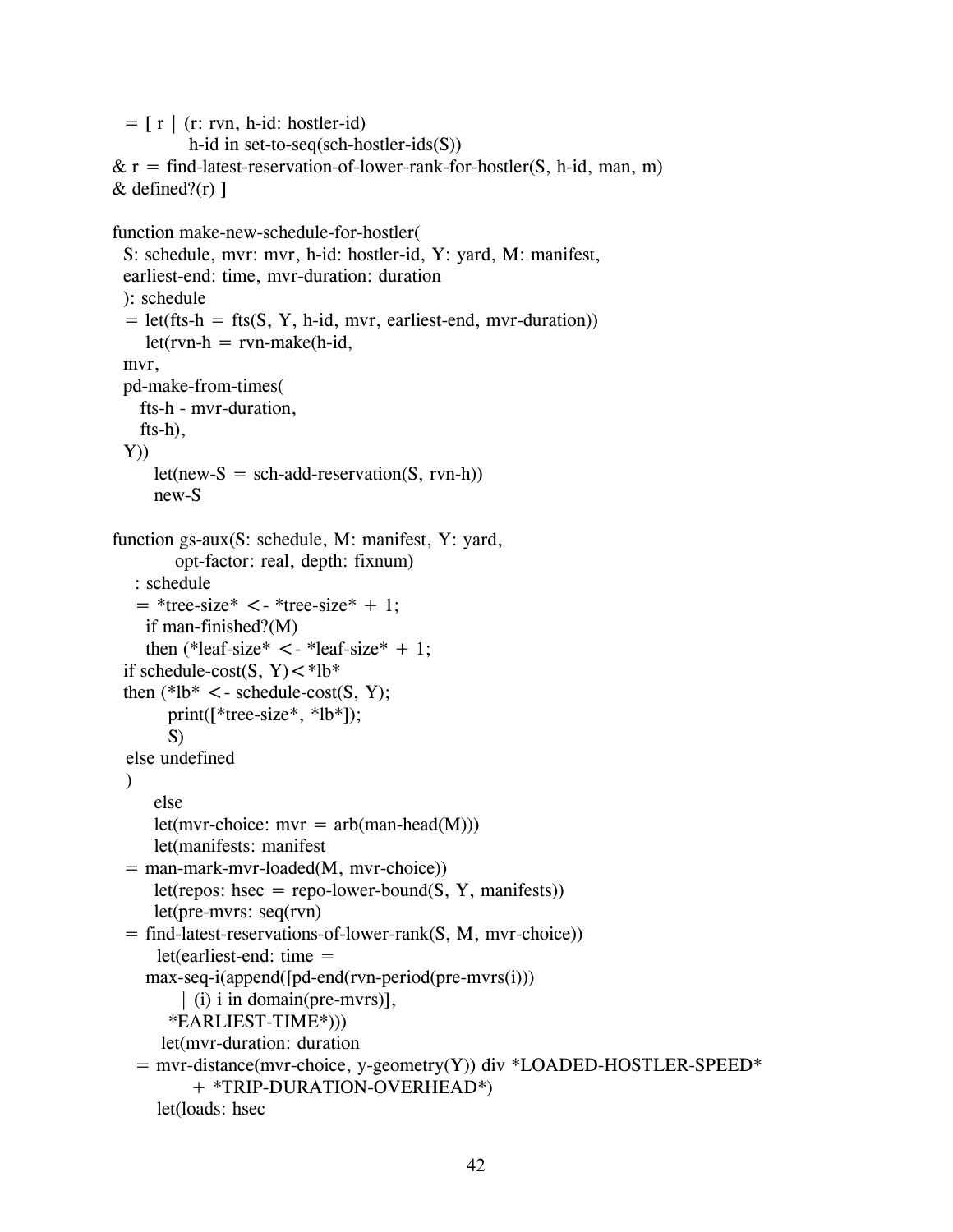```
= load-based-on-hostler(manifests, arb(y-hostlers(Y)), y-geometry(Y)))
      let(rvns: map(hostler-id, rvn) 
 = \{ | h-id \rightarrow r | (h-id: hostler-id, r: rvn, fts-h: time) \}h-id in set-to-seq(y-hostler-ids(Y))
       & fts-h = fts(S, Y, h-id, mvr-choice, earliest-end, mvr-duration)
       & r = \text{rvn-make(h-id, mvr-choice,})pd-make-from-times(fts-h - mvr-duration, fts-h), 
       Y) |\}let(lower-bounds: seq(tuple(mvr, hostler-id, hsec)) =sort(\lceil < mvr-choice, h-id, lower-bound >
        | (h-id: hostler-id, lower-bound: hsec, 
   new-M: manifest) 
           h-id in set-to-seq(y-hostler-ids(Y))
       & h-id < = depth
       & new-M = manifests
       & lower-bound =lower-bound-for-delta-schedule( 
S, h-id, new-M, Y, repos, loads, rvns(h-id)) 
    ], 
      lambda(smc1: tuple(mvr, hostler-id, hsec), 
    smc2: tuple(mvr, hostler-id, hsec))
      smc1.3 \leq =smc2.3)
   let(schedules: seq(tuple(schedule, hsec)) =\lceil < new-S, cost >
   | (smc: tuple(mvr, hostler-id, hsec), 
      h-id: hostler-id, lower-bound: hsec, 
      new-S: schedule, cost: hsec) 
    smc in lower-bounds 
   & h-id = smc.2 & lower-bound = smc.3
   & new-S = (if lower-bound \lt *lb* * opt-factor
      then gs-aux(sch-add-reservation(S, rvns(h-id)), 
 manifests, Y, opt-factor, depth + 1)else (*tree-size* \lt - *tree-size* + 1;
    undefined)) 
   & defined?(new-S) 
   & cost = if defined?(new-S)
             then schedule-cost(new-S, Y) 
    else undefined 
  ]) 
    let(optimum: tuple(scheduledue, hsec) =if not(empty(schedules)) 
 then reduce(lambda(sm1: tuple(schedule, hsec), 
    sm2: tuple(schedule, hsec)) 
         if \text{sm1.2} \leq \text{sm2.2}then sm1 else sm2, 
schedules)
```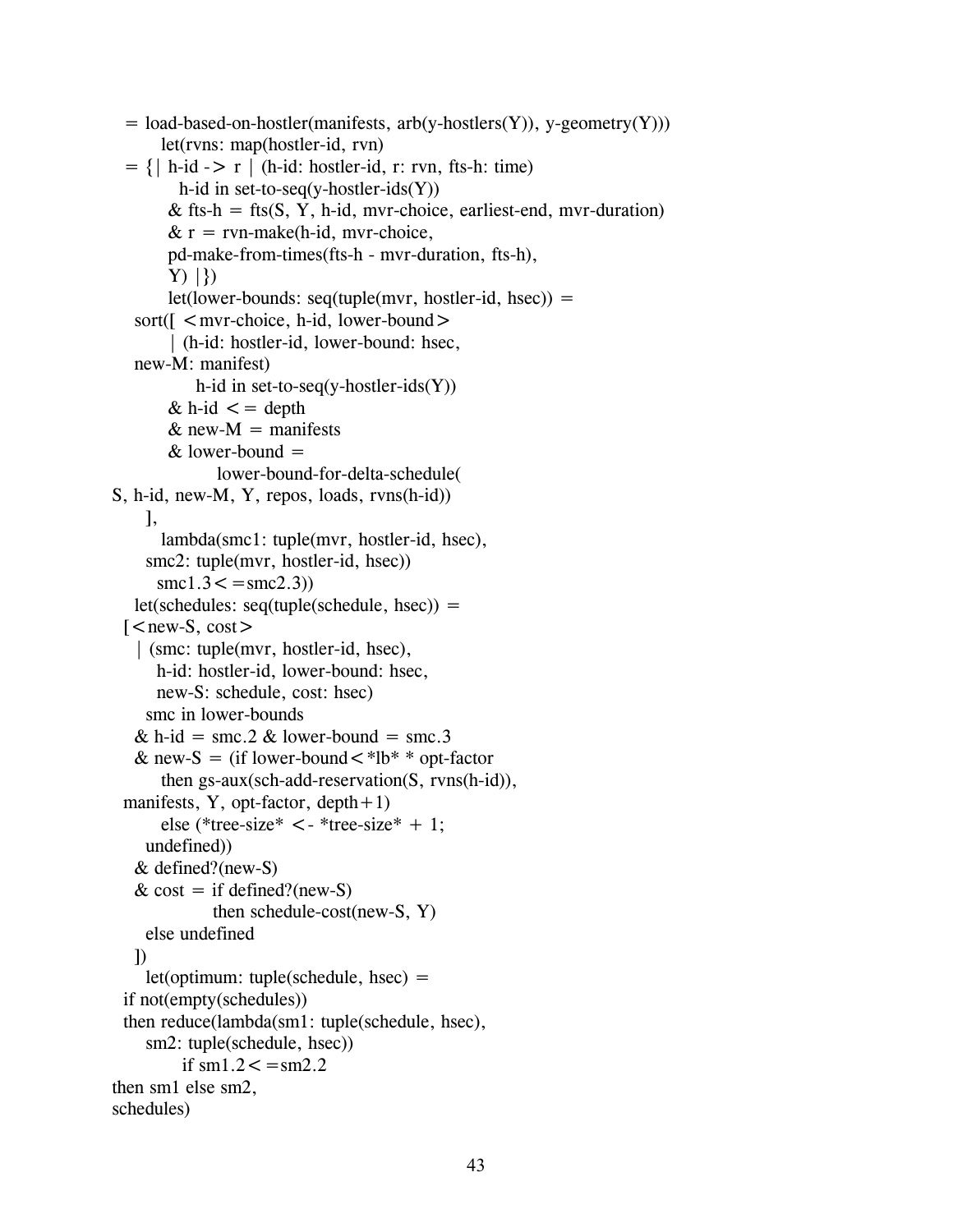```
else < undefined, undefined >)
    optimum.1 
function gs(M: manifest, Y: yard, opt: real): schedule 
  = gs-aux(sch-make-empty(size(y-hostlers(Y))), M, Y, 
         1.0/(1.0 + opt/100.0), 1function test-schedule(opts: seq(real)) 
 = let(Y = construct-yard())
    let(M = construct-manifest(Y)) let(initial: schedule 
       = greedy-append-for-earliest-mvr-finish(M, Y))
    let(lb = schedule-cost (initial, Y)) image(lambda(opt: real) 
       (*lb* < - lb; )*tree-size* <-0;
       *leaf-size* <-0;
       answer \lt- gs(M, Y, opt);
        (if defined?(answer) 
          then print([ 
lb, 
real-to-nearest-integer(opt), *tree-size*, *leaf-size*, 
schedule-cost(answer, Y), 
total-load-cost(answer), 
true-total-repositioning-cost(answer, Y), 
total-repositioning-cost(answer) 
 - true-total-repositioning-cost(answer, Y), 
spare(answer, Y)]) 
       else print([lb, real-to-nearest-integer(opt), 
        *tree-size*, *leaf-size*, undefined])); 
      print("");
      undefined), 
      opts)
```
## **A.13 Greedy Heuristic Scheduler**

```
!! in-package("RE") 
!! in-grammar('THEORY-GRAMMAR, 'cypress-grammar)
```
% Theory for greedy heuristic scheduler

```
% based on earliest finishing time.
```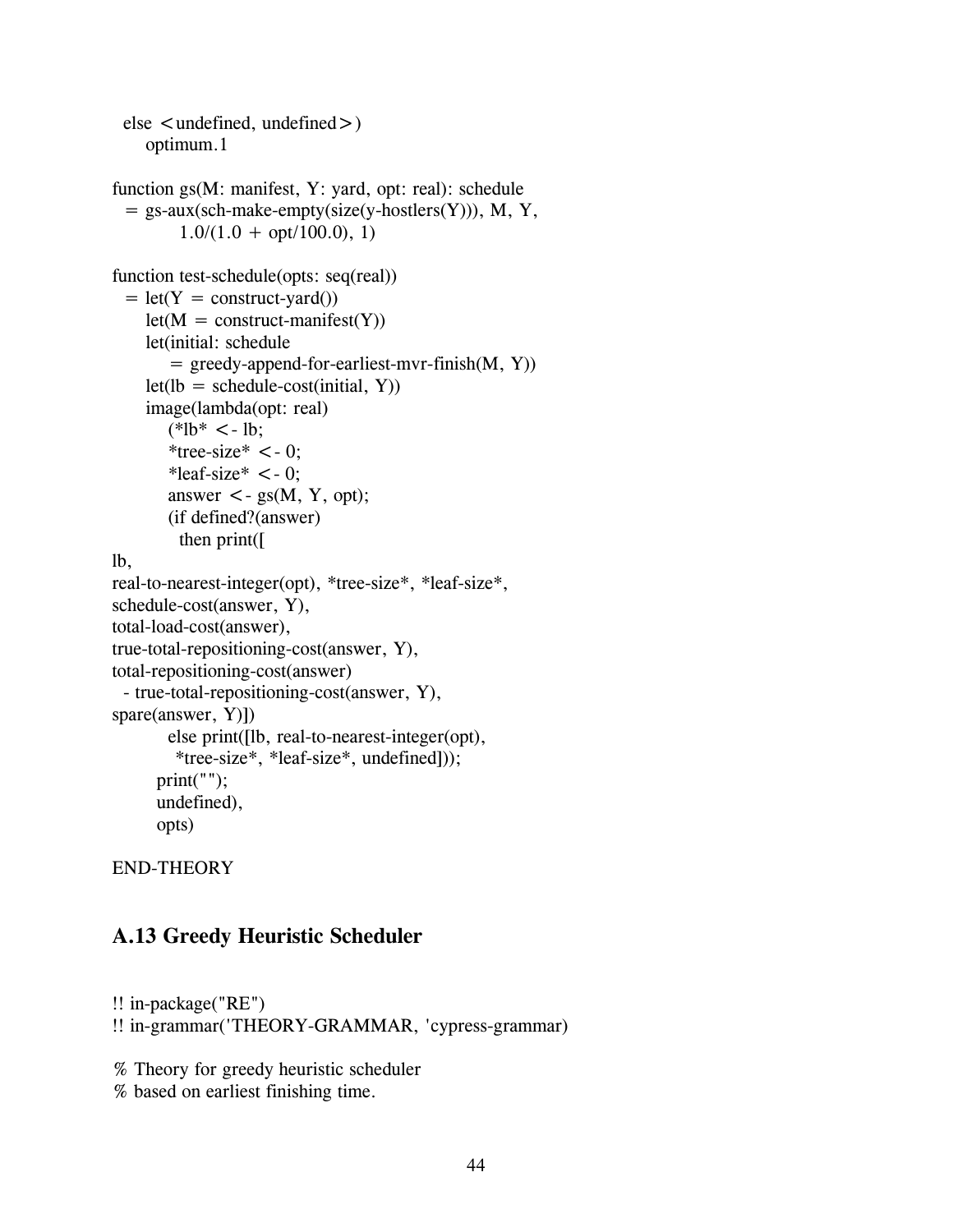### THEORY SCHED-GREEDY-APPEND-FOR-EARLIEST-MVR-FINISH

% ----------------------------------------

THEORY-IMPORTS {TIME-AND-DISTANCE, CARGO, SLOT, GEOMETRY, MOVEMENT-REQUEST, HOSTLER, SHIP-MANIFEST, YARD, RESERVATION, SCHEDULE, YARD-MANAGEMENT-SYSTEM-2, SCHED-TESTER, METRIC-WORK}

% ----------------------------------------

THEORY-OPERATIONS

```
function separation-time(Y: yard, h-id: hostler-id, 
       mvr1: mvr, mvr2: mvr) 
          : duration 
 = hos-duration-for-repositioning(y-hostler(Y, h-id),
  mvr1, mvr2, y-geometry(Y))
```

```
function duration-for-mvr(Y: yard, h-id: hostler-id, mvr: mvr) 
        : duration
```

```
= hos-duration-for-move(y-hostler(Y, h-id), mvr, y-geometry(Y))
```

```
function duration-for-move-with-repositioning(Y: yard, h-id: hostler-id, 
    mvr1: mvr, mvr2: mvr): duration
```

```
= hos-duration-for-move-with-repositioning(y-hostler(Y, h-id),
      mvr2, mvr-destination(mvr1), y-geometry(Y))
```

```
function fts1(S: schedule, Y: yard, h-id: hostler-id, mvr: mvr, 
        lower-bound: time)
```
: time

```
= let(close:time =
```

```
if h-id in sch-hostler-ids(S)
```

```
then add-duration-to-time(
```

```
sch-closure-time-for-hostler(S, h-id),
```

```
duration-for-move-with-repositioning(
```

```
Y, h-id,
```
rvn-mvr(sch-last-reservation-for-hostler(S, h-id)),

```
mvr))
```

```
else add-duration-to-time(
```
\*EARLIEST-TIME\*,

```
duration-for-mvr(Y, h-id, mvr)
```

```
\mathcal{L}
```
if is-later-time?(lower-bound, close) then lower-bound else close

function greedy-append-for-earliest-mvr-finish-aux(